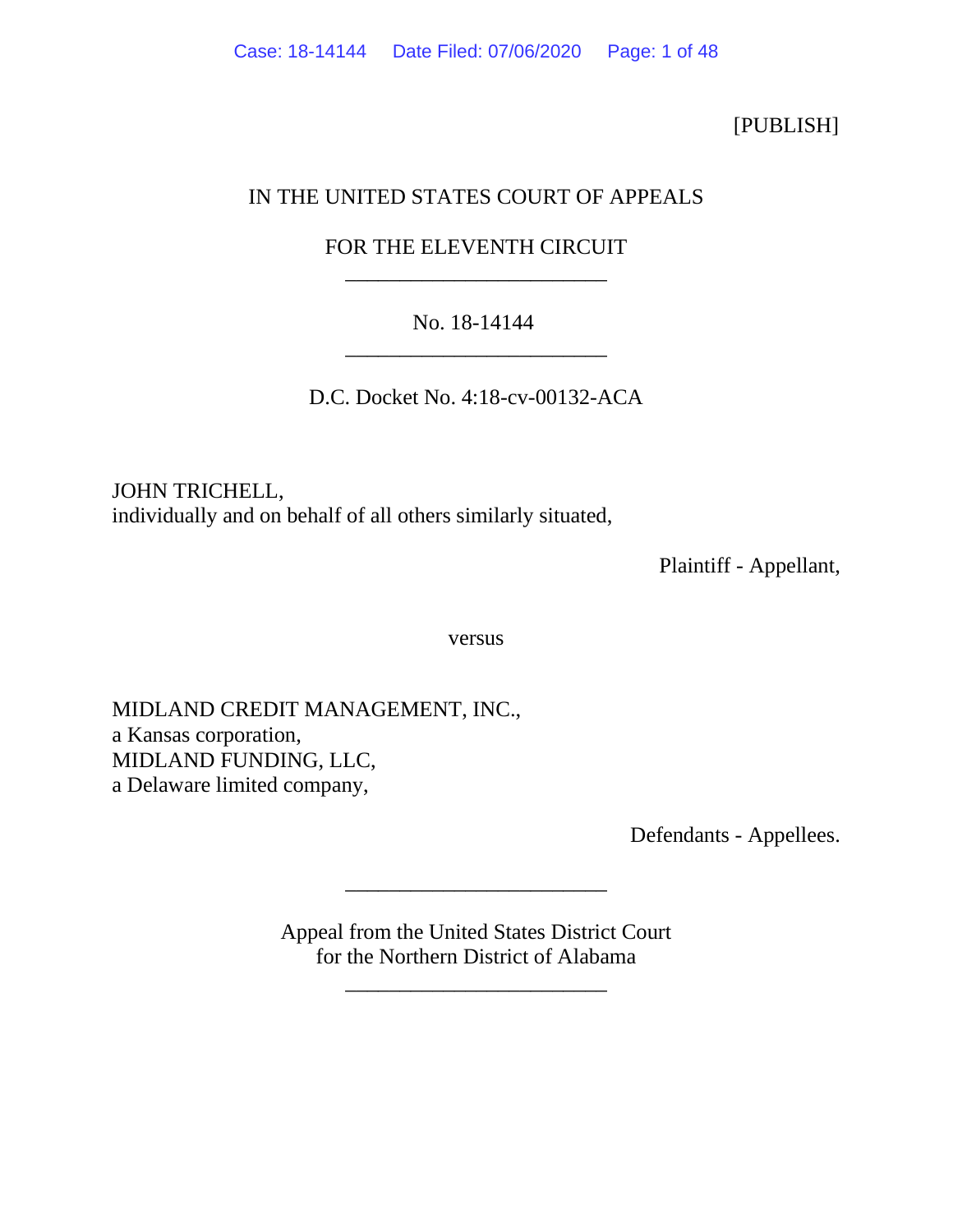No. 19-10120 \_\_\_\_\_\_\_\_\_\_\_\_\_\_\_\_\_\_\_\_\_\_\_\_

\_\_\_\_\_\_\_\_\_\_\_\_\_\_\_\_\_\_\_\_\_\_\_\_

D.C. Docket No. 4:18-cv-00082-CDL

KEITH COOPER, individually on behalf of himself and all others similarly situated,

Plaintiff - Appellant,

versus

MIDLAND CREDIT MANAGEMENT, INC.,

Defendant - Appellee.

Appeal from the United States District Court for the Middle District of Georgia

\_\_\_\_\_\_\_\_\_\_\_\_\_\_\_\_\_\_\_\_\_\_\_\_

\_\_\_\_\_\_\_\_\_\_\_\_\_\_\_\_\_\_\_\_\_\_\_\_

(July 6, 2020)

Before WILLIAM PRYOR, Chief Judge, MARTIN and KATSAS, [\\*](#page-1-0) Circuit Judges.

KATSAS, Circuit Judge:

<span id="page-1-0"></span><sup>\*</sup> Honorable Gregory G. Katsas, United States Circuit Judge for the District of Columbia Circuit, sitting by designation.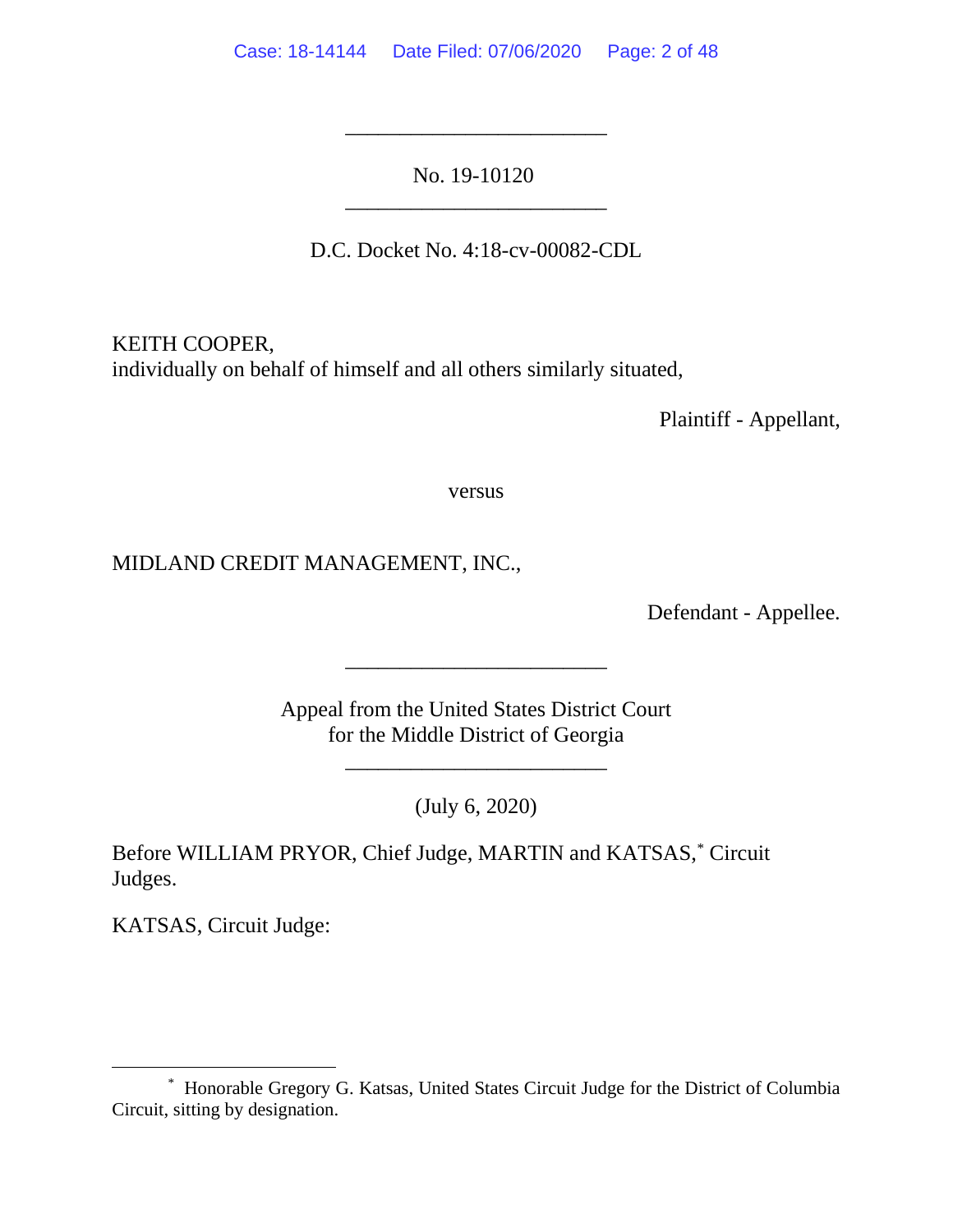#### Case: 18-14144 Date Filed: 07/06/2020 Page: 3 of 48

Plaintiffs John Trichell and Keith Cooper received debt-collection letters that they say were *misleading*, but neither of them claims to have been *misled*. We consider whether Trichell and Cooper have Article III standing to pursue claims under the Fair Debt Collection Practices Act (FDCPA).

I

The FDCPA seeks to "eliminate abusive debt collection practices by debt collectors." 15 U.S.C. § 1692(e). Section 807 of the FDCPA provides that "[a] debt collector may not use any false, deceptive, or misleading representation or means in connection with the collection of any debt." *Id.* § 1692e. Section 808 provides that "[a] debt collector may not use unfair or unconscionable means to collect or attempt to collect any debt." *Id.* § 1692f. Section 813 provides that "any debt collector who fails to comply with any provision of [the FDCPA] with respect to any person is liable to such person" for "any actual damage sustained by such person as a result of such failure," *id.* § 1692k(a)(1), and "such additional damages as the court may allow," subject to statutory caps, *id.* § 1692k(a)(2)(A).

These cases arise from alleged FDCPA violations by defendants Midland Funding, LLC, which buys defaulted consumer debt, and its sister company Midland Credit Management, Inc., which attempts to collect the debt.

In 2017, Midland Credit sent three collection letters to Alabama resident John Trichell, who had defaulted on credit-card debt sometime before 2011. Each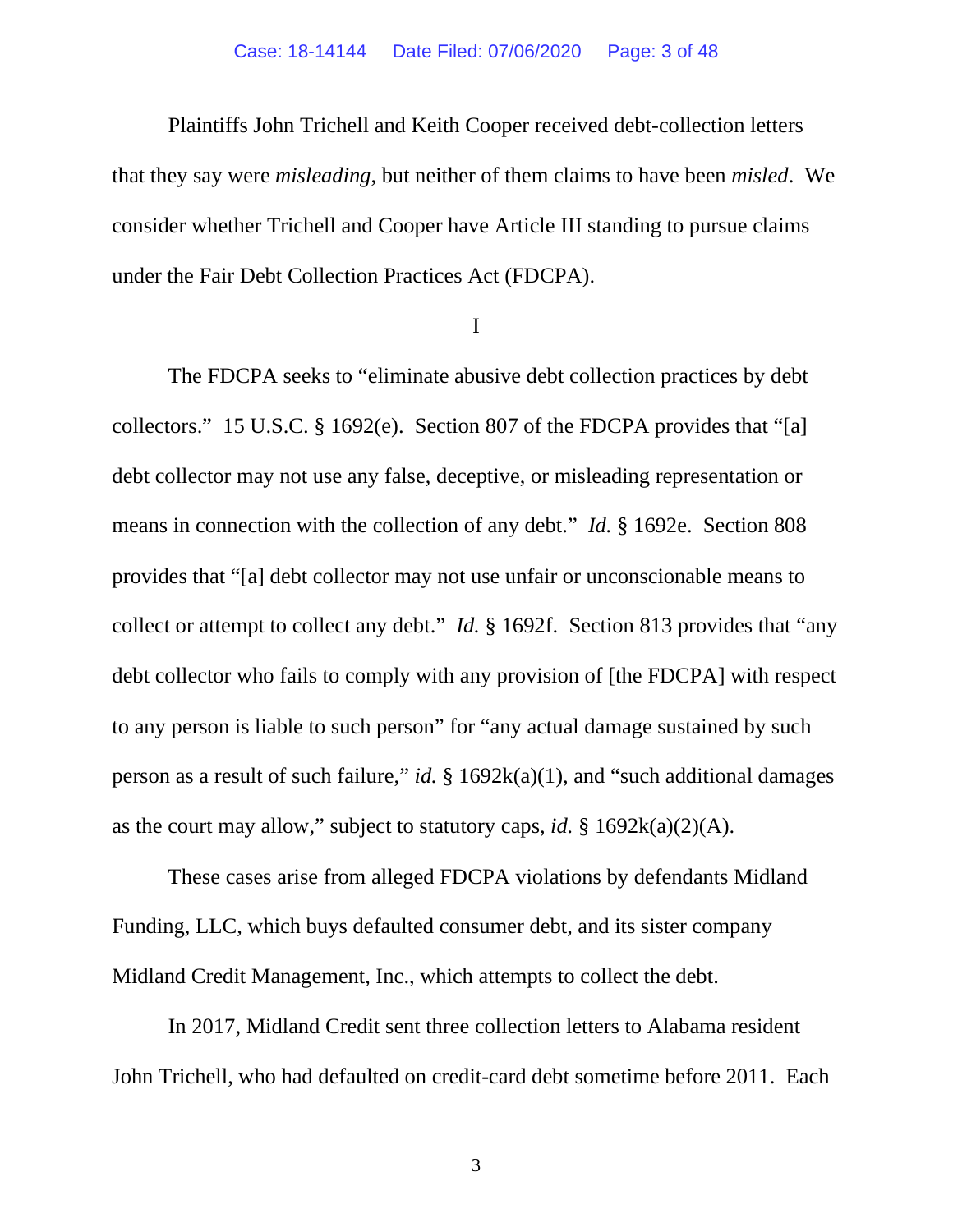#### Case: 18-14144 Date Filed: 07/06/2020 Page: 4 of 48

letter said that Trichell, who owed almost \$43,000, had been "**pre-approved** for a discount program designed to save you money." Trichell App. 1-2 at 1, 2, 3 (formatting in original). The letters offered three repayment plans, all seemingly generous. Trichell could pay off his debt completely for about \$13,000. He could pay off his debt in twelve monthly installments of about \$1,800. Or he could create his own repayment plan with monthly payments as low as \$50. The letters congratulated Trichell and encouraged him to "[a]ct now to maximize your savings and put this debt behind you." *Id.*

In fact, the offers were not so generous. Under Alabama law, the governing statute of limitations provides a defense if a suit to recover on a debt was filed more than six years after the last payment. *See* Ala. Code § 6-2-34(5); *Ex parte HealthSouth Corp.*, 974 So. 2d 288, 296 (Ala. 2007). Because Trichell had made no payments for over six years, any claim to recover the debt would be timebarred. At the bottom of each letter, a disclaimer acknowledged as much: "The law limits how long you can be sued on a debt and how long a debt can appear on your credit report. Due to the age of this debt, we will not sue you for it or report payment or non-payment of it to a credit bureau." Trichell App. 1-2 at 1, 2, 3.

Trichell sued Midland Funding and Midland Credit under the FDCPA. He alleged that the collection letters were misleading and unfair in falsely suggesting that he could be sued or that the debt could be reported to credit-rating agencies.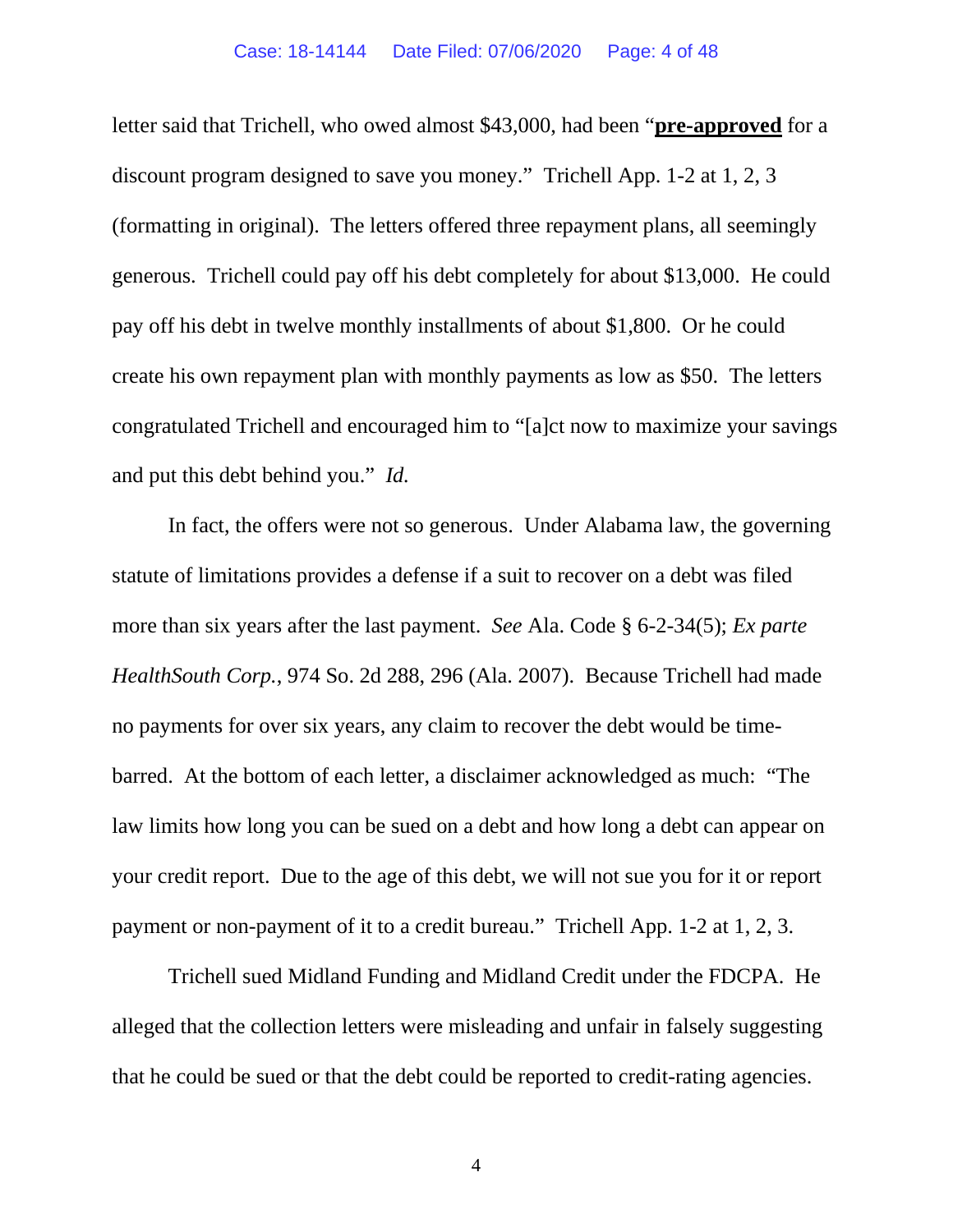#### Case: 18-14144 Date Filed: 07/06/2020 Page: 5 of 48

Trichell sought to represent a class of similarly situated debtors and to recover statutory damages.

The district court dismissed the complaint for failure to state a claim. The court did not address whether Trichell had Article III standing to maintain his lawsuit. On the merits, the court concluded that the collection letters were neither misleading nor unfair.

The case of Keith Cooper, a Georgia resident, is similar. In 2017, Midland Credit sent a collection letter to Cooper, who had defaulted on credit-card debt in 2010. The letter offered Cooper seemingly attractive options for paying off his balance at steep discounts. But because the debt had been delinquent since 2010, claims on it would be time-barred. Ga. Code § 9-3-24. The letter contained a disclaimer, identical to those in the letters to Trichell, stating that Midland Credit would neither sue Cooper on the debt nor report it to credit bureaus.

Cooper sued Midland Credit under the FDCPA. He alleged that the letter was misleading because it failed to warn that making a partial payment on the debt could constitute a new promise to pay giving rise to a new limitations period. Cooper sought class certification and damages.

The district court dismissed the complaint for failure to state a claim. The court did not consider whether Cooper had Article III standing. On the merits, the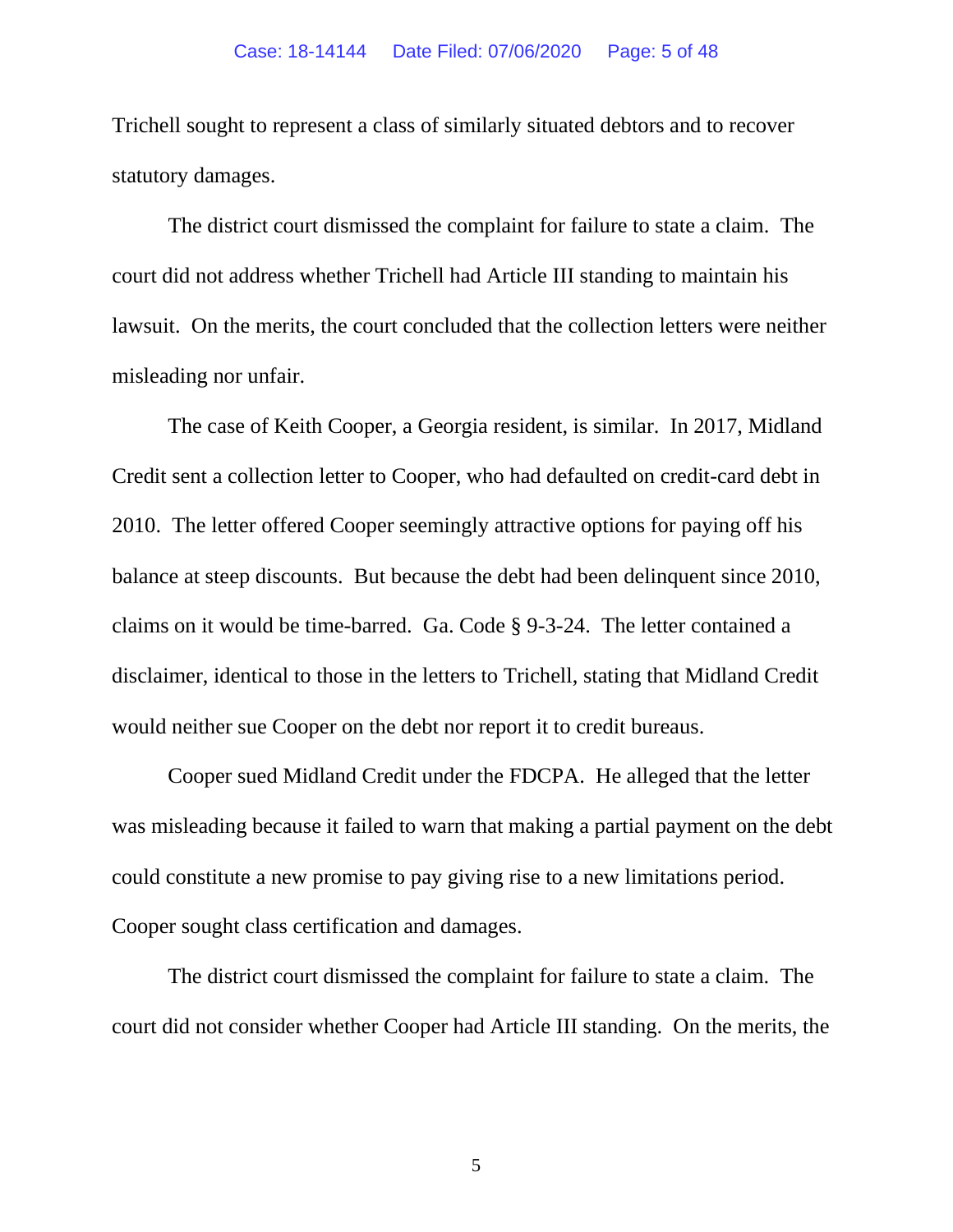court reasoned that because the disclaimer promised no lawsuit, the collection letter was not misleading.

In briefing the appeals, no party raised the question of Article III standing. In both cases, however, we ordered the parties to address that issue at argument.

### II

Before reaching the merits, we must consider our own jurisdiction and that of the district court. *See*, *e.g.*, *Lake Country Estates, Inc. v. Tahoe Reg'l Planning Agency*, 440 U.S. 391, 398 (1979). In particular, we must ourselves decide whether the plaintiffs in these cases have Article III standing, *see United States v. Hays*, 515 U.S. 737, 742 (1995), and we must do so before reaching the merits, *see Steel Co. v. Citizens for a Better Env't*, 523 U.S. 83, 101–02 (1998).

## A

When the delegates to the Constitutional Convention gathered in the summer of 1787, the extent of federal-court jurisdiction formed a focal point of their discussions. *See* W. Casto, *The Supreme Court in the Early Republic: The Chief Justiceships of John Jay and Oliver Ellsworth* 5–16 (1995). In a debate over what became Article III, section 2, James Madison urged that the jurisdiction of the Supreme Court be limited to cases of a "Judiciary Nature," for the "right of expounding the Constitution in cases not of this nature ought not to be given to that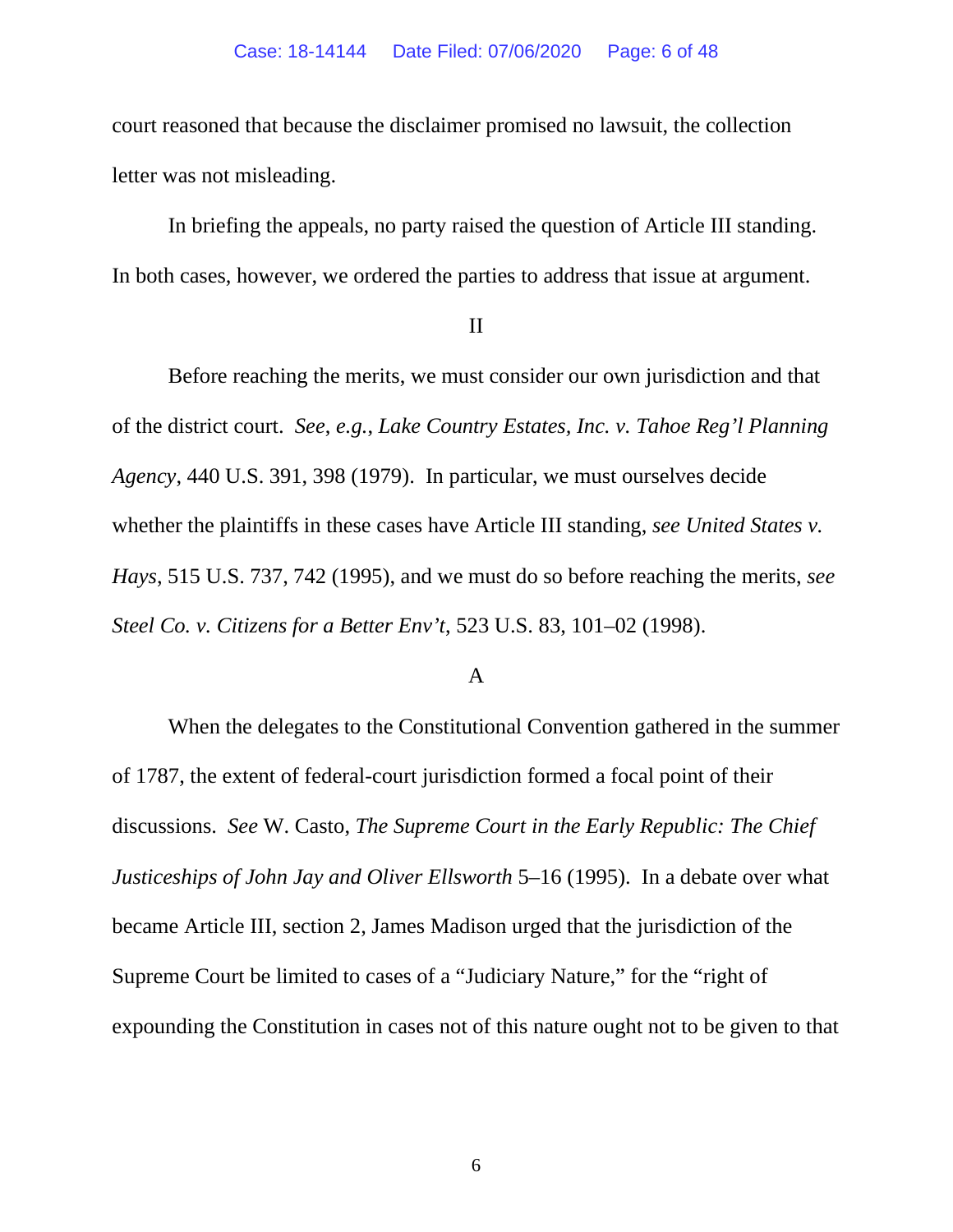Department." 2 *Records of the Federal Convention of 1787*, at 430 (M. Farrand ed., 1911). The delegates agreed without objection. *Id.*

Consistent with Madison's admonition, Article III grants federal courts the "judicial Power" to resolve only "Cases" or "Controversies." U.S. Const. art. III §§ 1–2. As a result, federal courts may exercise their power only for "the determination of real, earnest, and vital controversy between individuals." *Chi. & Grand Trunk Ry. Co. v. Wellman*, 143 U.S. 339, 345 (1892). "No principle is more fundamental to the judiciary's proper role in our system of government than the constitutional limitation of federal-court jurisdiction to actual cases or controversies." *Raines v. Byrd*, 521 U.S. 811, 818 (1997) (quotation marks omitted). This case-or-controversy requirement, embodied in the doctrine of standing, "confines the federal courts to a properly judicial role." *Spokeo, Inc. v. Robins*, 136 S. Ct. 1540, 1547 (2016).

Under settled precedent, the "irreducible constitutional minimum" of standing consists of three elements: the plaintiff must have suffered an injury in fact, the defendant must have caused that injury, and a favorable decision must be likely to redress it. *Lujan v. Defs. of Wildlife*, 504 U.S. 555, 560–61 (1992). The party invoking the jurisdiction of a federal court bears the burden of establishing these elements to the extent required at each stage of the litigation. *Id.* at 561. Thus, at the motion-to-dismiss stage, Trichell and Cooper bore the burden of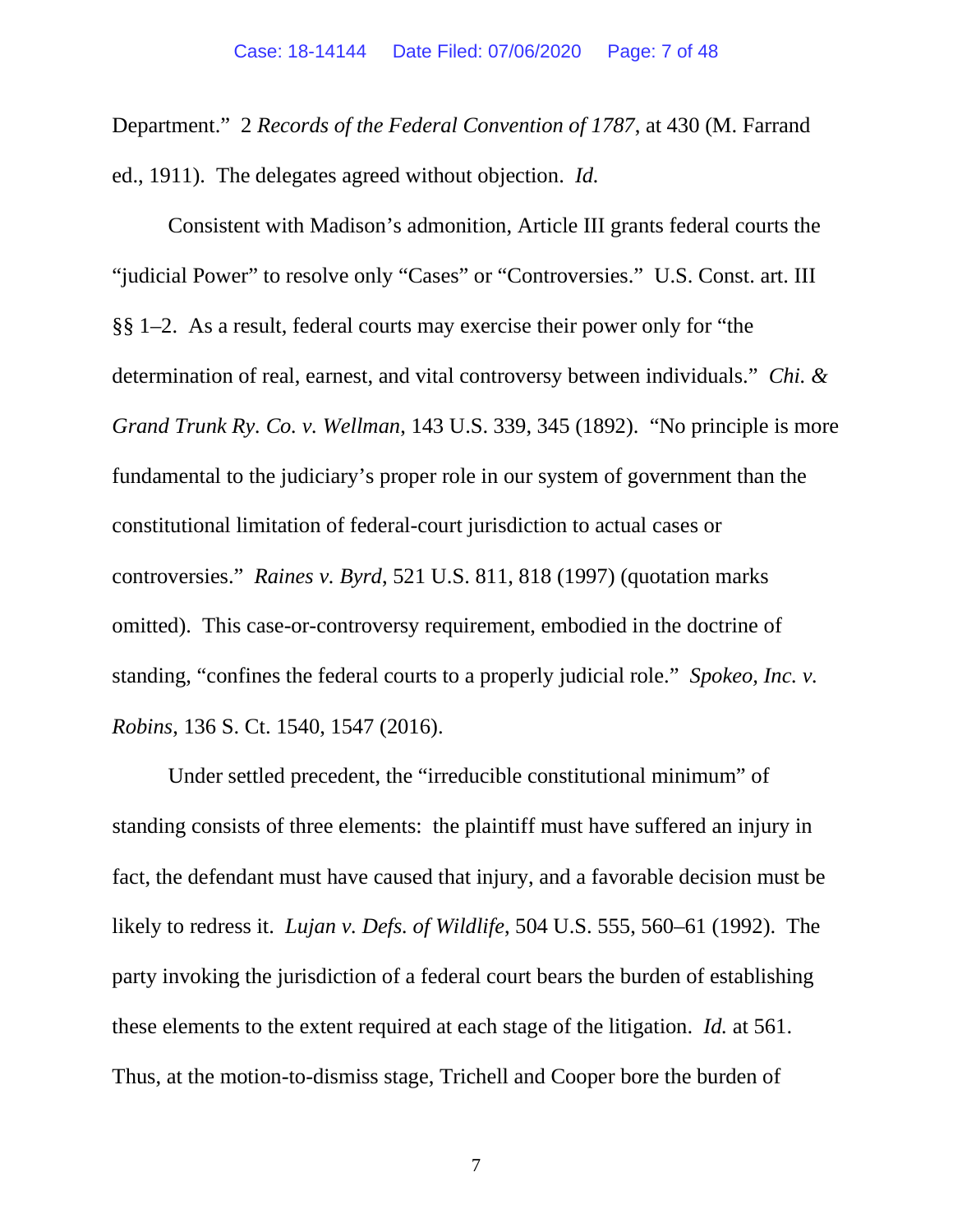alleging facts that plausibly establish their standing. *See Ashcroft v. Iqbal*, 556 U.S. 662, 677–84 (2009); *Salcedo v. Hanna*, 936 F.3d 1162, 1168 (11th Cir. 2019).

The "foremost" standing requirement is injury in fact. *Steel Co.*, 523 U.S. at 103. An injury in fact consists of "an invasion of a legally protected interest" that is both "concrete and particularized" and "actual or imminent, not conjectural or hypothetical." *Defs. of Wildlife*, 504 U.S. at 560 (quotation marks omitted). A "concrete" injury must be "*de facto*"—that is, it must be "real, and not abstract." *Spokeo*, 136 S. Ct. at 1548 (quotation marks omitted). A "particularized" injury "must affect the plaintiff in a personal and individual way." *Id.* (quotation marks) omitted). Each subsidiary element of injury—a legally protected interest, concreteness, particularization, and imminence—must be satisfied. *See id.* at 1545; *Defs. of Wildlife*, 504 U.S. at 560. These cases turn most centrally on the requirement of concreteness.

As a general matter, tangible injuries qualify as concrete. *See Spokeo*, 136 S. Ct. at 1549. But the complaints here do not allege that the collection letters caused Trichell or Cooper any tangible injury. For example, neither plaintiff alleges that he made any payments in response to the defendants' letters—or even that he wasted time or money in determining whether to do so. Instead, when confronted with the standing issue during oral argument, Trichell and Cooper asserted only intangible injuries, in the form of alleged violations of the FDCPA.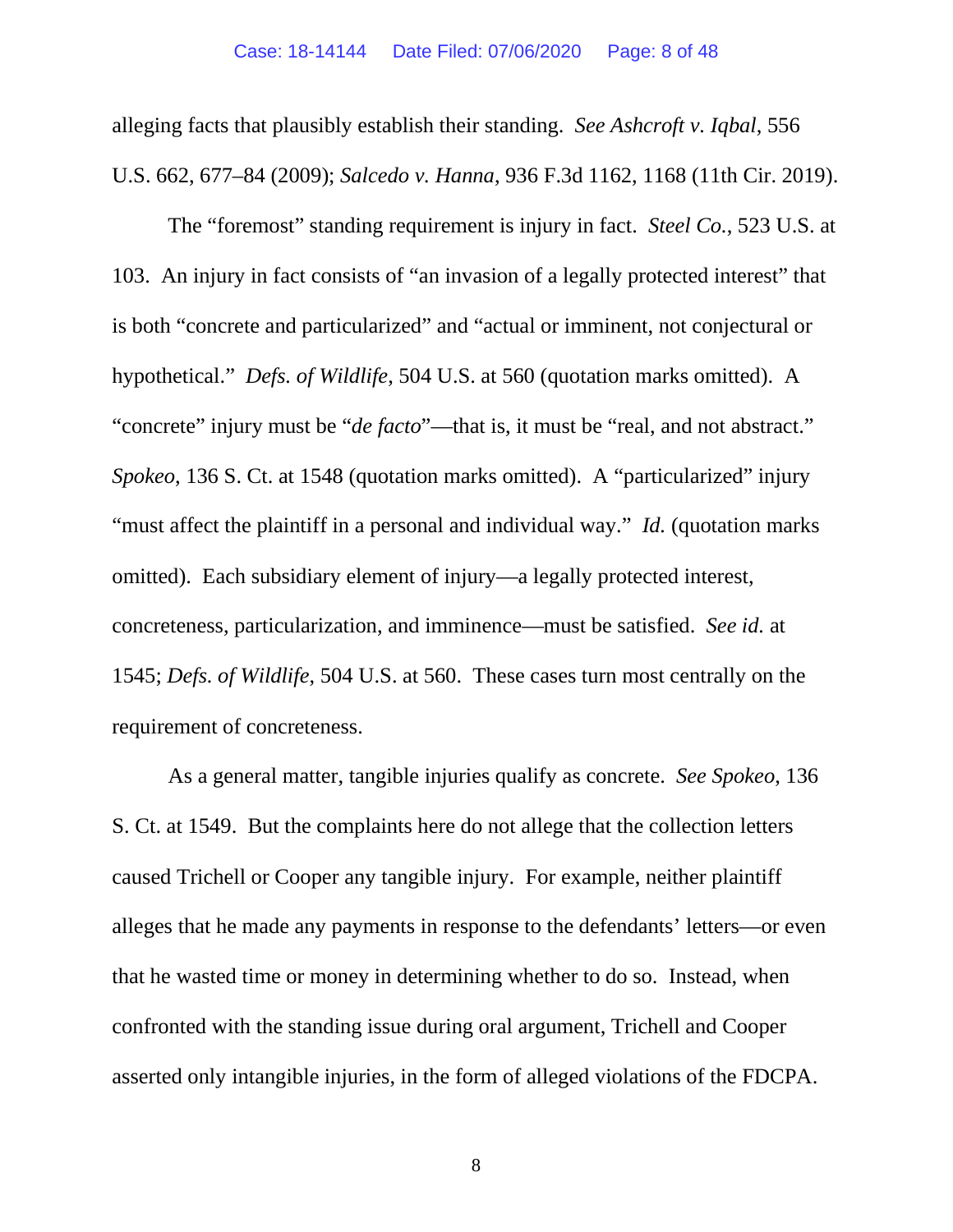Intangible injuries sometimes qualify as concrete, but not always. In particular, a plaintiff does not "automatically satisf[y] the injury-in-fact requirement whenever a statute grants a person a statutory right and purports to authorize that person to sue to vindicate that right." *Spokeo*, 136 S. Ct. at 1549. Rather, "Article III standing requires a concrete injury even in the context of a statutory violation." *Id.* To determine whether an intangible injury is sufficiently concrete, we must look to both history and the judgment of Congress. *Id.*

#### B

For history, we consider whether the alleged intangible injury bears a "close relationship to a harm that has traditionally been regarded as providing a basis for a lawsuit in English or American courts." *Spokeo*, 136 S. Ct. at 1549. *Spokeo* applied this analysis to claims under the Fair Credit Reporting Act (FCRA), which requires consumer reporting agencies to follow procedures to ensure the accuracy of consumer reports, and which authorizes private suits for willful violations. *See id.* at 1545. The Court analogized statutory claims for the disclosure of inaccurate reports to the traditional torts of libel and slander *per se*, which permit recovery even if the plaintiff's harms are "difficult to prove or measure." *Id.* at 1549. So, for example, a FCRA claim arising from the disclosure of an inaccurate zip code would not be actionable, for it is "difficult to imagine" how such a disclosure "could work any concrete harm" that would have been actionable at common law.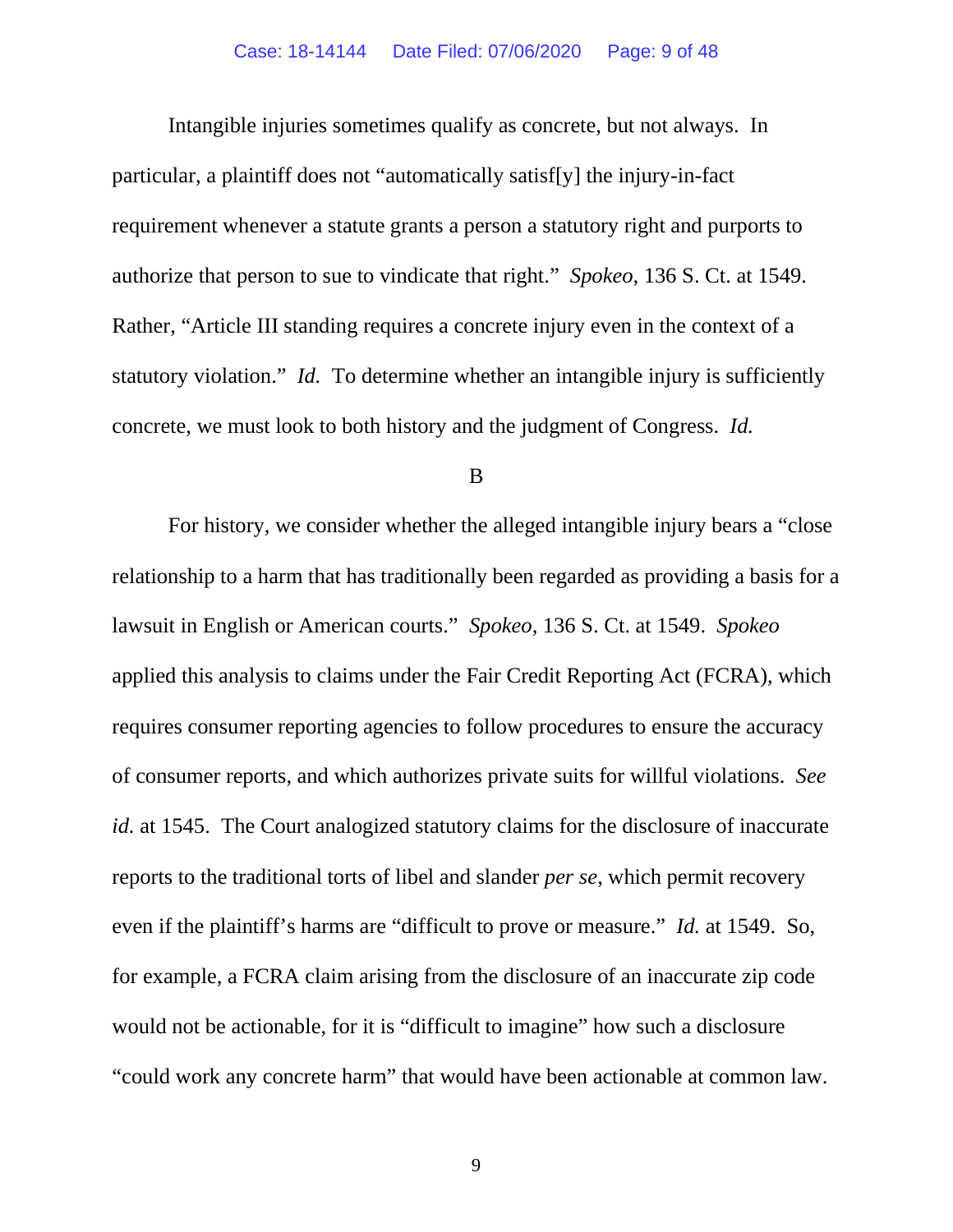*Id.* at 1550. On the other hand, the Ninth Circuit concluded that a FCRA claim arising from the disclosure of false information about the plaintiff's age, employment, education, and wealth does involve a concrete injury, and therefore is actionable, because it is similar to claims actionable at common law. *Robins v. Spokeo, Inc.*, 867 F.3d 1108, 1113–17 (9th Cir. 2017). And, of course, a FCRA claim involving not only disclosure of false and sensitive information, but also consequential harms such as a reduced credit score, is also actionable. *Pedro v. Equifax, Inc.*, 868 F.3d 1275, 1279–80 (11th Cir. 2017).

In *Perry v. Cable News Network, Inc.*, 854 F.3d 1336 (11th Cir. 2017), this Court applied a historical analysis to assess Article III standing to raise claims under the Video Privacy Protection Act. That statute prohibits video tape service providers from disclosing customer records, and it provides a cause of action to anyone aggrieved by a violation. *See id.* at 1340. The Court analogized this statutory cause of action to the traditional tort of intrusion upon seclusion, which makes a defendant liable for invading the plaintiff's privacy without any further harm. *Id.* at 1340–41. Given the similarity of the statutory claim to the traditional tort, the Court held that a wrongful disclosure of the plaintiff's browsing records "satisfied the concreteness requirement of Article III standing." *Id.* at 1341.

By contrast, the common law furnishes no analog to the FDCPA claims asserted here. The closest historical comparison is to causes of action for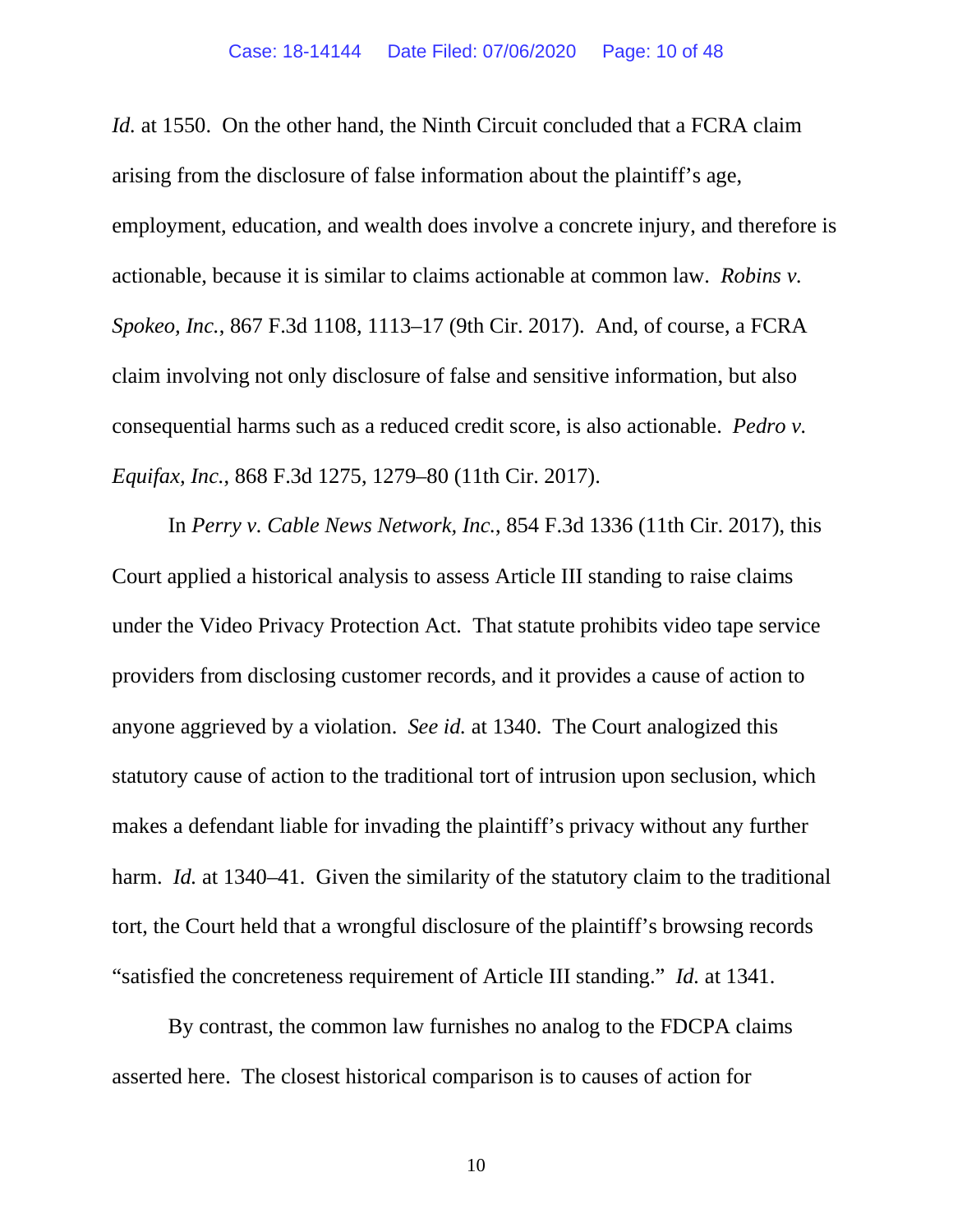fraudulent or negligent misrepresentation, but these torts differ from the plaintiffs' claims in fundamental ways. For centuries, misrepresentation torts have required a showing of justifiable reliance and actual damages. *See Pasley v. Freeman* (1789) 100 Eng. Rep. 450, 453 (Buller, J.) ("Fraud without damage, or damage without fraud, gives no cause of action; but where these two concur, an action lies."); *Prosser & Keeton on the Law of Torts* §§ 105, 108 (5th ed. 1984). Today as well, a claim for fraudulent misrepresentation still requires the plaintiff to prove harm "caused to him by his justifiable reliance upon the misrepresentation." Restatement (Second) of Torts, § 525 (1977); *see also* Restatement (First) of Torts, § 525 (1938). Likewise, negligent misrepresentation claims still require plaintiffs to show harm "caused to them by their justifiable reliance upon" the false information. Restatement (Second) of Torts, § 552; *see also* Restatement (First) of Torts, § 552. In short, under our common-law tradition, "there can be no recovery if the plaintiff is none the worse off for the misrepresentation, however flagrant it

may have been." *Prosser & Keeton*, *supra*, § 110.

The claims asserted here depart dramatically from these centuries of tradition. The plaintiffs seek to recover for representations that they contend were misleading or unfair, but without proving even that they relied on the representations, much less that the reliance caused them any damages. By jettisoning the bedrock elements of reliance and damages, the plaintiffs assert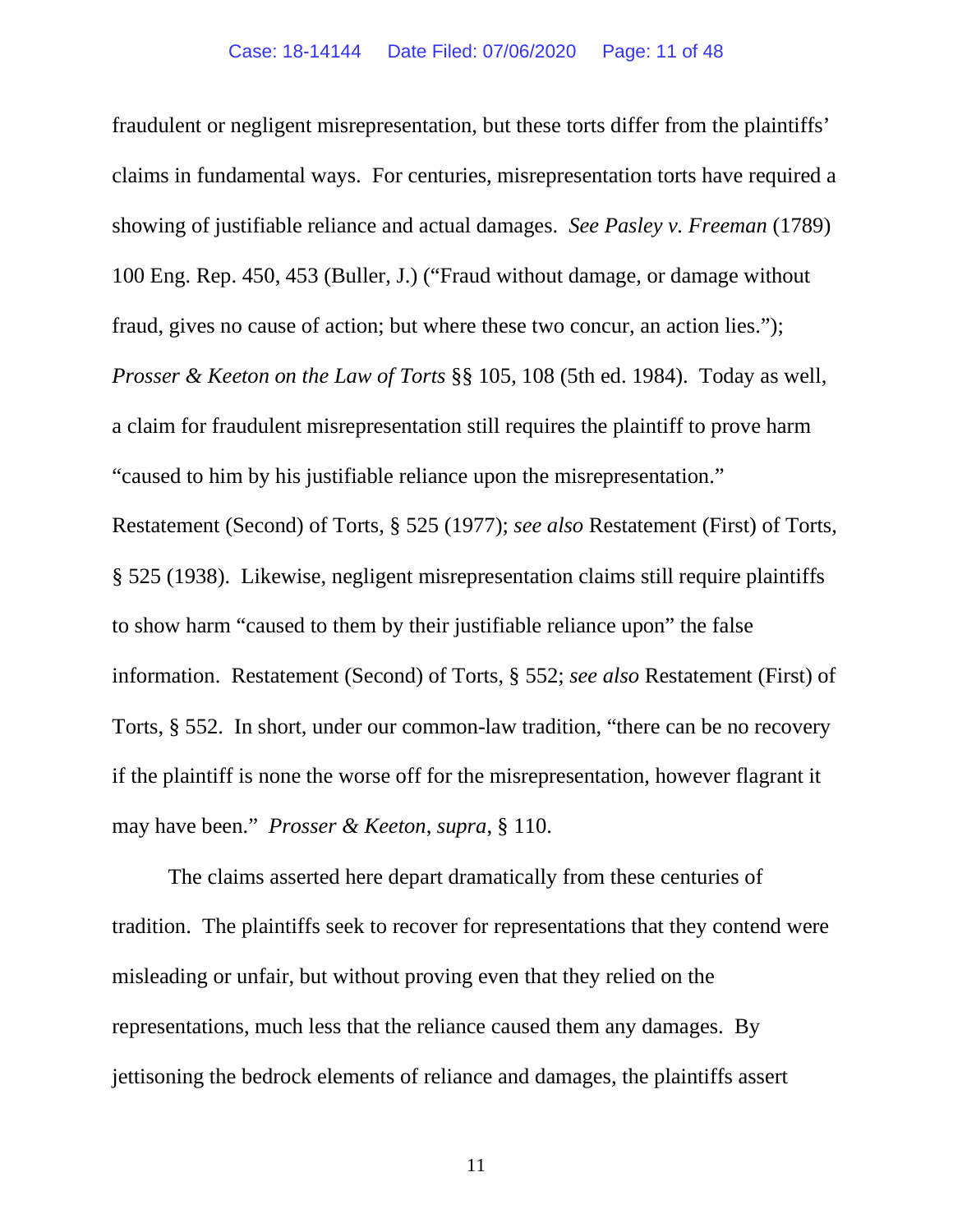#### Case: 18-14144 Date Filed: 07/06/2020 Page: 12 of 48

claims with no relationship to harms traditionally remediable in American or English courts. This cuts against Article III standing, for the purpose of that doctrine is to confine courts to their "traditional role." *Summers v. Earth Island Inst.*, 555 U.S. 488, 492 (2009); *see also Spokeo*, 136 S. Ct. at 1547; *Raines*, 521 U.S. at 8[1](#page-11-0)9.<sup>1</sup>

#### C

In assessing injury in fact, we also consider the judgment of Congress. It can matter for two reasons. First, Congress may "elevat[e] to the status of legally cognizable injuries concrete, *de facto* injuries that were previously inadequate in law." *Defs. of Wildlife*, 504 U.S. at 578. So, for example, Congress may make "legally cognizable" the interests of a competitor harmed by conduct that violates a statute. *See*, *e.g.*, *Hardin v. Ky. Utils. Co.*, 390 U.S. 1, 5–6 (1968); *FCC v. Sanders Bros. Radio Station*, 309 U.S. 470, 476–77 (1940). Second, Congress is "well positioned" to make its own judgment about which harms are sufficiently concrete, particularized, and imminent to constitute injuries in fact. *Spokeo*, 136 S. Ct. at 1549. For example, the Telephone Consumer Protection Act (TCPA) prohibits certain unsolicited communications and provides a cause of action to individuals

<span id="page-11-0"></span><sup>&</sup>lt;sup>1</sup> The dissent contends that the claims here also bear a close relationship to the commonlaw tort of abuse of process. *Post*, at 37–39. But that tort requires "harm" caused by the improper use of "legal process." Restatement (Second) of Torts § 682; *see also* Restatement (First) of Torts § 682. Trichell and Cooper do not allege that the defendants used legal process against them or that they suffered any harm.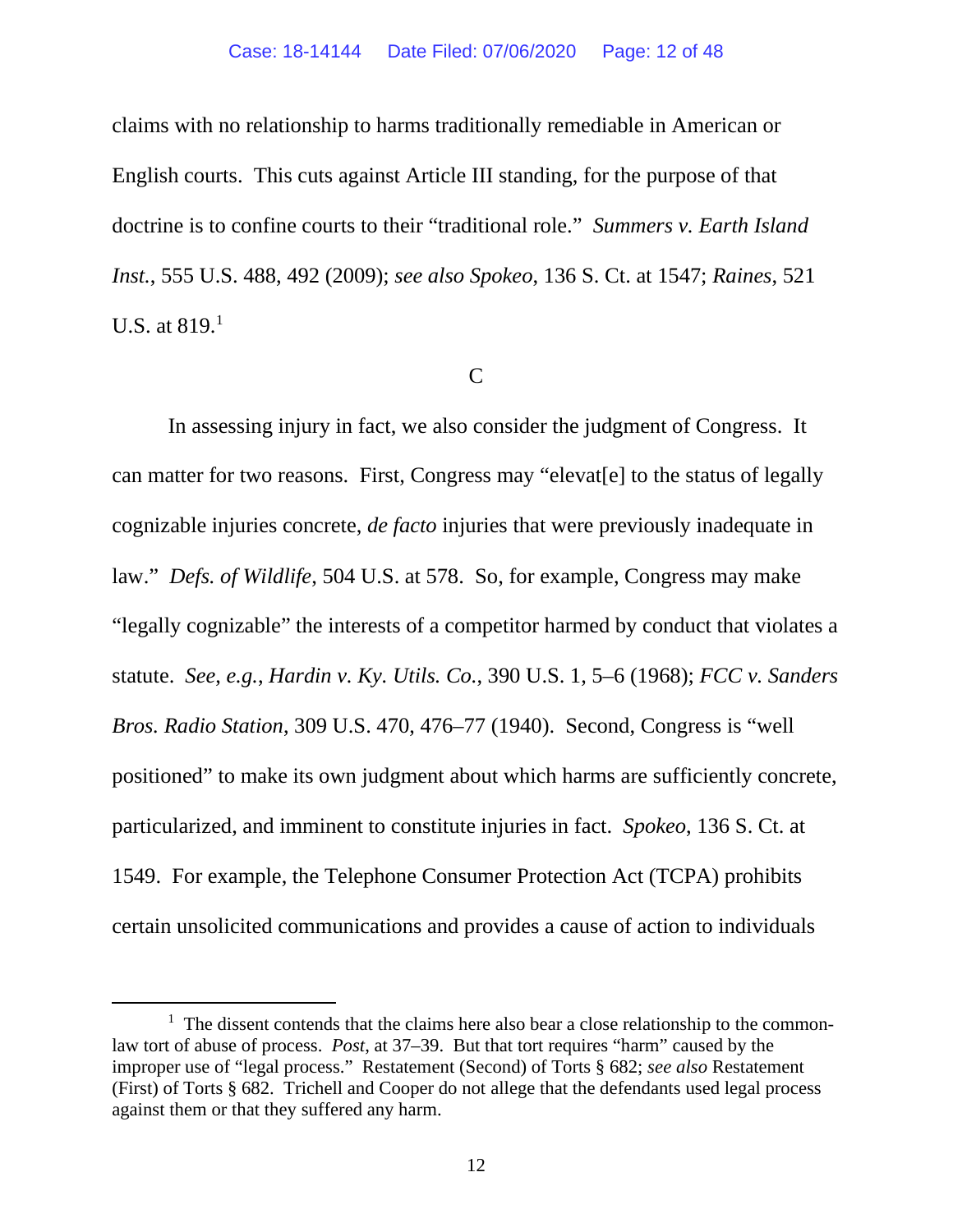receiving them. Although the statute has been understood to apply to both telephone calls and text messages, the TCPA's statutory findings highlight the burden imposed by unwanted calls but say nothing about unwanted texts. *See*  Telephone Consumer Protection Act of 1991, Pub. L. No. 102-243, § 2, 105 Stat. 2394, 2394. In part, this Court relied on those findings in holding that the receipt of unwanted phone calls is a concrete injury, *Cordoba v. DIRECTV, LLC*, 942 F.3d 1259, 1270 (11th Cir. 2019), but the receipt of a single unwanted text message is not, *Salcedo*, 936 F.3d at 1169–70.

Congress's role in our assessment of Article III standing is necessarily limited. As the master of its own statutes, Congress may freely make injuries legally cognizable for statutory purposes. *See Defs. of Wildlife*, 504 U.S. at 578. But the requirements of concreteness, particularization, and imminence are "irreducible" elements of Article III itself. *See id.* at 560–61. In enacting statutory causes of action, Congress must assess for itself whether these constitutional requirements have been met. *See* U.S. Const. art. VI, cl. 3 ("The Senators and Representatives ... shall be bound by Oath or Affirmation, to support this Constitution."). And in adjudicating cases or controversies (or determining whether they exist), federal courts must decide for themselves whether applicable statutes are consistent with the Constitution. *See City of Boerne v. Flores*, 521 U.S. 507, 524 (1997); *Marbury v. Madison*, 5 U.S. (1 Cranch) 137, 178 (1803).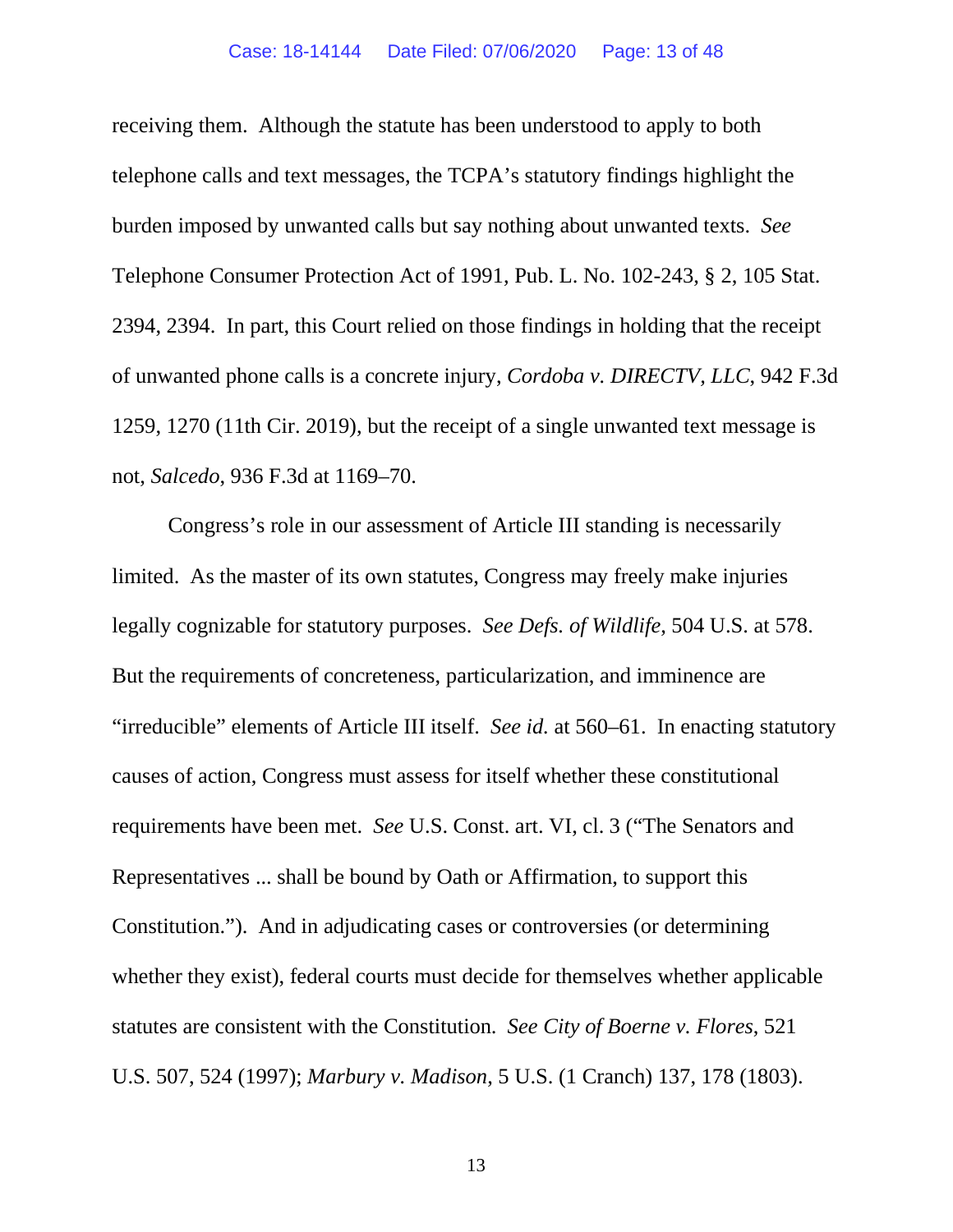That is why, as the Supreme Court has insisted time and again, "Congress' role in identifying and elevating intangible harms does not mean that a plaintiff automatically satisfies the injury-in-fact requirement whenever a statute grants a person a statutory right and purports to authorize that person to sue to vindicate that right." *Spokeo*, 136 S. Ct. at 1549; *see Earth Island Inst.*, 555 U.S. at 497; *Raines*, 521 U.S. at 820 n.3. On the contrary, the existence of a "cause of action does not affect the Article III standing analysis." *Thole v. U.S. Bank N.A.*, 140 S. Ct. 1615, 1620 (2020). "Article III standing requires a concrete injury even in the context of a statutory violation," *Spokeo*, 136 S. Ct. at 1549, and Article III courts—while exercising jurisdiction to determine their own jurisdiction—must ultimately decide what injuries qualify as concrete. Congress's judgment may inform that assessment but cannot control it.<sup>[2](#page-13-0)</sup>

Here, the judgment of Congress disfavors Trichell and Cooper. The FDCPA's statutory findings contain one sentence identifying the harms against which the statute is directed: "Abusive debt collection practices contribute to [a] number of personal bankruptcies, to marital instability, to the loss of jobs, and to

<span id="page-13-0"></span> $2$  The dissent repeatedly stresses the point that "when a statutory right itself protects a concrete interest, a plaintiff need not allege 'any *additional* harm beyond the one Congress has identified.'" *Post*, at 29 (quoting *Spokeo*, 136 S. Ct. at 1549); *see also id.* at 39, 44. We have no quarrel with that general proposition. But as we have shown, we cannot treat an injury as "concrete" for Article III purposes based only on Congress's say-so. Like the Sixth Circuit, we reject the "anything-hurts-so-long-as-Congress-says-it-hurts theory of Article III injury." *Hagy v. Demers & Adams*, 882 F.3d 616, 622 (6th Cir. 2018).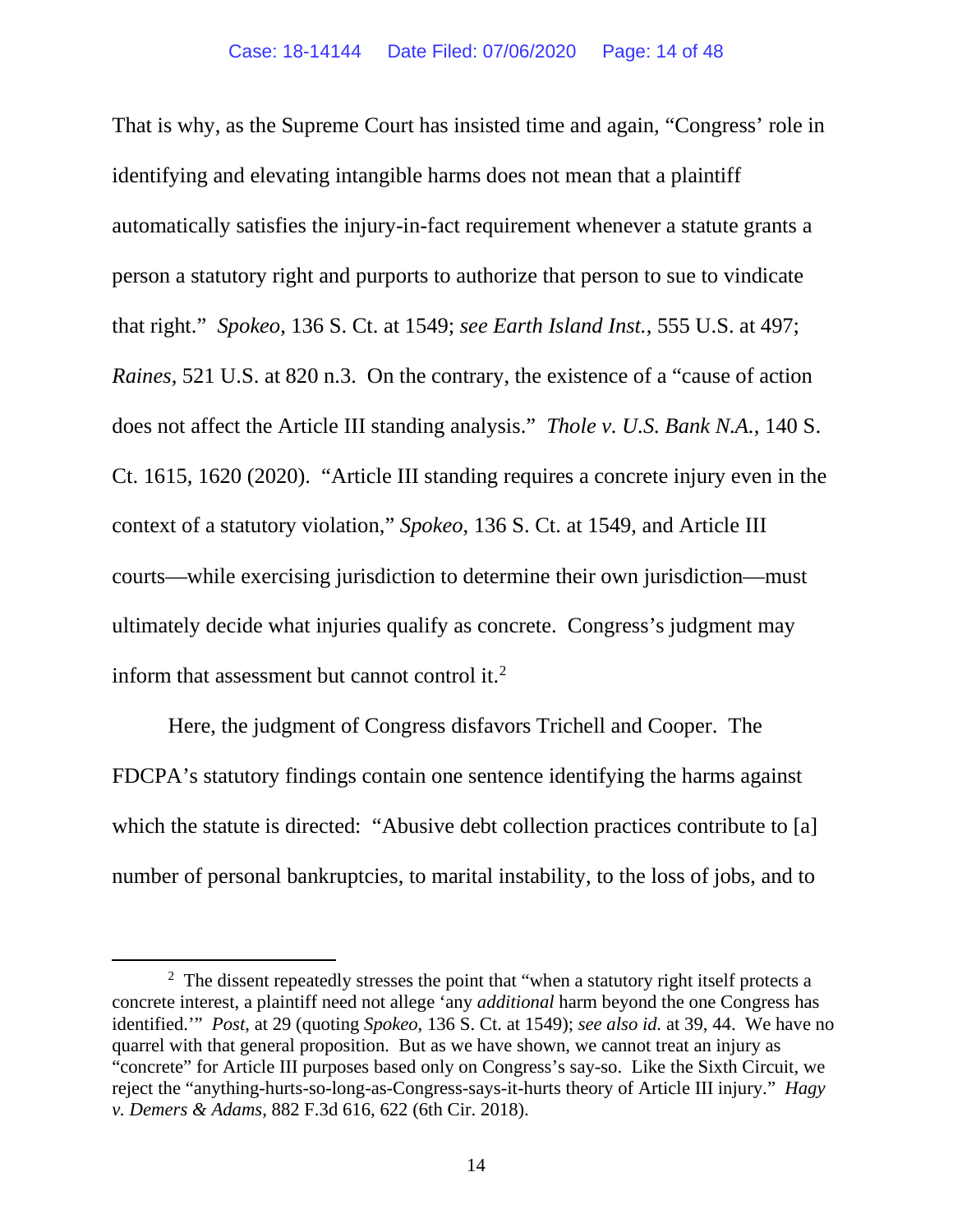invasions of individual privacy." 15 U.S.C. § 1692(a). These serious harms are a far cry from whatever injury one may suffer from receiving in the mail a misleading communication that fails to mislead. In terms of "privacy and nuisance concerns," *Salcedo*, 936 F.3d at 1169, an unwanted mailing is more like an unwanted text message than an unwanted phone call. *See Consol. Edison Co. of N.Y. v. Pub. Serv. Comm'n*, 447 U.S. 530, 542 (1980) (recipient "may escape exposure to objectionable material simply by transferring the [communication] from envelope to wastebasket"). And while a recipient may take offense that a private party has violated the FDCPA, that is akin to taking offense that the government has violated other statutes—an injury that is canonically abstract as opposed to concrete. *See*, *e.g.*, *Defs. of Wildlife*, 504 U.S. at 575–76; *Allen v. Wright*, 468 U.S. 737, 754 (1984).

The FDCPA's private cause of action reinforces this analysis. It provides that a person may recover "any actual damage sustained by such person as a result of" an FDCPA violation and "such additional damages as the court may allow." 15 U.S.C. § 1692k(a). This formulation suggests that Congress viewed statutory damages not as an independent font of standing for plaintiffs without traditional injuries, but as an "additional" remedy for plaintiffs suffering "actual damage" caused by a statutory violation. For example, the Real Estate Settlement Procedures Act (RESPA) provides a cause of action for "actual damages" resulting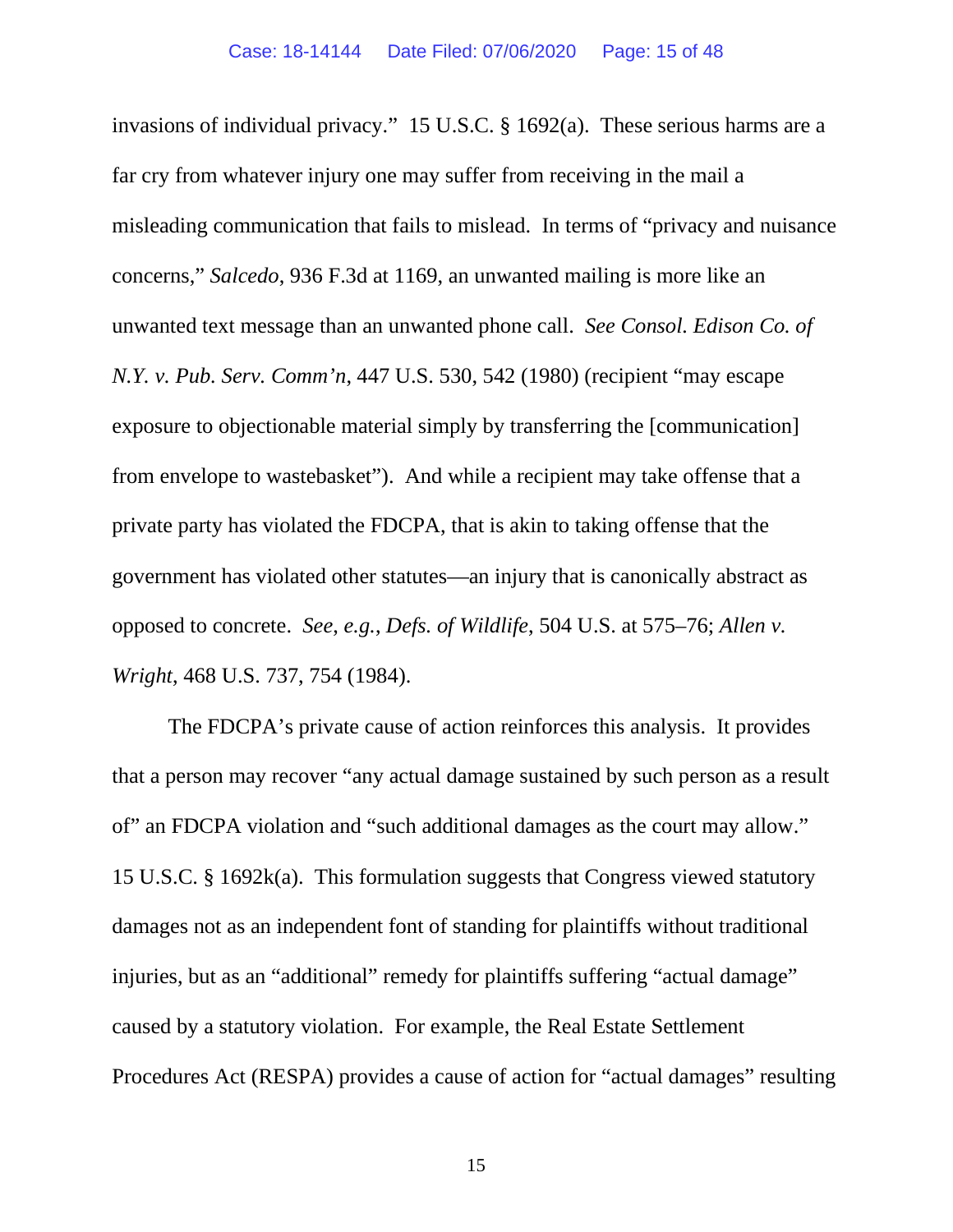from statutory violations and, in pattern-or-practice cases, for "any additional damages, as the court may allow." 12 U.S.C. § 2605(f)(1). In construing RESPA, this Court held that "damages are an essential element" of a claim, *Renfroe v. Nationstar Mortg., LLC*, 822 F.3d 1241, 1245–46 (11th Cir. 2016), and further stated that "the use of 'additional' seems to indicate that a plaintiff cannot recover pattern-or-practice damages in the absence of actual damages," *id.* at 1247 n.4.

In sum, the FDCPA's narrow findings and cause of action affirmatively cut against Cooper and Trichell and, in any event, suggest no congressional judgment firm enough to break with centuries of tradition indicating that misrepresentations are not actionable absent reliance and ensuing damages.<sup>[3](#page-15-0)</sup>

## D

Against this history and congressional judgment, Trichell and Cooper assert standing based on risk and informational injuries. Neither theory works.

1

Trichell and Cooper assert that the collections letters they received created a risk that unsophisticated consumers might be misled into making unnecessary or even harmful payments on time-barred debt. And that risk, they conclude, is enough to establish a concrete injury. This theory suffers from two fatal defects:

<span id="page-15-0"></span><sup>&</sup>lt;sup>3</sup> We do not decide the scope of the FDCPA's statutory cause of action. Under *Steel Co.*, we must decide questions of Article III standing, which here are dispositive, before reaching questions about the scope of a statutory cause of action. *See* 523 U.S. at 88–93.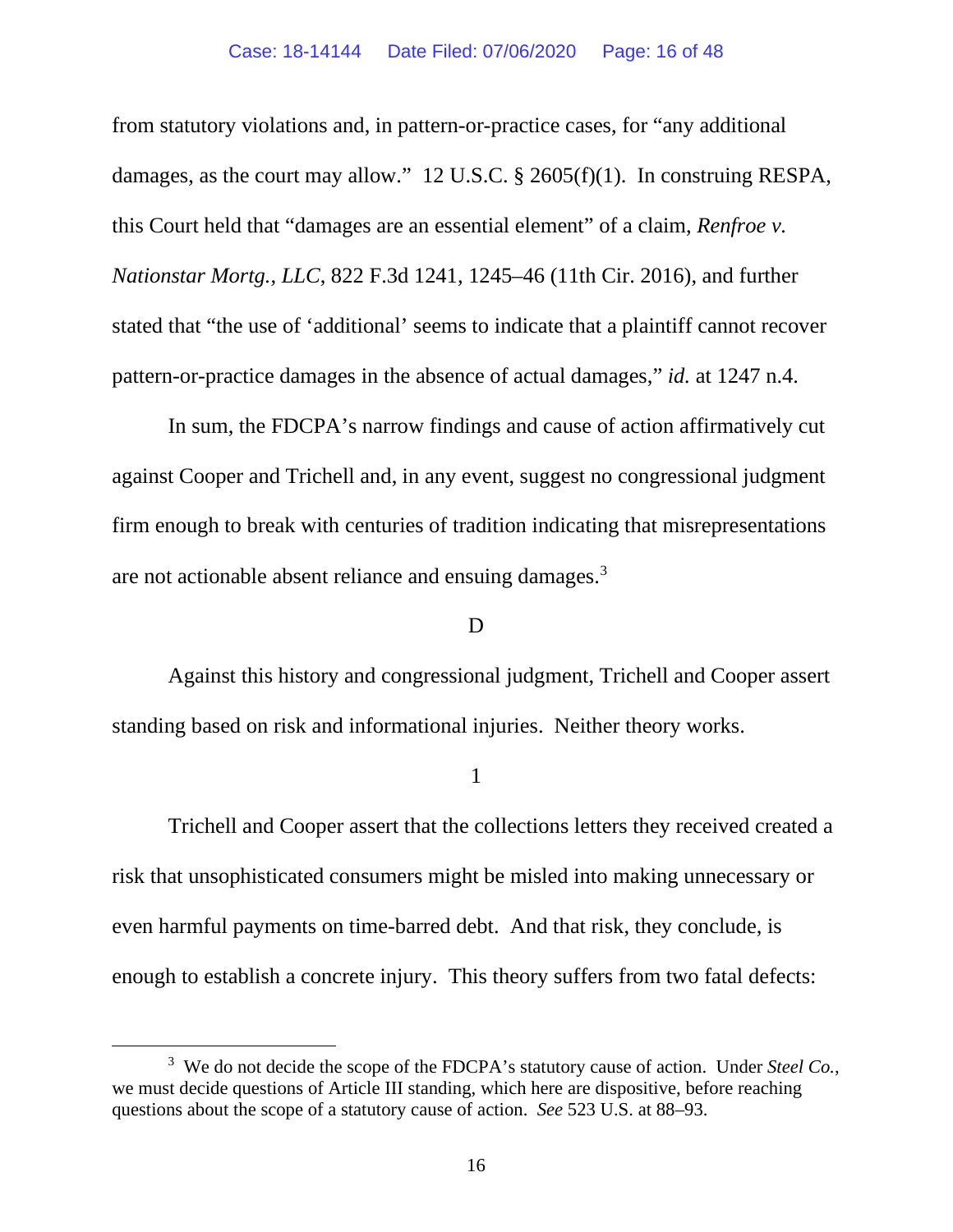First, Trichell and Cooper do not allege that the collection letters posed any risk of harm to themselves. Second, any risk that the letters may have posed to them had dissipated by the time they filed suit.

*Risk to Plaintiffs*: An injury in fact must be particularized as well as concrete. *See Spokeo*, 136 S. Ct. at 1548. To be particularized, the injury "must affect *the plaintiff* in a personal and individual way." *Defs. of Wildlife*, 504 U.S. at 560 n.1 (emphasis added). In other words, "the 'injury in fact' test requires more than an injury to a cognizable interest. It requires that the party seeking review be himself among the injured." *Sierra Club v. Morton*, 405 U.S. 727, 734–35 (1972). The same principle holds true when the plaintiff invokes a statutory cause of action: "where a statute confers new legal rights on a person, that person will have Article III standing to sue where the facts establish a concrete, particularized, and personal injury *to that person* as a result of the violation of the newly created legal rights." *Palm Beach Golf Center-Boca, Inc. v. John G. Sarris, D.D.S., P.A.*, 781 F.3d 1245, 1251 (11th Cir. 2015) (emphasis added). Because "standing is not dispensed in gross," *Lewis v. Casey*, 518 U.S. 343, 358 n.6 (1996), what matters is whether the plaintiff has suffered a concrete injury, not whether other parties have.

The plaintiffs' risk-as-injury theory founders because their complaints do not allege that the collection letters "substantially increased the risk" of harm to Trichell or Cooper. *Thole*, 140 S. Ct. at 1621. Trichell asserts only that the letters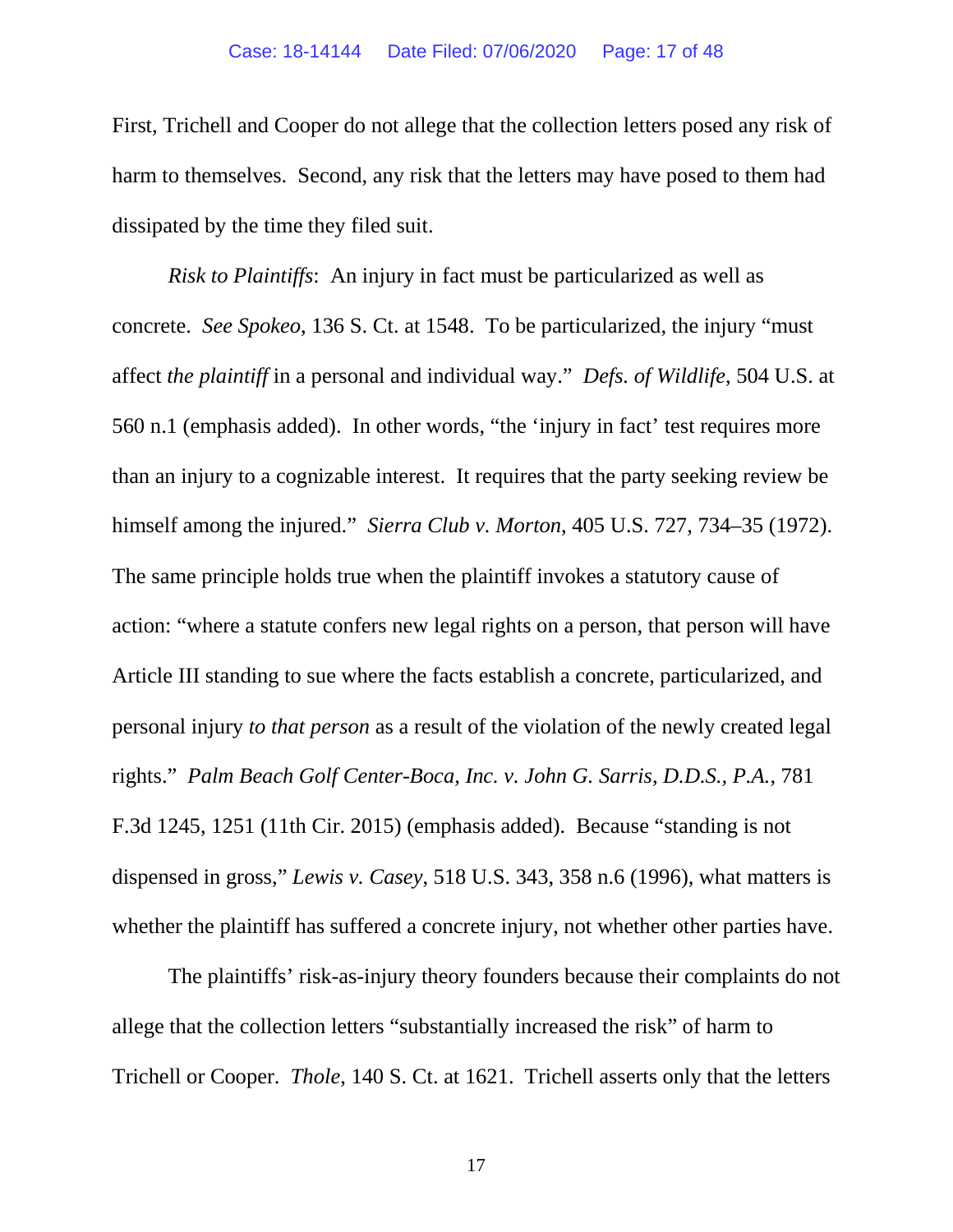"would lead *a consumer* to believe that they [*sic*] had to pay this debt to avoid being sued, credit reported, or having to pay the full amount at some point in the future." Trichell App. 1 at 6 (emphasis added). Cooper comes closer, but he too falls short. He alleges that the collection letter sent to him "puts an unsophisticated consumer, i.e. Plaintiff, into a difficult position. The consumer is enticed by the prospect of saving a great deal of money on a debt but not advised that by making a payment, he will be re-starting the statute of limitations that could subject him to a future lawsuit for which he previously had an absolute defense." Cooper App. 1 at 8. Cooper's allegation that he was put into a "difficult position" does not support a plausible inference that he was at substantial risk of making any payment. Nor does Cooper's allegation that the collection letter "expos[ed] him to a potential lawsuit that he would not have previously been exposed to." *Id.* at 8–9. Moreover, Cooper's complaint reflects a perfect understanding of why the collection letters were arguably misleading, without any suggestion that Cooper figured this out only after flirting with the idea of making a payment. With no plausible allegation that *they* were ever at substantial risk of being misled, Trichell and Cooper cannot show standing based on such a risk to others. [4](#page-17-0)

<span id="page-17-0"></span><sup>&</sup>lt;sup>4</sup> The dissent posits that the increase in risk must be measured in relative terms, not absolute amount. *Post*, at 43 n.2. But an action creating a small risk of injury cannot support Article III standing on the theory that the risk, although not "substantial in itself," is "substantially *increased*" from zero. *Id.* (cleaned up). To the contrary, no small risk of injury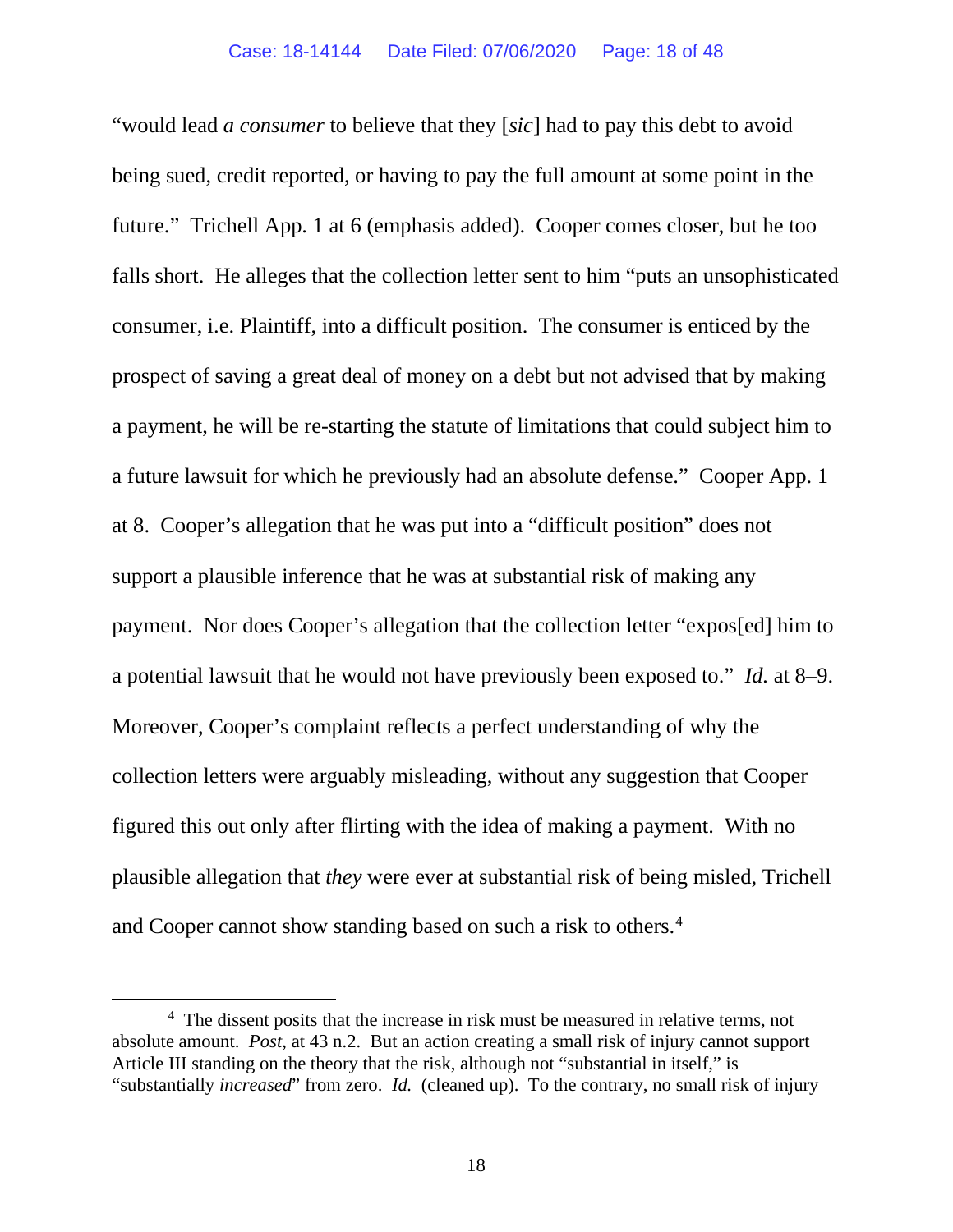*Casillas v. Madison Avenue Associates, Inc.*, 926 F.3d 329 (7th Cir. 2019), reinforces our conclusion. That case involved an FDCPA requirement to tell recipients of debt-collection letters how to preserve their rights to contest the debt. *Id.* at 332. The debt collector failed to provide the notice, the plaintiff sued, and the Seventh Circuit affirmed a dismissal for lack of Article III standing. The court reasoned that, because the plaintiff had never planned to contest the debt, she was never at risk of forfeiting her rights. *See id.* at 334. And because the debt collector's "bare procedural violation" did not increase the risk of any harm to the plaintiff's concrete interests, it could not support Article III standing. *Id.* at 334– 35; *see also Earth Island Inst.*, 555 U.S. at 496 ("deprivation of a procedural right without some concrete interest that is affected by the deprivation—a procedural right *in vacuo*—is insufficient to create Article III standing"). Moreover, the likely reaction of "unsophisticated consumer[s]" may inform a merits determination whether a communication is misleading, but it cannot allow "those who have not been injured to vindicate the rights of those who have." *Casillas*, 926 F.3d at 336

would satisfy the Article III requirement of imminence. *See*, *e.g.*, *Clapper v. Amnesty Int'l USA*, 568 U.S. 398, 409–14 (2013). And that imminence requirement—of at least a "'substantial risk' that the harm will occur," *id.* at 414 n.5—is precisely what *Thole* cited for the proposition that the challenged act must have "substantially increased the risk" of harm to the plaintiff. 140 S. Ct. at 1621. The Court was plainly speaking in terms of the absolute increase rather than the percentage increase—which would be infinite in every case where the plaintiff was at no risk before the defendant acted.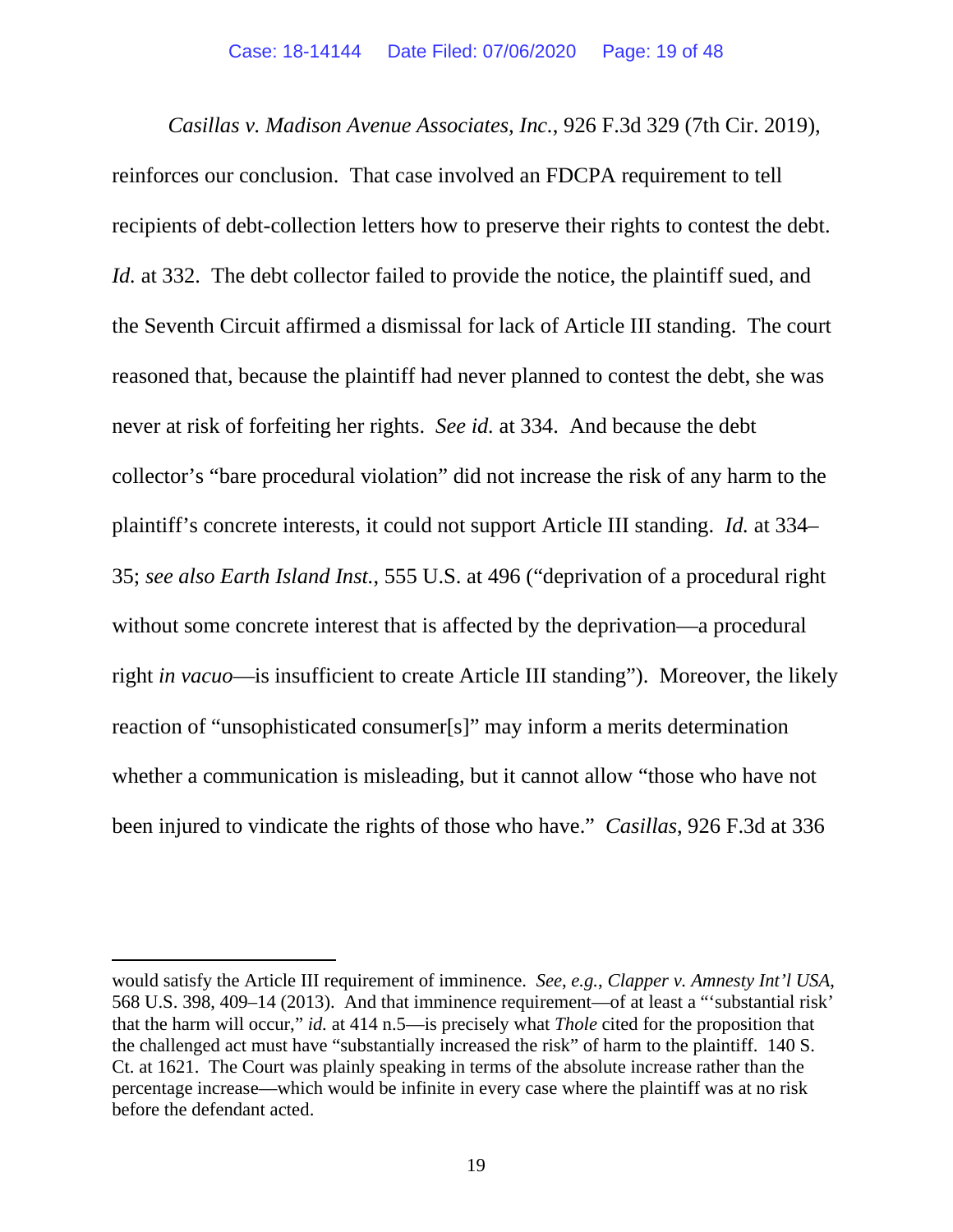n.3. The same logic controls this case—Trichell and Cooper cannot prove standing merely by alleging risks posed to consumers other than themselves.

Our analysis draws further support from *Frank v. Autovest, LLC*, No. 19- 7119, 2020 WL 3053199 (D.C. Cir. June 9, 2020). There the plaintiff claimed that the defendants had violated the FDCPA by filing false affidavits in a collection action. The plaintiff invoked the same FDCPA provisions at issue here: Section 807's prohibition on misleading statements and Section 808's prohibition on unfair collection methods. *Id.* at \*2. The D.C. Circuit held that the plaintiff lacked standing because the false affidavits did not mislead or otherwise injure the plaintiff. *Id.* As for the judgment of Congress, the court stressed that "[n]othing in the FDCPA suggests that *every* violation of the provisions implicated here" creates an Article III injury. *Id.* at \*3. Moreover, it made no difference that the affidavits might have misled a hypothetical unsophisticated debtor. Tracking *Casillas*, the court explained that "[a]fter *Spokeo*, a plaintiff must demonstrate a subjective that is, an actual—personal injury for standing even when his merits argument turns on the perspective of an objective, unsophisticated consumer." *Id.* at \*4. Like the plaintiff in *Frank*, Trichell and Cooper have failed to allege such a personal injury.

We recognize that other circuits disagree. In *Macy v. GC Services Limited Partnership*, 897 F.3d 747 (6th Cir. 2018), which involved the same FDCPA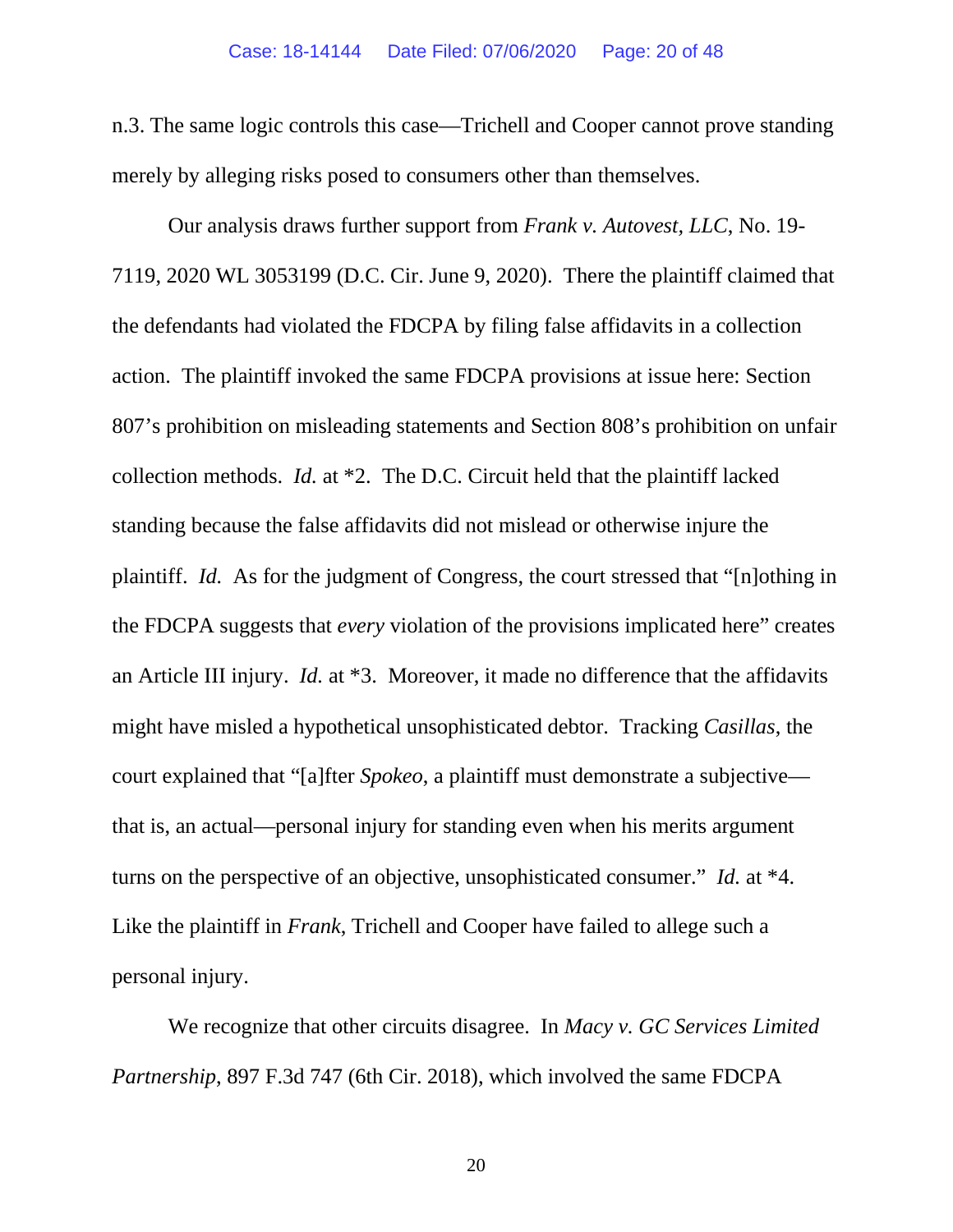provisions at issue in *Casillas*, the Sixth Circuit found standing based on the increased forfeiture risk to consumers in general, without any showing that the failure to provide notice placed the plaintiffs at greater risk. *See id.* at 758–59. Likewise, in *Cohen v. Rosicki, Rosicki & Associates, P.C.*, 897 F.3d 75 (2d Cir. 2018), which involved the FDCPA's prohibition on misleading communications, the Second Circuit found standing based only on a risk of harm, even though the plaintiff never alleged that the communication at issue might have affected him personally. *See id.* at 80–82.

In our view, the approach of the Seventh and D.C. Circuits is more faithful to Article III. As we have explained, a statutory violation that poses a risk of concrete harm to consumers in general, but not to the individual plaintiff, cannot fairly be described as causing a particularized injury to the plaintiff. Here, neither Trichell nor Cooper has alleged such a particularized injury.

*Dissipated Risk*: In any event, any risk to Trichell and Cooper had entirely dissipated by the time they filed their respective complaints. As noted above, the complaints explain perfectly well why the collection letters were arguably misleading. The complaints thus did not, and could not, make any allegation that Trichell or Cooper was at risk of being misled in the future. Moreover, any past risk had dissipated before they filed the complaints, and courts must assess Article III standing as of when a complaint is filed. *See Focus on the Family v. Pinellas*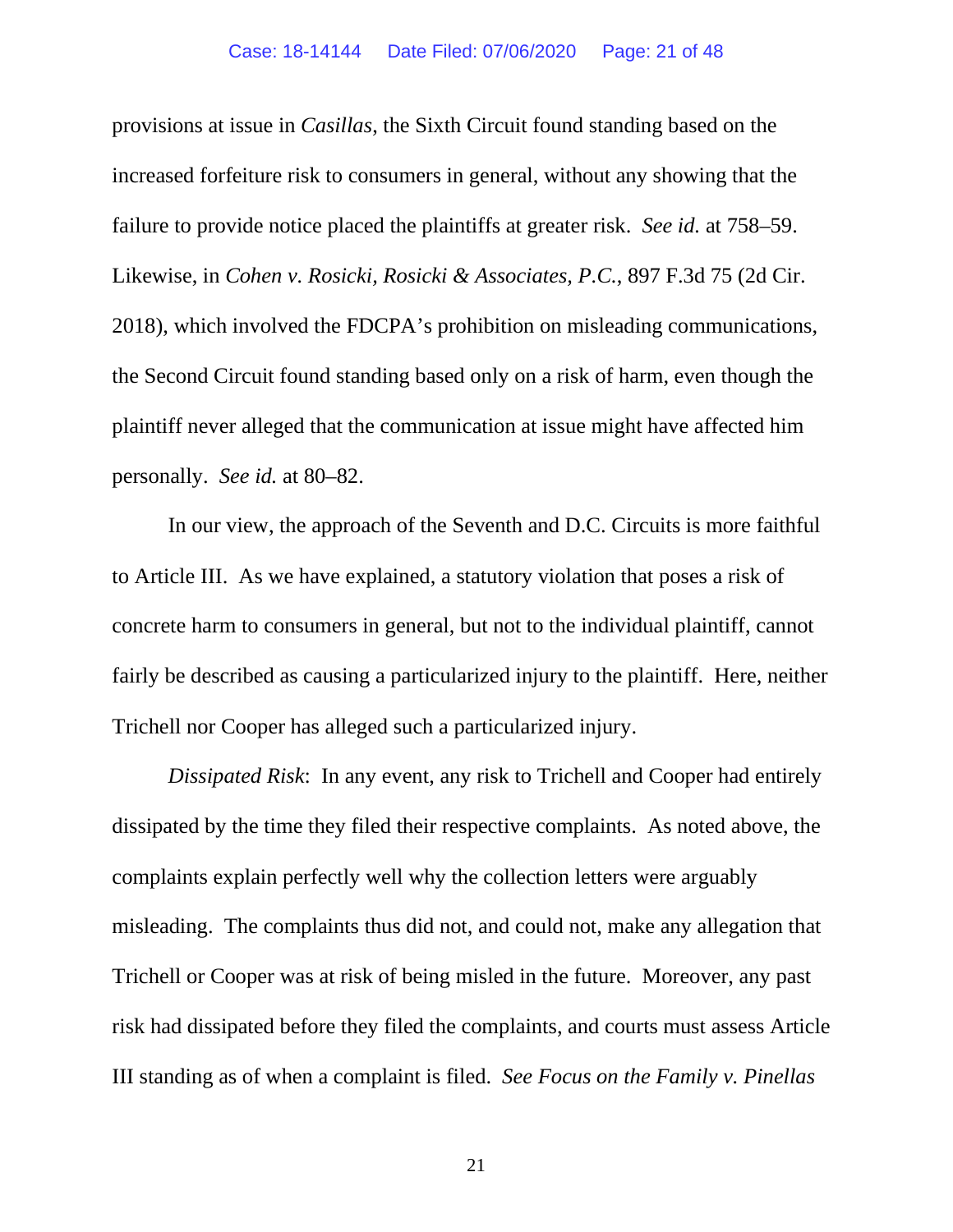*Suncoast Transit Auth.*, 344 F.3d 1263, 1275 (11th Cir. 2003). In other cases finding standing on the ground that the defendant's statutory violation had increased the plaintiff's risk of injury, the risk still existed when the complaint was filed. *See*, *e.g.*, *Spokeo*, 867 F.3d at 1115–17 (ongoing risk of harm from disclosure of false credit information).

By contrast, this Court has rejected claims of Article III standing where the plaintiff's risk of harm had dissipated before the complaint was filed. In *Nicklaw v. CitiMortgage, Inc.*, 839 F.3d 998 (11th Cir. 2016), a bank failed to timely record a discharge of the plaintiff's mortgage, and New York law provided a statutory cause of action for the failure. But the bank recorded the discharge before the plaintiff filed his lawsuit, and no harm had befallen the plaintiff in the interim. On these facts, with an allegation "only that [the bank] recorded the [discharge] late and nothing else," the Court held that the plaintiff "failed to establish that he suffered or could suffer any harm that could constitute a concrete injury." *Id.* at 1003. Later, two members of the *Nicklaw* panel elaborated that no Supreme Court decision "holds—or even hints—that a plaintiff has standing to sue because he faced a risk of harm that never materialized and has since disappeared." *Nicklaw v. CitiMortgage, Inc.*, 855 F.3d 1265, 1267 (11th Cir. 2017) (W. Pryor, J., respecting the denial of rehearing *en banc*).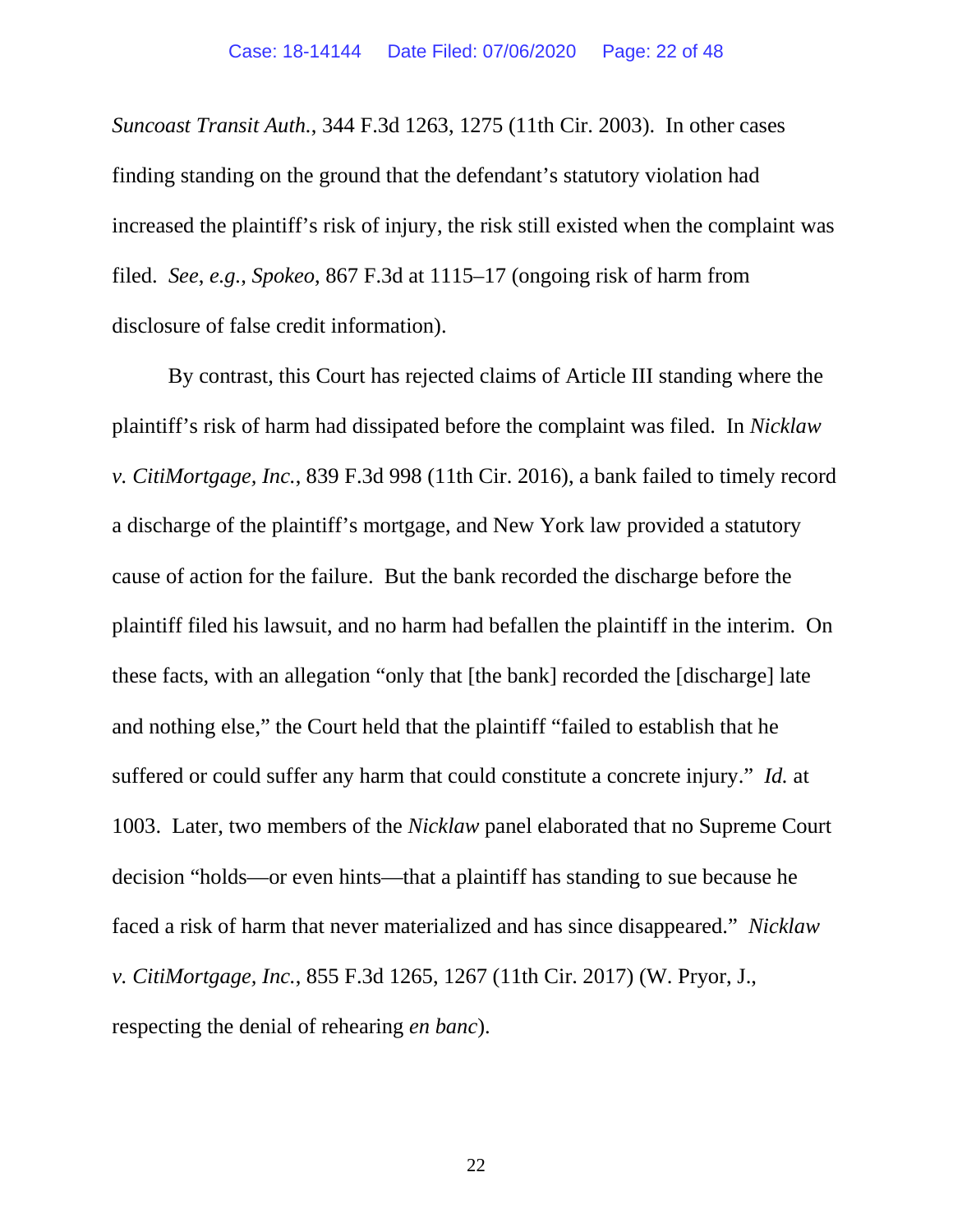So too here: Even if Trichell and Cooper were placed at risk of being defrauded when they received their collection letters, the risk never materialized, had dissipated before the complaints were filed, and cannot possibly threaten any future concrete injury. For this additional reason, Trichell and Cooper cannot show Article III standing based on a risk of injury.

Trichell counters that this analysis is inconsistent with *Holzman v. Malcolm S. Gerald & Associates, Inc.*, 920 F.3d 1264 (11th Cir. 2019), which permitted an FDCPA claim to go forward on facts similar to those alleged here. But *Holzman* did not address any question of Article III standing. And "[w]hen a potential jurisdictional defect is neither noted nor discussed in a federal decision, the decision does not stand for the proposition that no defect existed." *Ariz. Christian Sch. Tuition Org. v. Winn*, 563 U.S. 125, 144 (2011). *Holzman* thus provides no support for the plaintiffs.

2

Trichell and Cooper also seek to base standing on a claimed informational injury. They contend that the FDCPA gives them a right to receive truthful communications from debt collectors, which makes any violation of that right qualify as a concrete injury. We disagree.

The plaintiffs' theory invokes two Supreme Court cases addressing when a denial of information constitutes an injury in fact. In *Public Citizen v. DOJ*, 491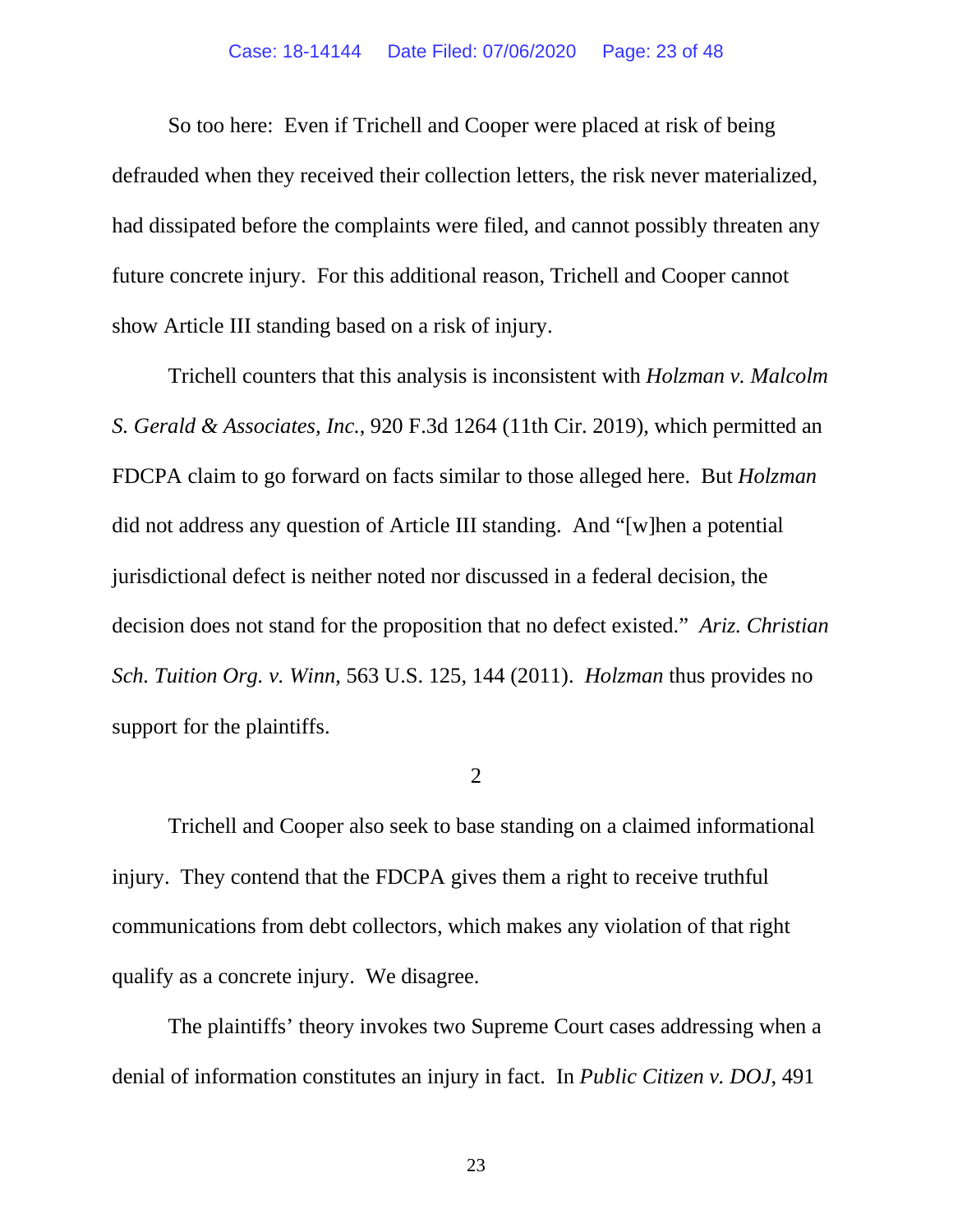U.S. 440 (1989), the Court held that the government's refusal to disclose information about prospective judicial nominees, as assertedly required by the Federal Advisory Committee Act, constituted a concrete Article III injury. *See id.* at 448–50. Likewise, in *FEC v. Akins*, 524 U.S. 11 (1998), the Court held that the government's refusal to compel disclosure of information about a political group, as assertedly required by the Federal Election Campaign Act, also constituted a concrete Article III injury. *See id.* at 21–25. For two reasons, these cases provide no support to Trichell and Cooper.

First, the statutes at issue in *Public Citizen and Akins* made certain information subject to public disclosure. But the FDCPA is not a public disclosure law at all. The provisions at issue here create no substantive entitlement to receive information from debt collectors. Instead, they provide only that debt-collection letters may not be misleading or unfair. *See* 15 U.S.C. §§ 1692e, 1692f. And the gravamen of the plaintiffs' complaints is not that they sought and were denied desired information, but that they received unwanted communications that were misleading and unfair. The informational-injury cases thus are inapposite.

*Casillas* makes a similar point. That case involved FDCPA provisions requiring debt collectors to disclose specific information about what the recipient of a letter must do to preserve statutory rights to contest the debt. *See* 926 F.3d at 334–35. Yet the Seventh Circuit described the provisions as "procedural" ones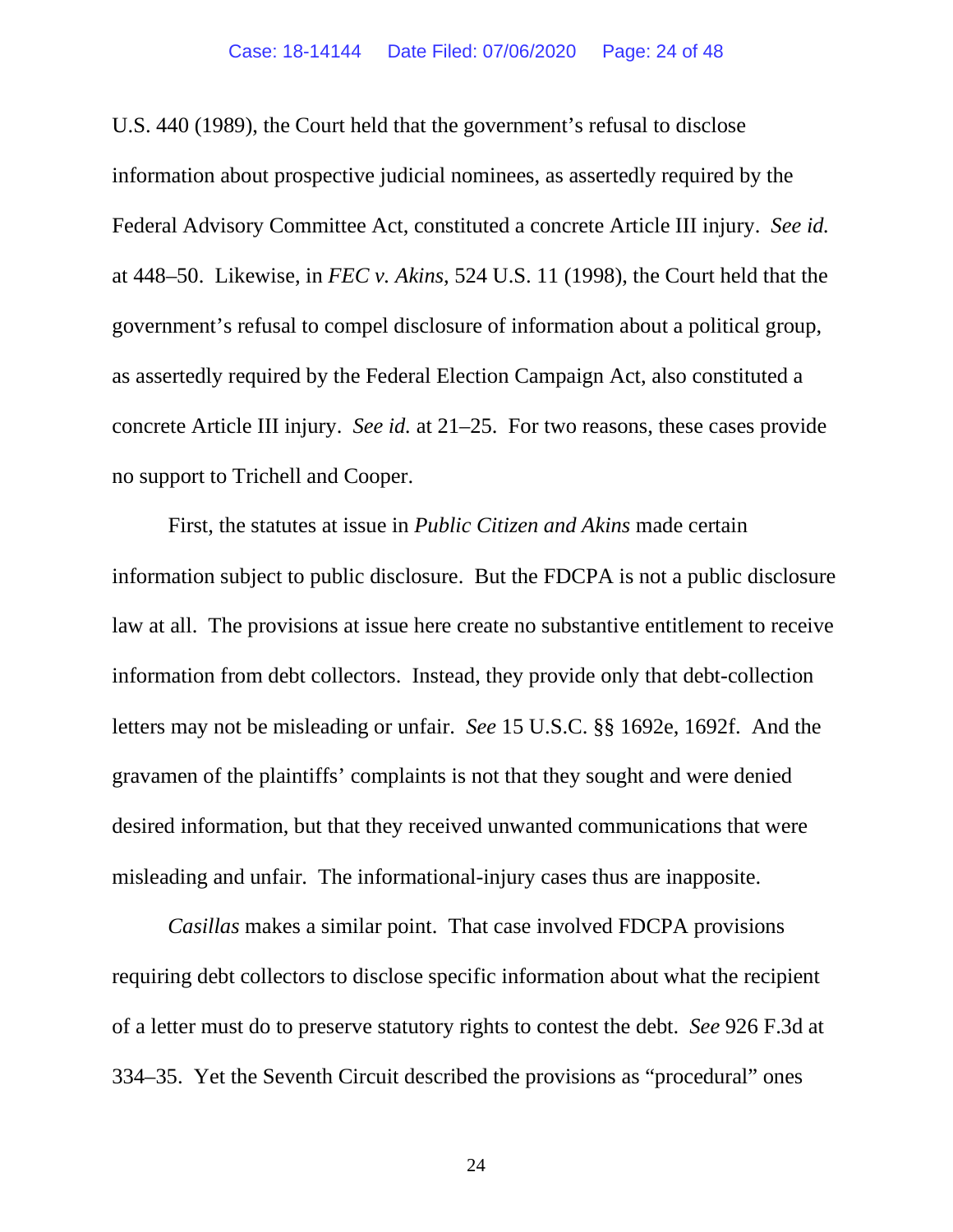#### Case: 18-14144 Date Filed: 07/06/2020 Page: 25 of 48

designed to protect against forfeitures, rather than "sunshine" provisions making information available to all who wish to have it. *See id.* at 337–39. And given that characterization, the court held that the critical fact for standing purposes was not that the debt collector had failed to give the notice required by the FDCPA, but that the failure created no risk of a forfeiture by the plaintiff. *See id.* at 338.If that line of reasoning governs FDCPA provisions requiring the disclosure of specific information about how to preserve rights, then it surely also governs FDCPA provisions that merely prohibit misleading or unfair communications.

Second, the plaintiffs in *Public Citizen* and *Akins* identified consequential harms from the failure to disclose the contested information. The advocacy organizations in *Public Citizen* alleged that they needed the information to "participate more effectively in the judicial selection process." 491 U.S. at 449. And the voters in *Akins* alleged that the information "would help them (and others to whom they would communicate it) to evaluate candidates for public office." 524 U.S. at 21. Trichell and Cooper have identified no comparable downstream consequences from their receipt of allegedly misleading communications that failed to mislead. Absent any such concrete impact, they can complain only about *receiving* information that had no impact on them. As several other courts have recognized, an asserted informational injury that causes no adverse effects cannot satisfy Article III. *See Frank*, 2020 WL 3053199, at \*3; *Casillas*, 926 F.3d at 338;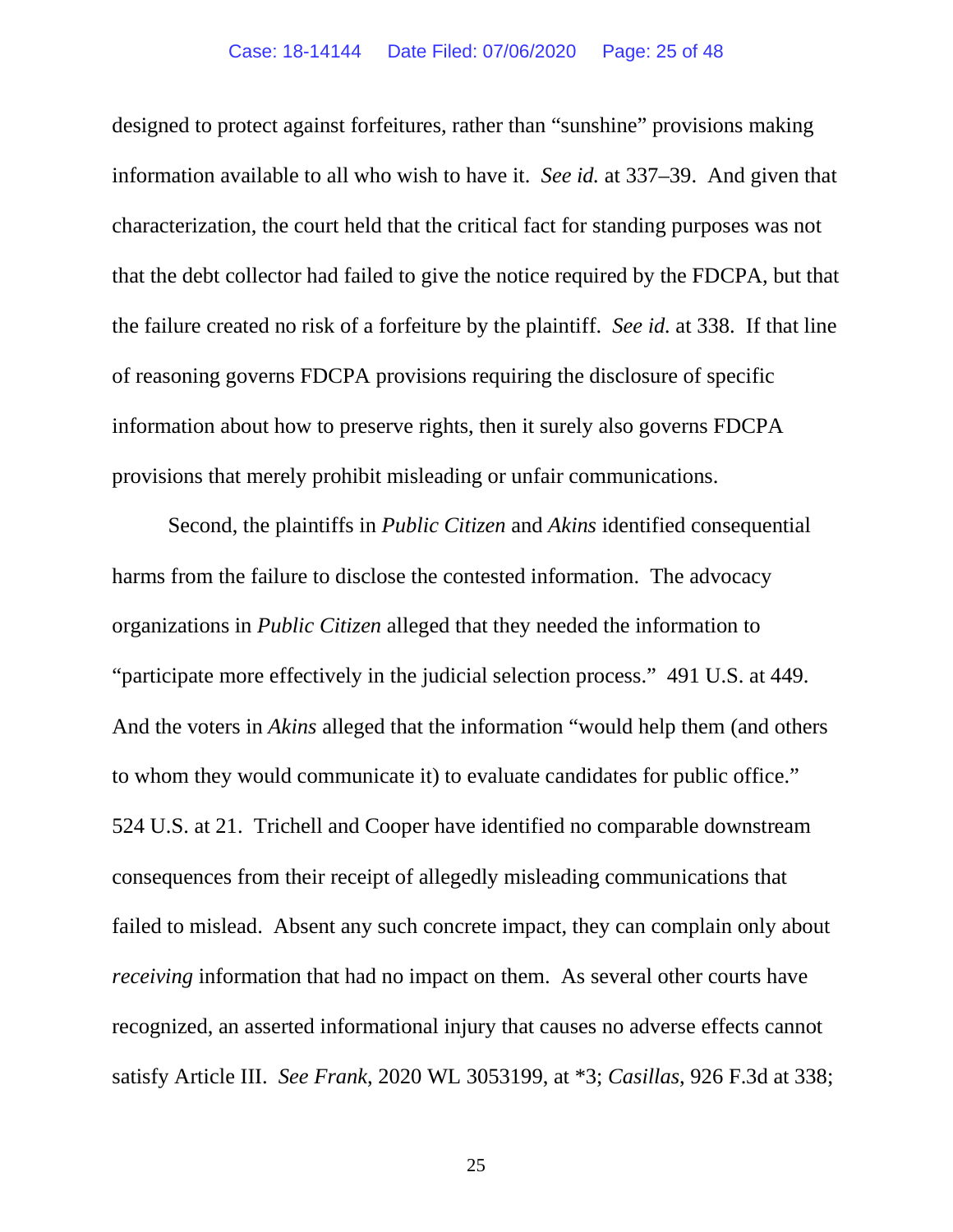*Huff v. TeleCheck Servs., Inc.*, 923 F.3d 458, 467 (6th Cir. 2019); *Dreher v. Experian Info. Sols., Inc.*, 856 F.3d 337, 346–47 (4th Cir. 2017).

Finally, we note that *Havens Realty Corp. v. Coleman*, 455 U.S. 363 (1982), is also inapposite. That case arose under the Fair Housing Act of 1968, which makes it unlawful to falsely state to any applicant for housing, because of the applicant's race, that available housing is unavailable, and which provides for private civil enforcement. *See id.* at 367 n.2, 372 n.11. Construing these provisions, the Court held that a black tester, employed by a housing organization to detect unlawful discrimination, had standing to sue for false representations made to her even though she did not intend to rent an apartment. *Id.* at 373–74. Trichell and Cooper claim to have suffered a similar injury when they received the allegedly misleading collection letters.

*Havens Realty* does not sweep that broadly. For one thing, it is unclear whether the Court rendered a holding about the concreteness of the tester's injury, as opposed to whether Congress had made the injury legally cognizable under the Fair Housing Act. *See* 455 U.S. at 373–75. To be sure, *Havens Realty* did not itself distinguish those questions, but *Defenders of Wildlife* and *Spokeo* make clear that we must. In any event, the Fair Housing Act does not seek to vindicate some amorphous interest in receiving unusable housing information. Instead, it protects the weighty interest in not being subjected to racial discrimination, which can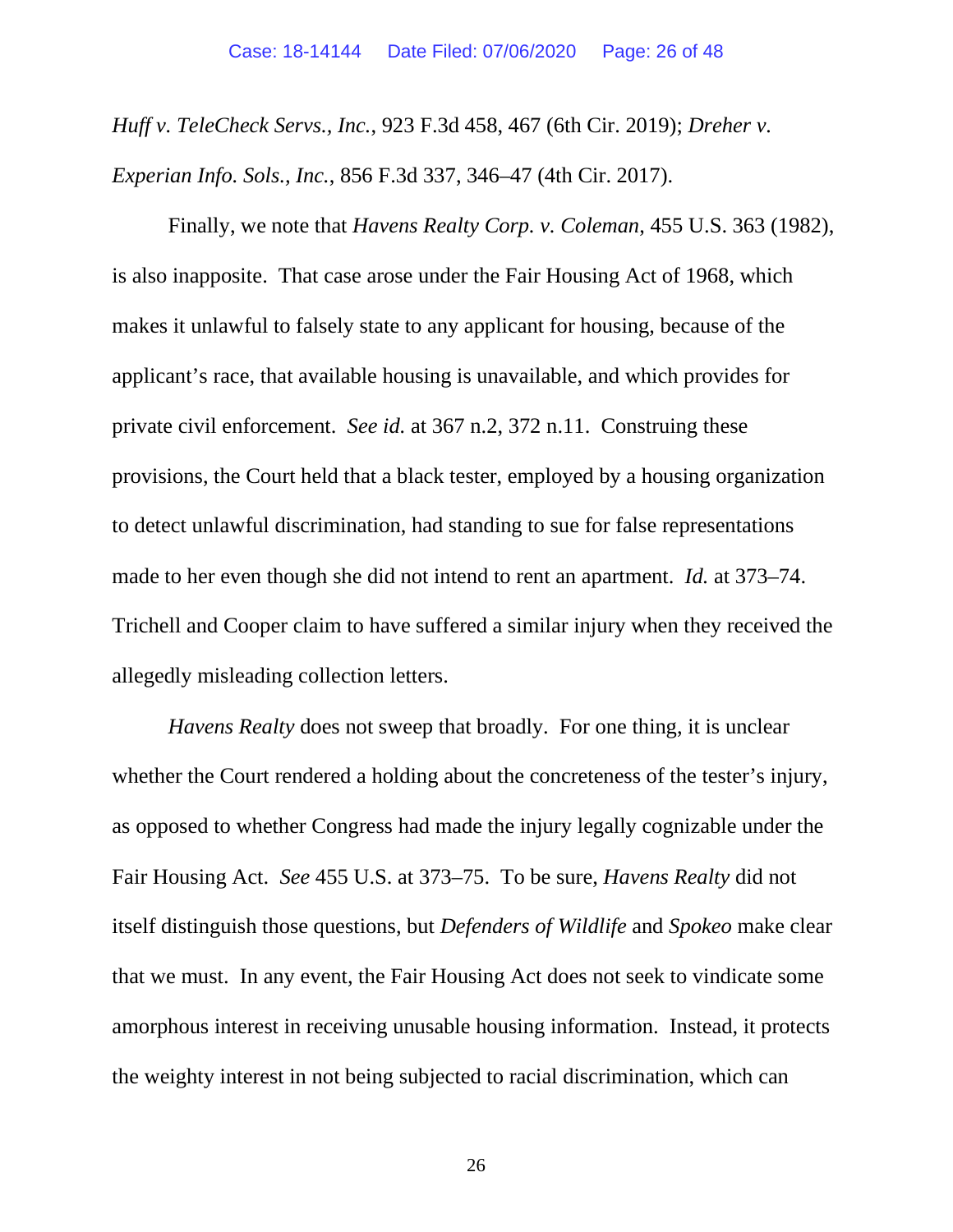### Case: 18-14144 Date Filed: 07/06/2020 Page: 27 of 48

inflict a concrete injury on anyone who "personally" experiences it. *See Wright*, 468 U.S. at 755 (quotation marks omitted). Trichell and Cooper allege nothing comparable here, so their harm in receiving information that might mislead others cannot support Article III standing.

## III

Neither Trichell nor Cooper suffered an injury in fact when they received allegedly misleading communications that did not mislead them. Because they lack Article III standing, we vacate the district courts' judgments and remand the cases with instructions to dismiss for lack of Article III standing.

## **VACATED** and **REMANDED**.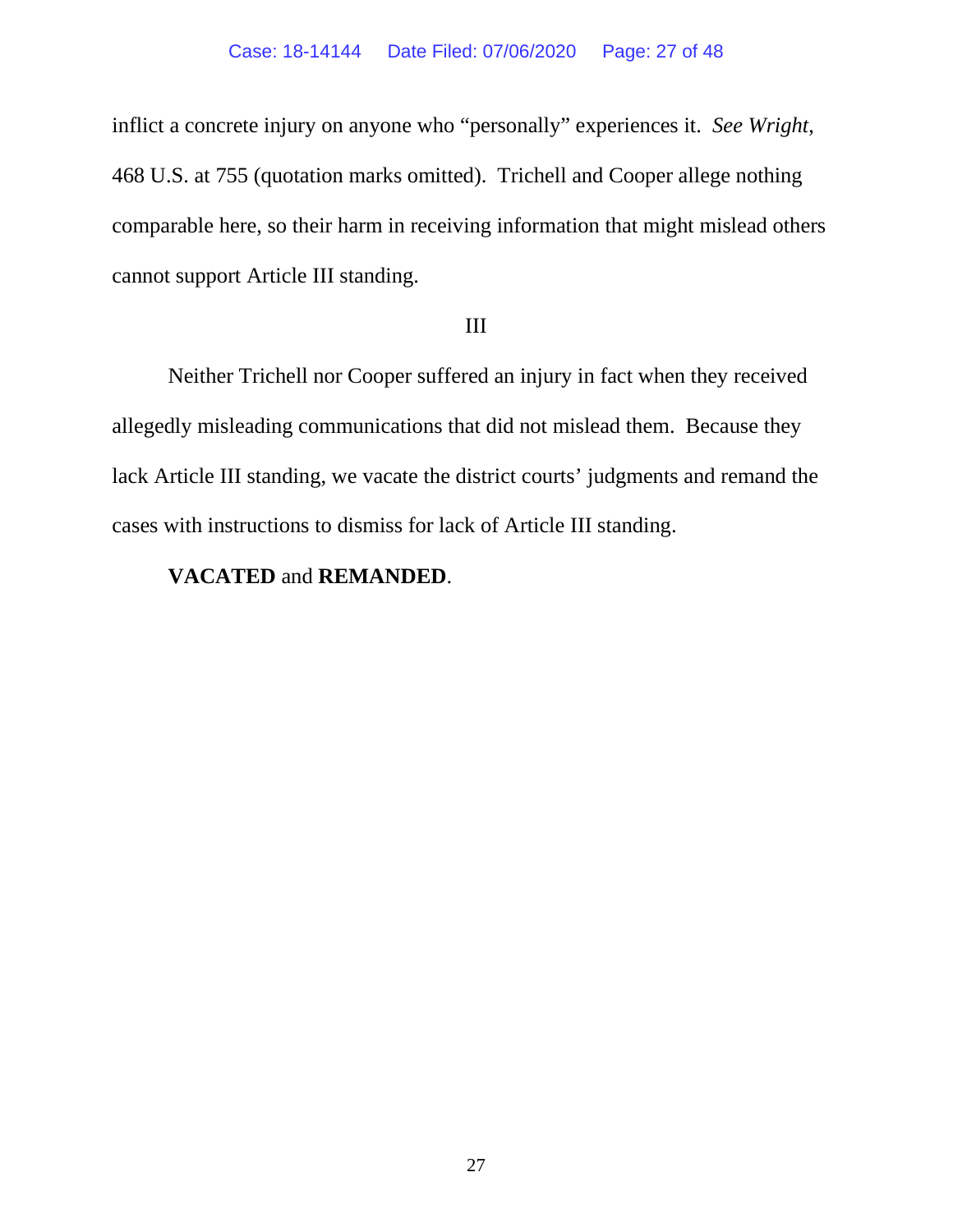MARTIN, Circuit Judge, concurring in part and dissenting in part:

Keith Cooper and John Trichell received letters from Midland Credit Management, Inc. ("Midland") seeking to collect on time-barred debt. Mr. Cooper and Mr. Trichell view these letters as deceptive because they gave the false impression that debts previously owed by the men were still legally enforceable. Mr. Cooper goes a step further, saying that if he had responded to the letter by making a payment on the time-barred debt, he would have unwittingly restarted the statute of limitations. In other words, his payment would have converted a debt he was not legally obligated to pay into one he was. Plaintiffs claim these letters violate the Fair Debt Collection Practices Act ("FDCPA"), which prohibits "false, deceptive, or misleading representation[s]" and "unfair or unconscionable means" to collect debt. 15 U.S.C. §§ 1692e, 1692f.

I believe both plaintiffs have satisfied Article III's concreteness requirement by alleging that Midland sent them deceptive letters in violation of §§ 1692e and 1692f. Because in addition, Mr. Cooper alleged particularized injury, I believe he satisfied Article III's injury-in-fact requirement. As for Mr. Trichell, I agree with the majority that he lacks standing to bring his claim because he failed to allege any particularized harm.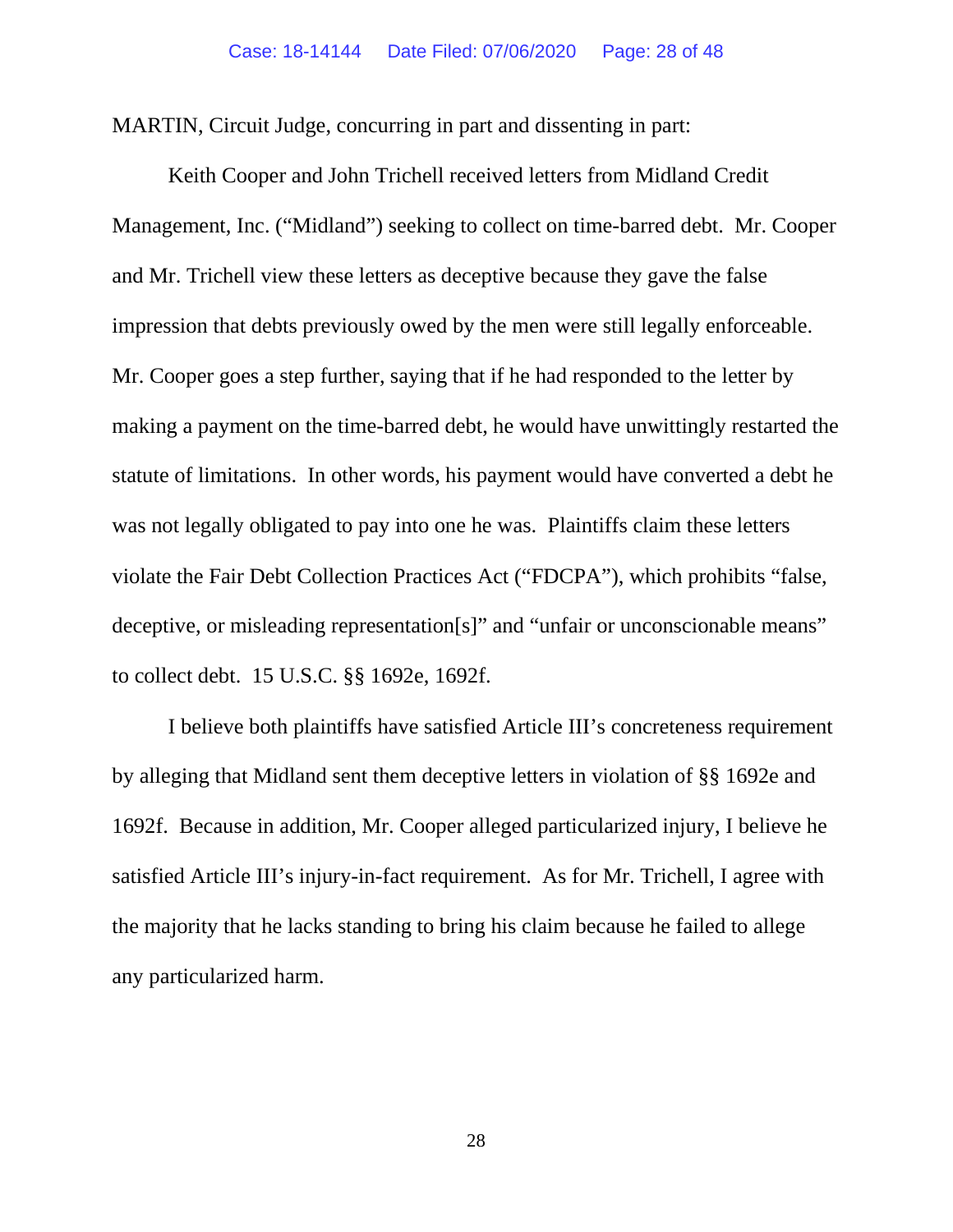**I.**

I begin with basic principles of our Article III jurisprudence. The majority is right to say that, in order to satisfy the injury-in-fact requirement for Article III standing, a plaintiff must allege an injury that is both "concrete" and "particularized." Spokeo v. Robins, 578 U.S. \_\_\_, 136 S. Ct. 1540, 1548 (2016), as revised (May 24, 2016). The majority is also correct that the Supreme Court in Spokeo recognized an injury need not be "tangible" to satisfy the concreteness requirement. Id. at 1549. Rather, even intangible injuries, such as the "risk of real harm," may be concrete. Id. In this regard, the Supreme Court tells us that "both history and the judgment of Congress" inform our analysis of whether an intangible injury is sufficiently concrete. Id. And while the majority opinion recognizes this, it makes no mention of the fact that when a statutory right itself protects a concrete interest, a plaintiff need not allege "any additional harm beyond the one Congress has identified." Id.; see also Perry v. Cable News Network, Inc., 854 F.3d 1336, 1340–41 (11th Cir. 2017) (holding that a plaintiff alleging a violation of the Video Privacy Protection Act need not allege "any additional harm beyond the statutory violation" because both congressional judgment and common law support a finding of concreteness).

Contrary to the majority opinion, I read §§ 1692e and 1692f to protect a concrete interest, and both history and the judgment of Congress support this idea.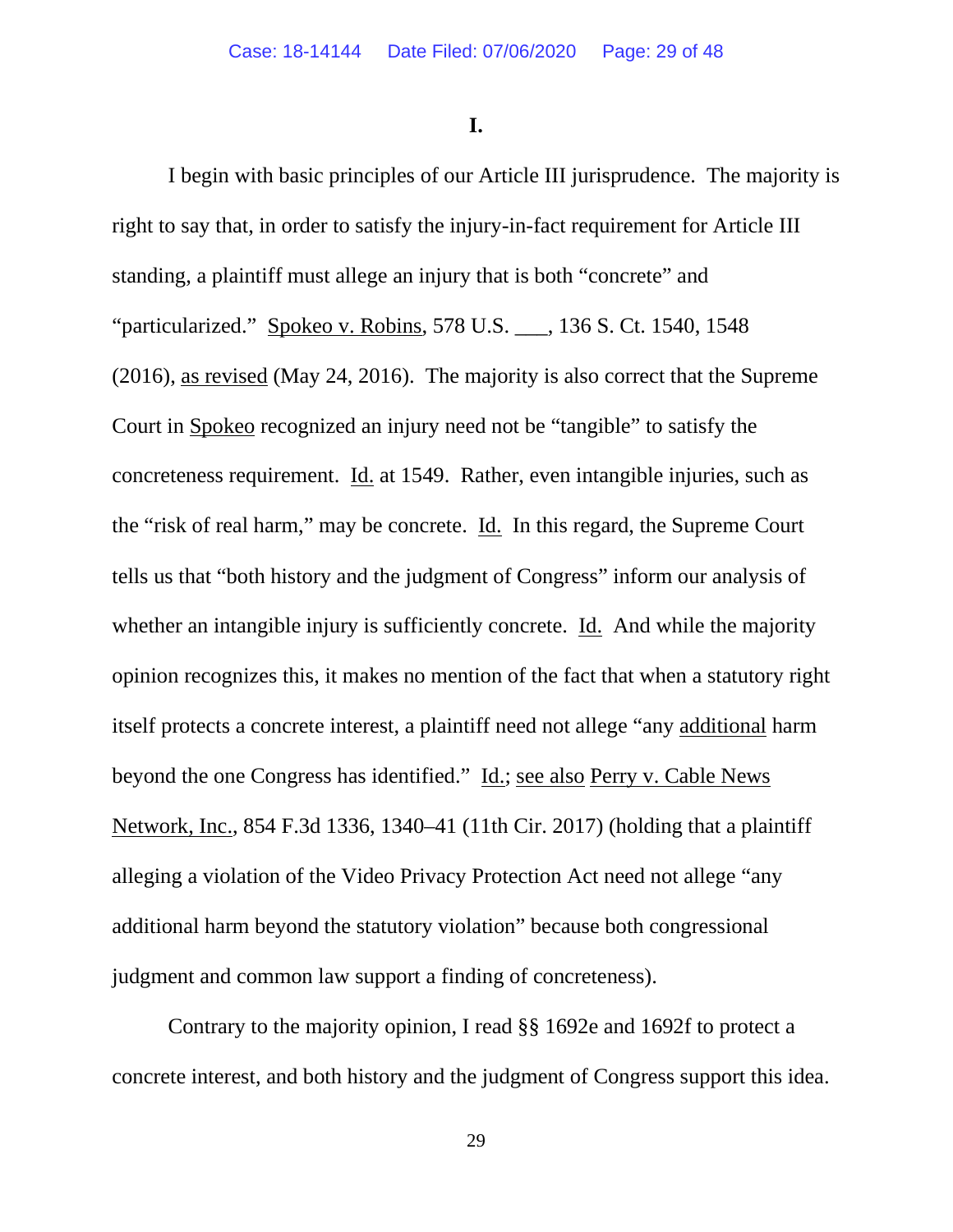Plaintiffs' claims are analogous to the common law torts of abuse of process and fraudulent misrepresentation, and the violations they allege are at the very core of the interests Congress sought to protect when enacting the FDCPA. Left to decide this case on my own, I would hold that these plaintiffs satisfied Article III's concreteness requirement without having to allege "any additional harm beyond" the one Congress identified in enacting §§ 1692e and 1692f.

## A.

Although Congress's decision to grant a right to sue "is not determinative of Article III standing," its judgment is "instructive and important because Congress is well positioned to identify intangible harms that meet minimum Article III requirements." Cordoba v. DIRECTV, LLC, 942 F.3d 1259, 1268 (11th Cir. 2019) (quotation marks omitted); see also Daniel Townsend, Who Should Define Injuries for Article III Standing?, 68 Stan. L. Rev. Online 76, 81–83 (2015) (explaining that Congress is better positioned to gather facts and make empirical judgments about whether a practice is injurious). Here, Congress expressed its judgment to protect people's concrete interest in being free from false, deceptive, or unfair debt collection notices, when it enacted §§ 1692e and 1692f.

Congress passed the FDCPA after concluding that "debt collection abuse by third party debt collectors is a widespread and serious national problem." S. Rep. No. 95-382, at 2 (1977). The official Senate report on the FDCPA found,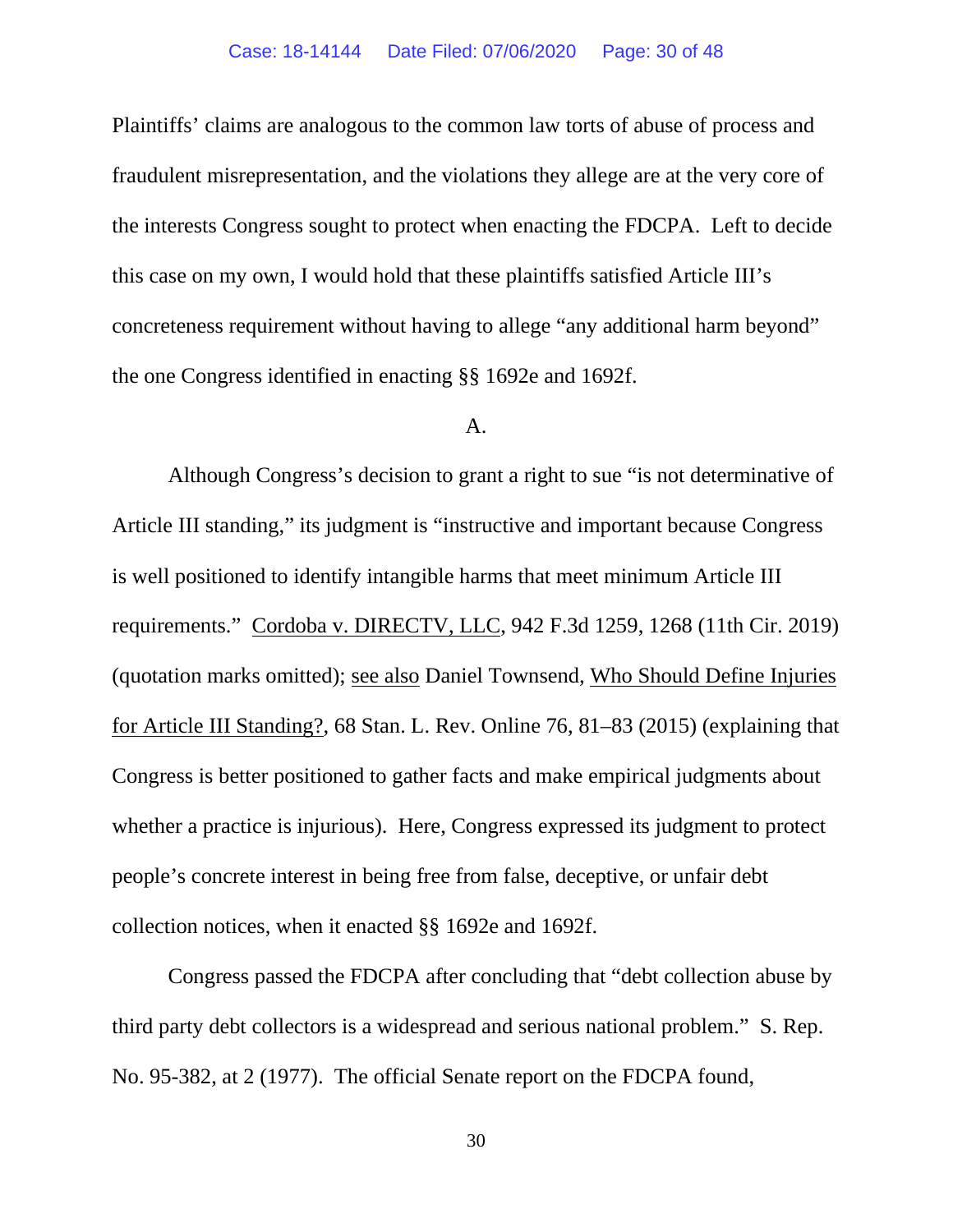While unscrupulous debt collectors comprise only a small segment of the industry, the suffering and anguish which they regularly inflict is substantial. Unlike creditors, who generally are restrained by the desire to protect their good will when collecting past due accounts, independent collectors are likely to have no future contact with the consumer and often are unconcerned with the consumer's opinion of them.

Id. The report went on to find that "[c]ollection abuse [by debt collectors] takes many forms, including . . . [the] misrepresentation of a consumer's legal right" as well as "simulating legal process." Id. Similarly, a House report concluded that at the time of the FDCPA's passage, "there ha[d] been an increasing incidence of debt collectors abusing consumers by using various means of harassment and deception," including by sending "phony legal documents." H. Rep. No. 95-131, at 2 (1977). Based on the "abundant evidence" of abusive and deceptive debt collection practices, Congress concluded that those practices contribute to "personal bankruptcies, to marital instability, to the loss of jobs, and to invasions of individual privacy." 15 U.S.C. § 1692(a).

To address these abuses, the FDCPA prohibits debt collectors from using any "false, deceptive, or misleading representation or means in connection with the collection of any debt." 15 U.S.C. § 1692e. One of the prohibited deceptive practices is misrepresentation of "the character, amount, or legal status of any debt." Id. § 1692e(2)(A). Likewise, a debt collector may not use any "unfair or unconscionable means to collect or attempt to collect any debt." Id. § 1692f. The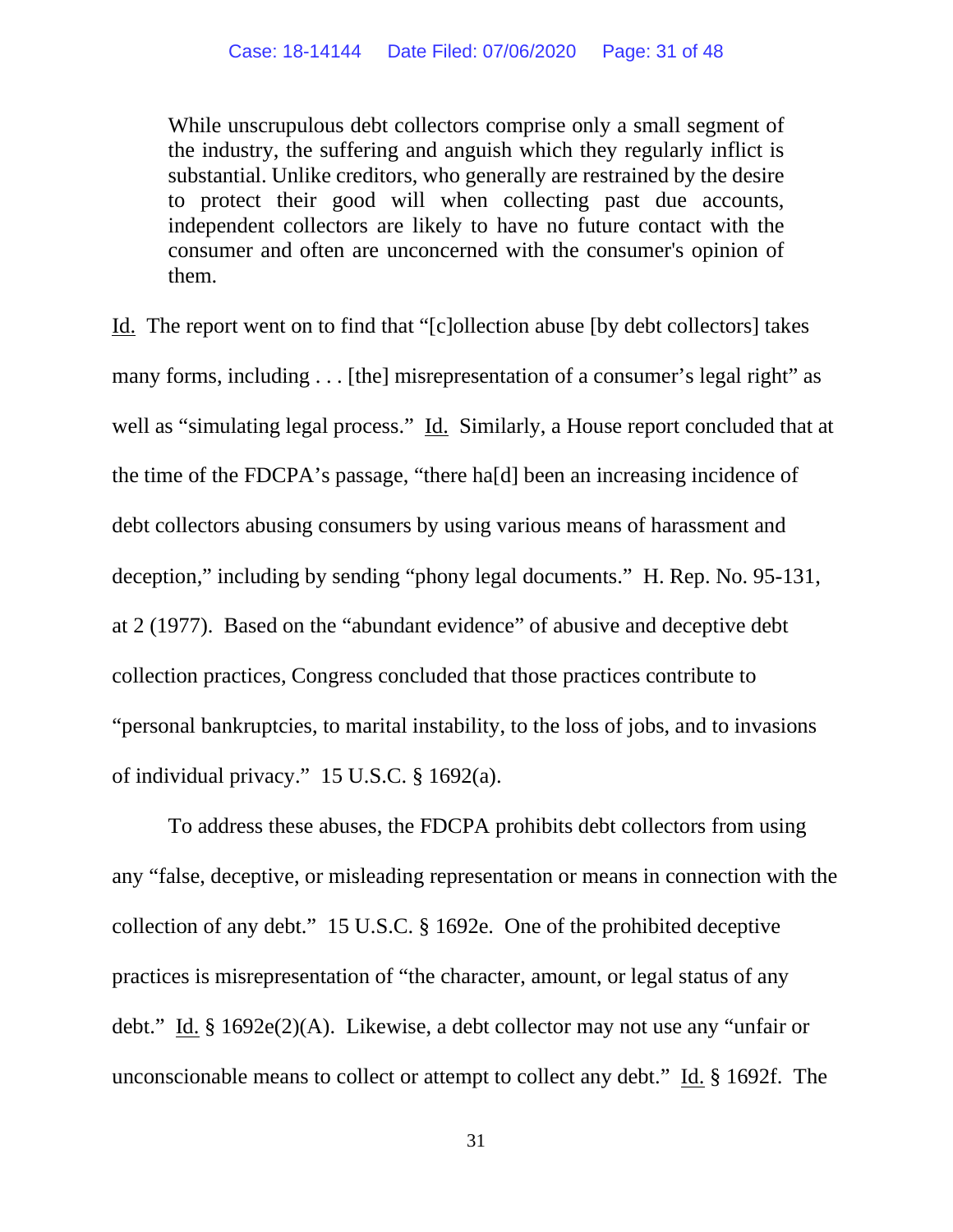complaints allege that Mr. Cooper and Mr. Trichell each received letters suggesting they had to pay off certain debts to avoid being sued or reported to a credit agency. According to plaintiffs, these letters gave the impression that the debts they referenced were legally enforceable, when in fact they were barred by the statute of limitations. In Mr. Cooper's case, payment on his debt may have restarted the limitations period. Midland's letters thus presented "a risk of harm to the FDCPA's goal of ensuring that consumers are free from deceptive debtcollection practices." Macy v. GC Servs. Ltd. P'ship, 897 F.3d 747, 757 (6th Cir. 2018).

In reaching its conclusion that "the judgment of Congress disfavors Trichell and Cooper," Maj. Op. at 14, I fear the majority opinion trivializes the harm resulting from misleading debt collection letters. The majority holds that the receipt of a deceptive debt collection letter is "like an unwanted text message," which this Court said is insufficient to confer standing in Salcedo v. Hanna, 936 F.3d 1162, 1168 (11th Cir. 2019). It is not similar, according to the majority, to an unwanted phone call, which this court said is enough to establish standing in Cordoba, 942 F.3d at 1268. Neither comparison withstands scrutiny. The Salcedo plaintiff received a single text message from his former attorney offering a ten percent discount on legal services. 936 F.3d at 1165. The Cordoba plaintiff got advertising phone calls from DIRECTV. 942 F.3d at 1266. Marketing texts or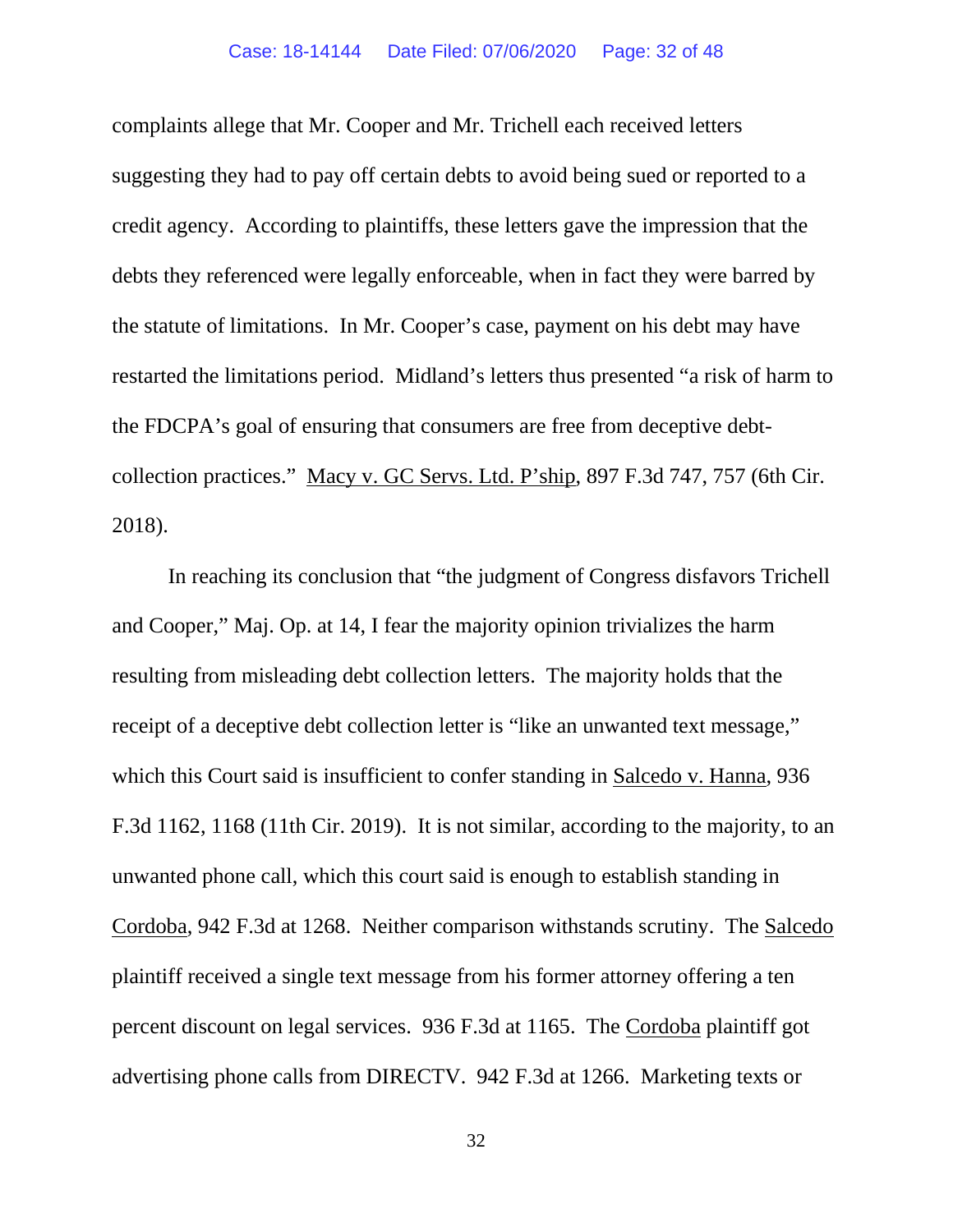phone calls causing a temporary nuisance to the recipient are a far cry from one of Midland's letters, which plaintiffs say falsely represented that they were on the hook for tens of thousands of dollars of debt.

The majority also minimizes plaintiffs' injuries by analogizing them to a person "taking offense that the government has violated other statutes." Maj. Op. at 15. That the majority relies on Lujan v. Defenders of Wildlife, 504 U.S. 555, 112 S. Ct. 2130 (1992), for this proposition demonstrates the weakness of the comparison. In Lujan, environmental organizations challenged a regulation requiring federal agencies to consult with the Secretary of the Interior about threats to endangered species caused by agency action. Id. at 558–59, 112 S. Ct. at 2135. The appeals court held that the injury-in-fact requirement was satisfied because Congress had "confer[red] upon all persons . . . an abstract, self-contained, noninstrumental 'right' to have the Executive observe the procedures required by law." Id. at 573, 112 S. Ct. at 2143. The Supreme Court reversed, reiterating that standing does not exist to assert a "generally available grievance about government" that "no more directly and tangibly" affects the plaintiffs "than it does the public at large." Id. at 573–74, 112 S. Ct. at 2143. But in its discussion, the Court recognized the difference between "generalized grievance" cases, like Lujan, and others in which "plaintiffs are seeking to enforce a procedural requirement the disregard of which could impair a separate concrete interest of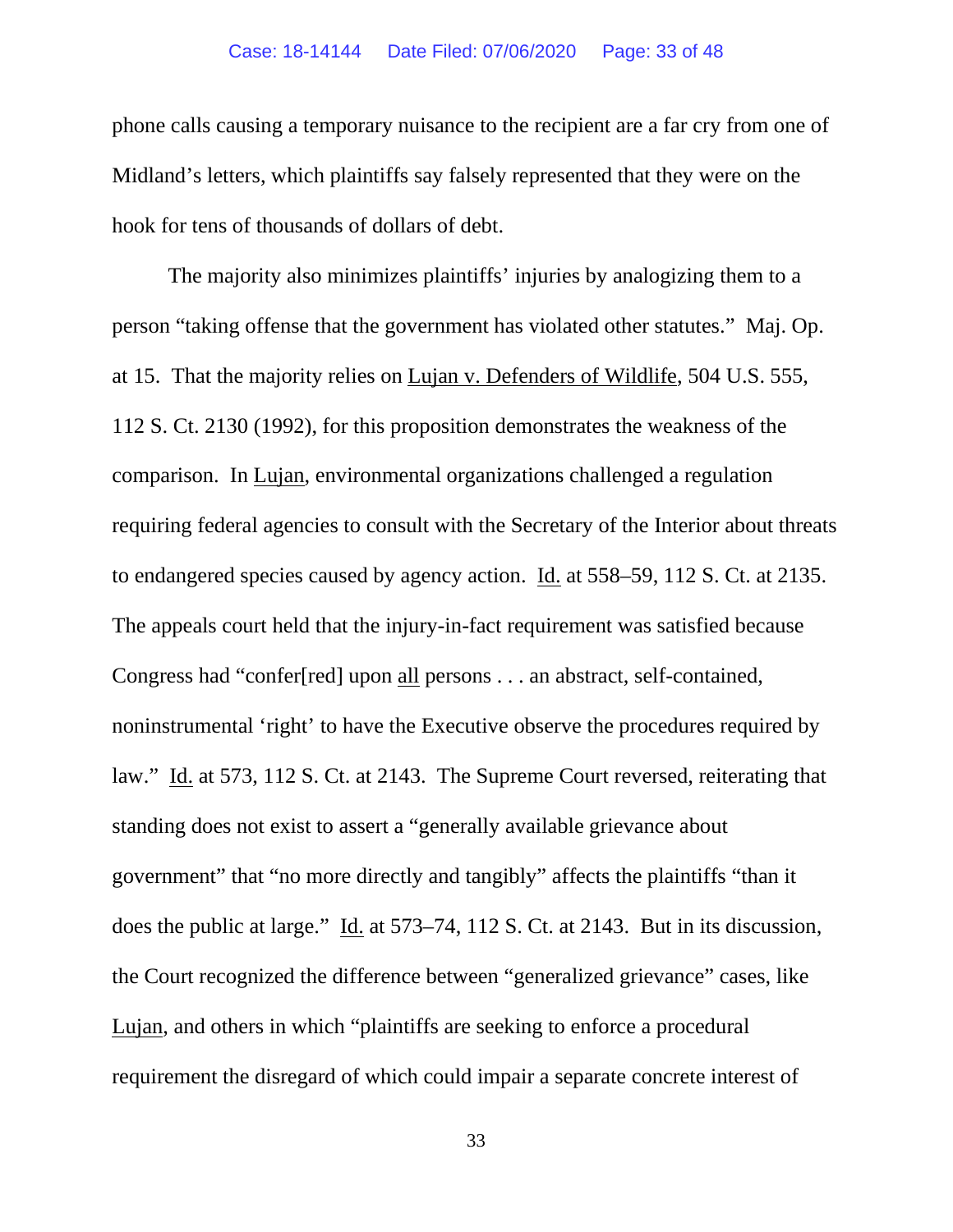theirs." Id. at 572, 112 S. Ct. at 2142. The claims of Mr. Cooper and Mr. Trichell fall squarely into the latter category. They did not allege merely that Midland ran afoul of the FDCPA in some abstract or generally applicable sense. Rather, they say that Midland violated the FDCPA by sending them collection notices implying that their time-barred debts were still legally enforceable. In so doing, Midland impaired their concrete interest in being free from false, deceptive, or unfair debt collection communications.

Finally, the majority opinion speculates that the FDCPA's private right of action provision may not permit statutory damages in the absence of actual damages, and says this idea "reinforces" its view that Congress did not believe violations of § 1692e constitute concrete injury. Maj. Op. at 15. But this approach conflates our merits inquiry with our Article III standing analysis. Even if it were true that the FDCPA requires proof of "actual damages" as a prerequisite to  $damages$ ,<sup>[1](#page-33-0)</sup> this would at most reflect a judgment about whether such plaintiffs should prevail on their claims. It says nothing about whether Congress judged them to have suffered an injury in fact. See Whitmore v. Arkansas, 495 U.S. 149, 155, 110 S. Ct. 1717 (1990) ("Our threshold inquiry into standing in no way depends on the merits of the [plaintiff's] contention that particular conduct is

<span id="page-33-0"></span> $<sup>1</sup>$  As the majority correctly recognizes, this Court has not decided (and does not decide</sup> here) whether statutory damages are available under the FDCPA in the absence of actual damages. Maj. Op. at 16 n.3.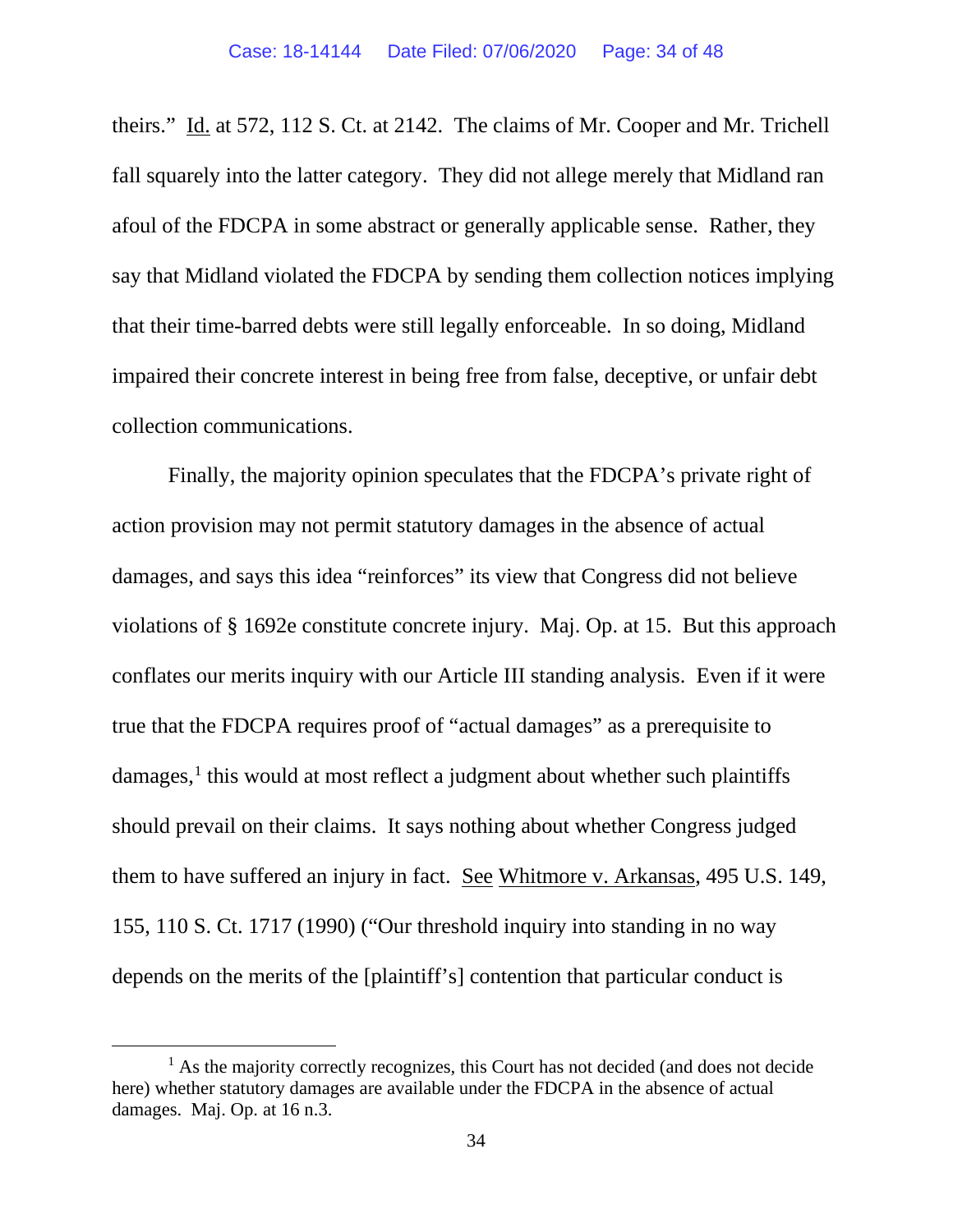illegal . . . ." (quotation marks omitted)); Rocky Mountain Helium, LLC v. United States, 841 F.3d 1320, 1325 (Fed. Cir. 2016) ("[A] merits determination is not a permissible one for the standing analysis, which assumes the merits of a litigant's claim . . . ."); Brown v. Medtronic, Inc., 628 F.3d 451, 457 (8th Cir. 2010) (observing that it is "important not to conflate" Article III's injury requirements with the "plaintiff's ultimate burden of proof as to the issues of damages and causation").

I believe the judgment of Congress supports plaintiffs' claim that they have each suffered concrete injury.

#### B.

Also instructive on whether a statutory violation constitutes a concrete injury is an examination of whether it "has a close relationship to a harm that has traditionally been regarded as providing a basis for a lawsuit in English or American courts." Spokeo, 136 S. Ct. at 1549. The majority recognizes that a statutory violation will often be sufficiently concrete when it is closely related to a claim that has historically been recognized at common law. Maj. Op. at 9–12. This Court's decision in Perry serves as an example. The panel found Mr. Perry had standing to assert a claim based solely on the violation of a provision of the Video Privacy Protection Act ("VPPA") that prohibited the wrongful disclosure of video tape rental or sale records, without any allegations of further harm. 854 F.3d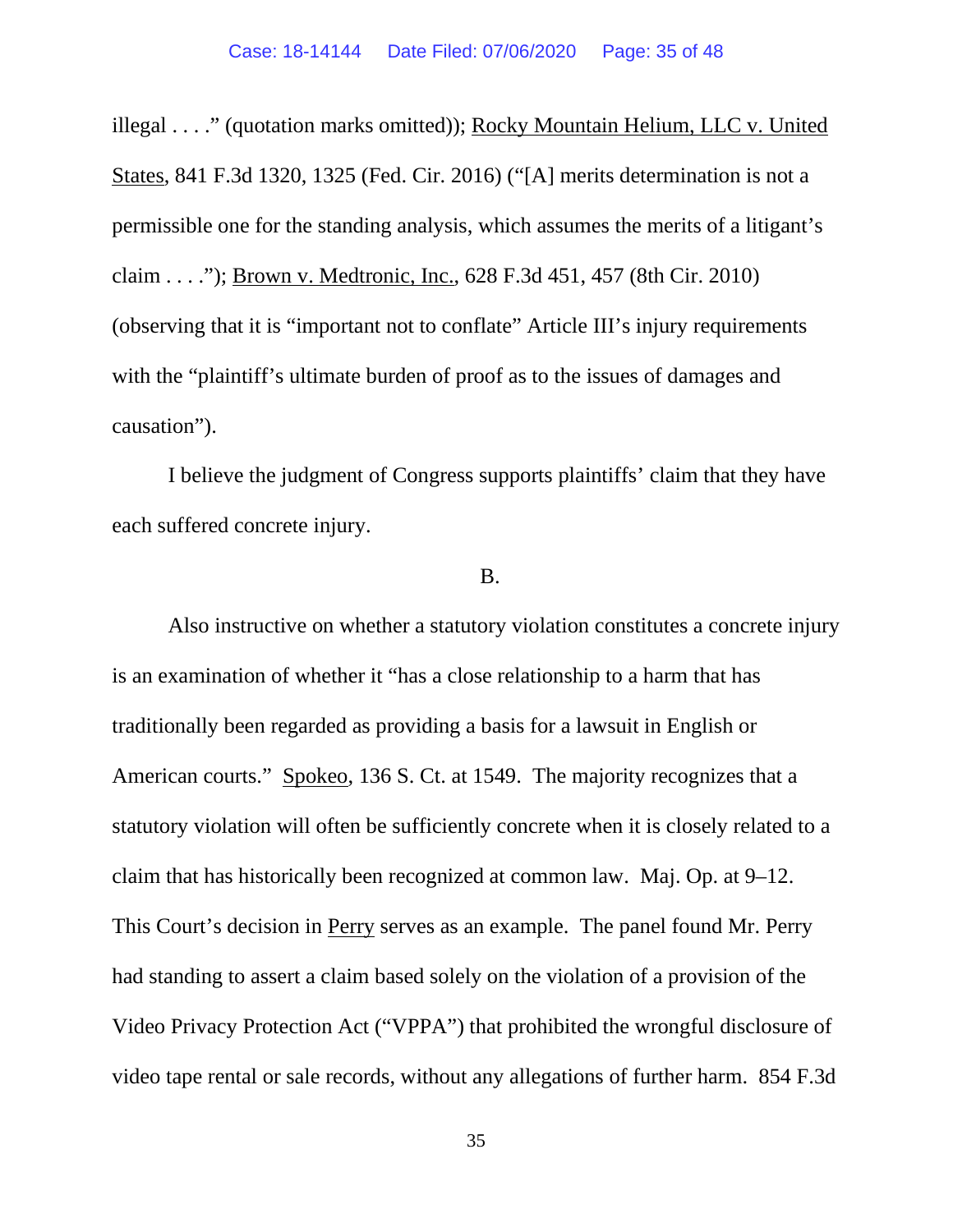at 1340. Our Court reasoned that a violation of the statute, without more, was sufficient for Article III standing because this provision of the VPPA bore a "close relationship" to the tort of intrusion upon seclusion. Id. at 1340–41. And in Pedro v. Equifax, Inc., 868 F.3d 1275 (11th Cir. 2017), this Court found Mr. Pedro had standing based on a bare violation of a provision in the Fair Credit Reporting Act ("FCRA") that requires consumer reporting agencies to follow reasonable procedures "to assure maximum possible accuracy" of reported information. Id. at 1278, 1280 (quoting 15 U.S.C § 1681e(b)). Our Court reached this conclusion because the FCRA provision at issue had a "close relationship to the harm caused by the publication of defamatory information, which has long provided the basis for a lawsuit in English and American courts." Id. at 1280.

I see a close relationship between Mr. Trichell and Mr. Cooper's FDCPA claims and common law harms like the ones this Court recognized in Perry and Pedro. As I discussed above, Congress enacted the FDCPA to provide redress against debt collectors who mistreat consumers by misrepresenting the character or legal status of debts, "simulating legal process," sending "phony legal documents," and harassing consumers at home and at work. S. Rep. No. 95-382, at 2; H. Rep. No. 95-131, at 2. And Congress recognized "abusive debt collection practices contribute to harms that can flow from mental distress, like 'marital instability' and 'the loss of jobs.'" Demarais v. Gurstel Chargo, P.A., 869 F.3d 685, 691–92 (8th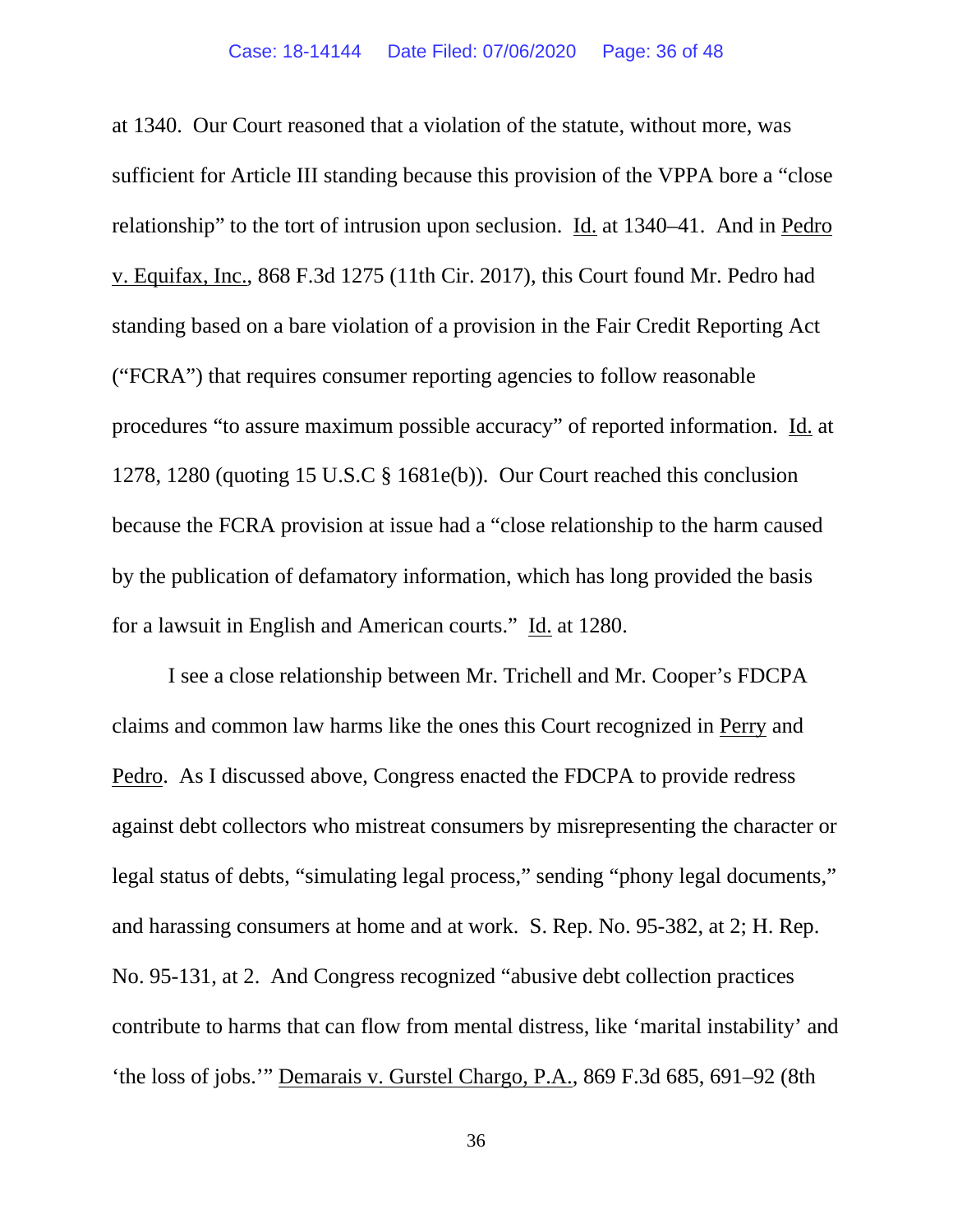Cir. 2017) (quoting 15 U.S.C. § 1692(a)). These abuses, and the harms that flow from them, sound in the common law torts of abuse of process and fraudulent or negligent misrepresentation.

Abuse of process protects against the "the unscrupulous use of the courts by individuals as instruments with which to maliciously injure their fellow men." Bertero v. Nat'l Gen. Corp., 529 P.2d 608, 614 (Cal. 1974) (alteration adopted) (quotation marks omitted). For over 300 years, common law courts have recognized that "contriving to injure someone by pretense and color of legal process demand[s] redress because it resulted in a loss of reputation, anxiety and the expenditure of funds in defense." Bd. of Ed. of Farmingdale Union Free Sch. Dist. v. Farmingdale Classroom Teachers Ass'n, Inc., Local 1889, 343 N.E.2d 278, 281 (N.Y. 1975) (citing Savile v. Roberts (1698) 91 Eng. Rep. 1147). Beyond that, "[t]he employment of process to extort property was, of itself, a sufficient cause of action," a principle which has carried into modern jurisprudence. Id. at 282. And while abuse of process has typically required the initiation of formal legal proceedings, the "effecting [of] a not too subtle threat . . . should be actionable" as well. Id. at 283; cf. Ruberton v. Gabage, 654 A.2d 1002, 1005 (N.J. Super. Ct. App. Div. 1995) (defining "abuse of process" as "the abuse of procedural methods used by a court to acquire or exercise its jurisdiction over a person or over specific property." (quotation marks omitted)).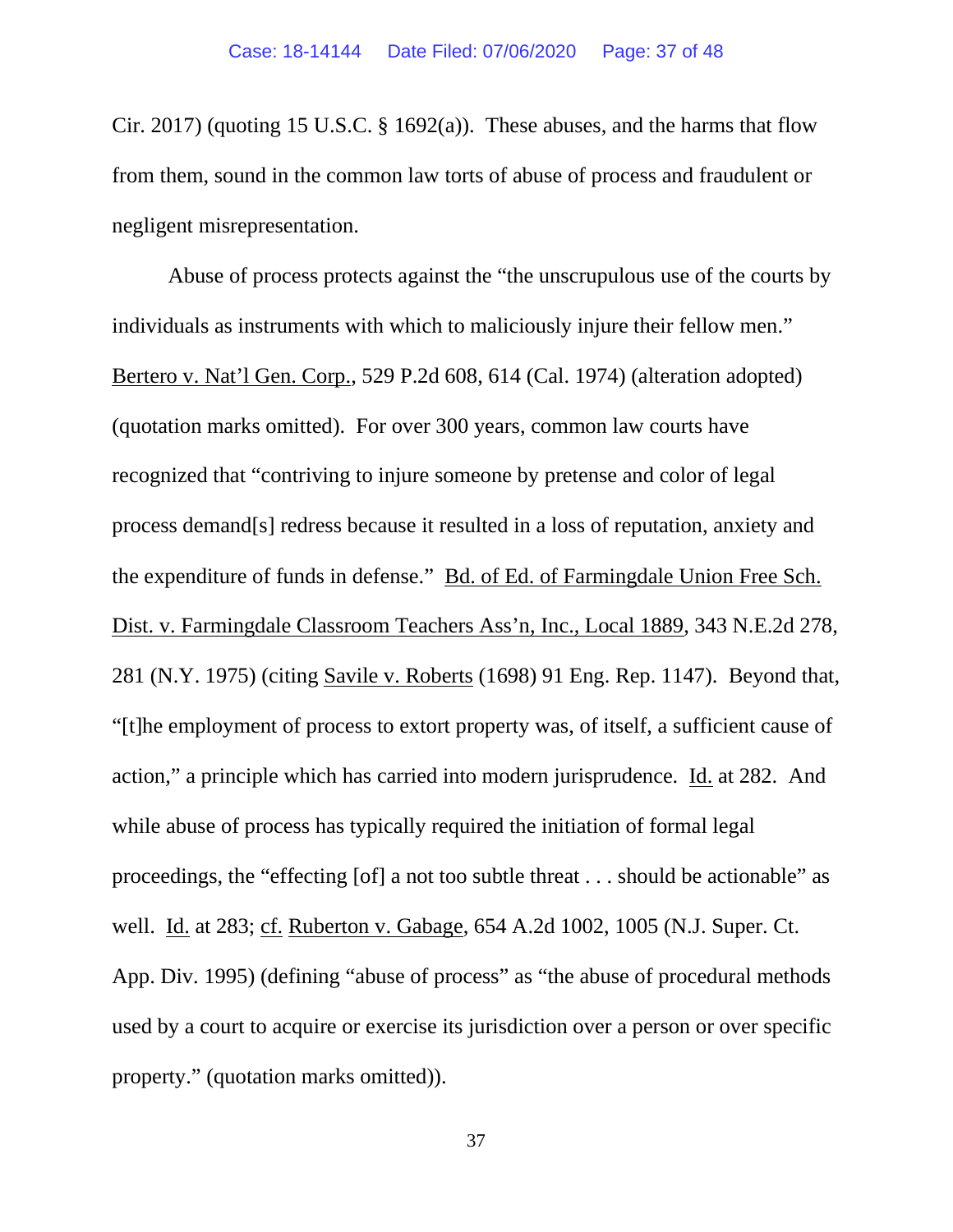The common law also protects against harms resulting from intentionally false communications and misleading nondisclosures. See Dan B. Dobbs et al., The Law of Torts § 662 (2d ed. June 2020 update); Restatement (Second) of Torts § 525 (1977); Cunningham v. Credit Bureau of Lancaster Cty., Inc., No. 17-cv-5102, 2018 WL 6062351, at \*6 (E.D. Pa. Nov. 20, 2018) (observing that "the common law has long reflected an interest in avoiding the harms inherent to receiving misleading information") And some common law courts have allowed plaintiffs "to recover for [emotional] distress arising where the defendant negligently transmits or fails to transmit important information." Dobbs, supra, § 395.

There is a close relationship between these common law claims and the harms from which Congress sought to guard consumers when it passed the FDCPA. Both Congress, by enacting the FDCPA, and the common law provided causes of action for the emotional harm caused by abusing legal process and deceiving consumers. The majority fails to account for the similarity between §§ 1692e and 1692f, and abuse of process torts. The majority also goes beyond requiring a showing that the harm has a close relationship with one recognized at common law. It also says that plaintiffs must show that the alleged conduct satisfies "the bedrock elements of reliance and damages." Maj. Op. at 11–12. But this is mistaken, because, in order to satisfy Spokeo, congressionally proscribed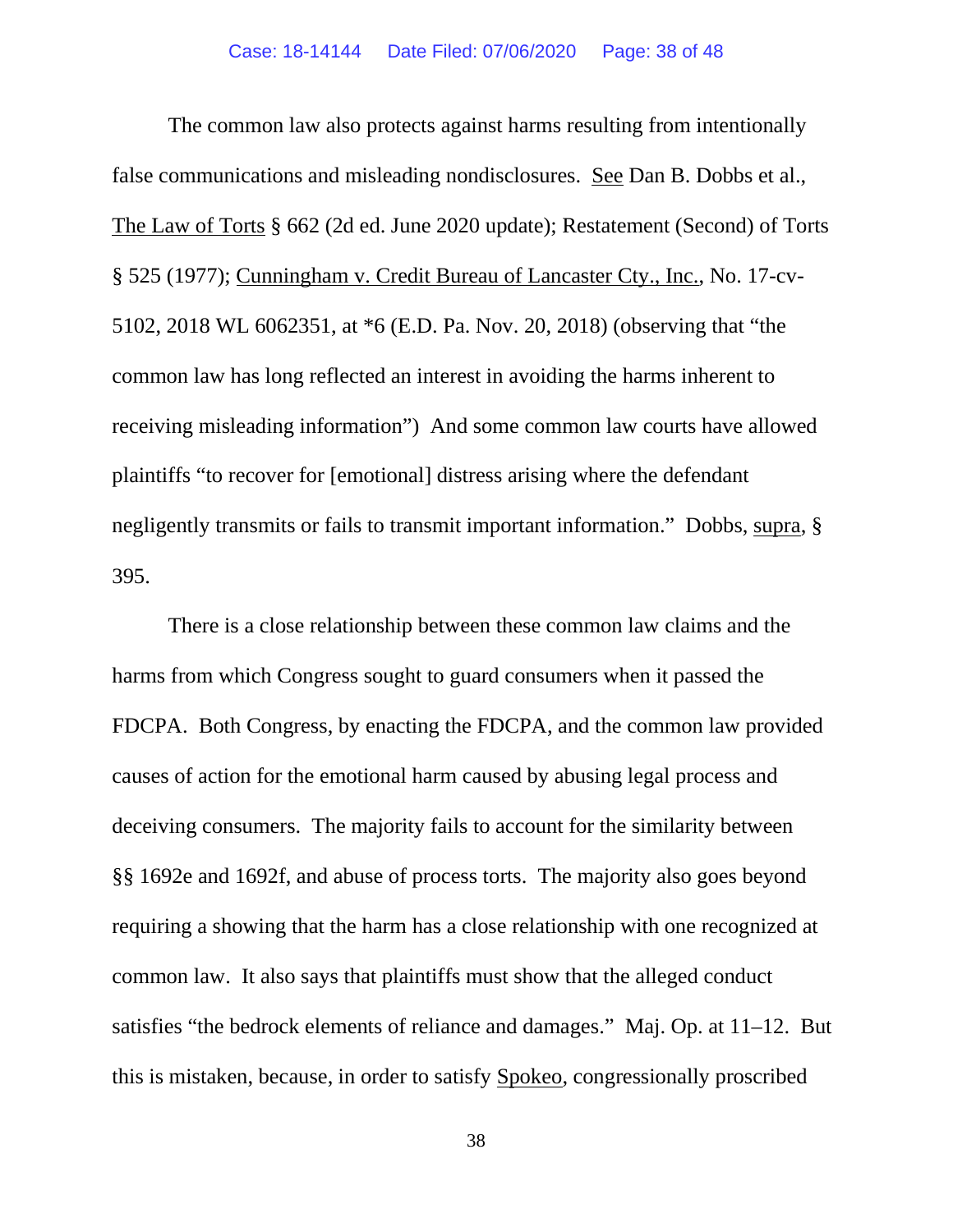"conduct [need not] give rise to a cause of action under common law." Susinno v. Work Out World Inc., 862 F.3d 346, 351 (3d Cir. 2017) (emphasis added); see also Golan v. FreeEats.com, Inc., 930 F.3d 950, 958 (8th Cir. 2019) ("An alleged harm need not actually have been actionable at common law to satisfy this inquiry, rather it must have a "close relationship" to the type of harm that has traditionally been recognized as actionable."). If a plaintiff were required to satisfy every element of a common law cause of action before qualifying for statutory relief, Congress's power to "elevat[e] intangible harms" by defining injuries and chains of causation which will "give rise to a case or controversy where none existed before" would be illusory. Spokeo, 136 S. Ct. at 1549 (quotation marks omitted); see also id. (recognizing that Congress may "elevat[e] to the status of legally cognizable injuries concrete, de facto injuries that were previously inadequate in law" (alteration in original) (quotation marks omitted)). These plaintiffs have alleged intangible harms that are closely related to harms traditionally protected at common law, so they need only allege a violation of that statute to satisfy Article III's concreteness requirement.

## C.

The idea that where a statute itself protects a concrete interest, a plaintiff need not allege any harm beyond that which was identified by Congress, was as true before Spokeo as it is after. See Spokeo 136 S. Ct. at 1549 (citing Fed.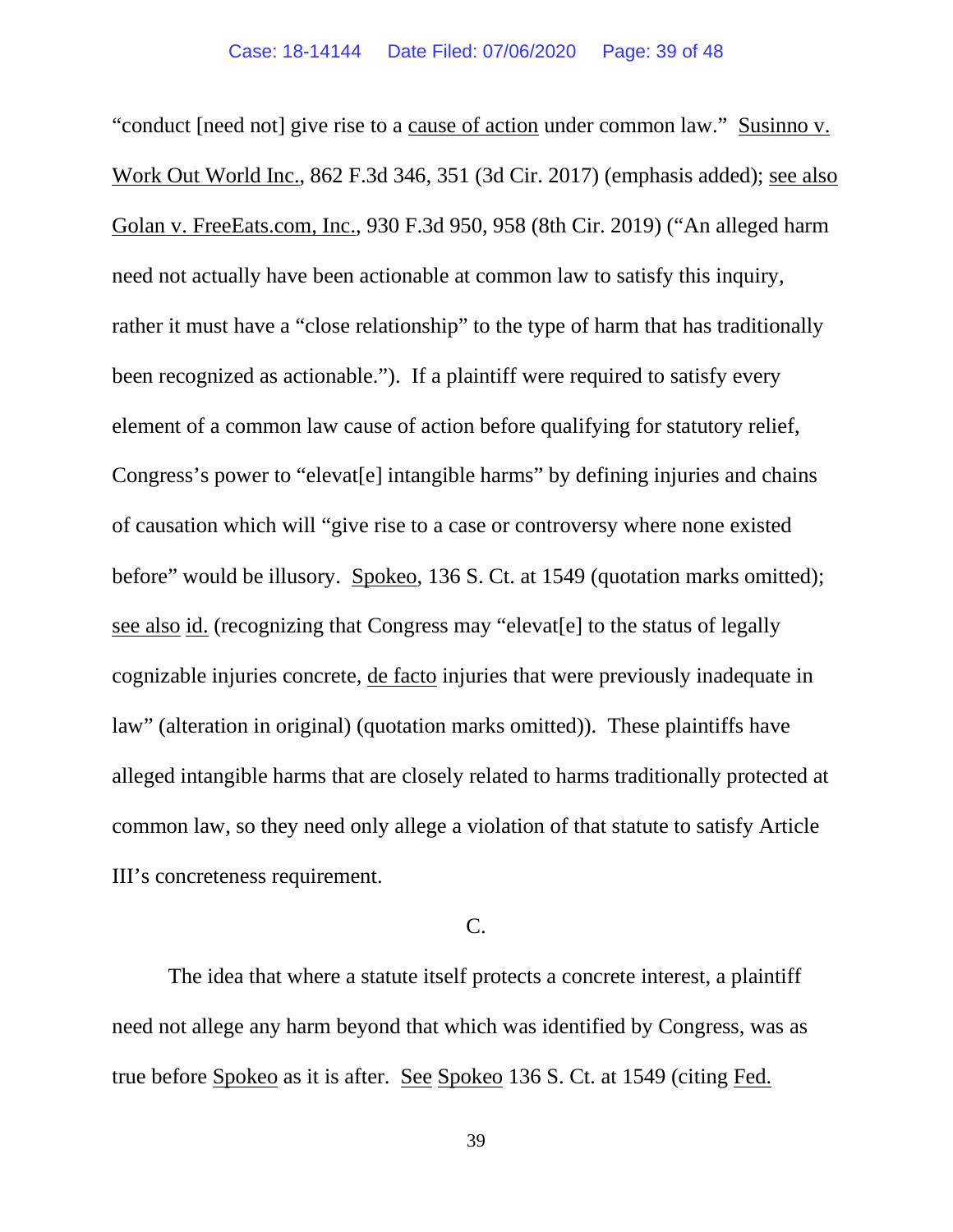Election Comm'n v. Akins, 524 U.S. 11, 20–25, 118 S. Ct. 1777, 1784–87 (1998), and Pub. Citizen v. Dep't of Justice, 491 U.S. 440, 449, 109 S. Ct. 2558, 2564 (1989)). Both history and the judgment of Congress suggest that Midland's violations of the FDCPA constitute an injury to these plaintiffs' concrete interest in being free from false, deceptive, or unfair debt collection notices. Thus, plaintiffs' allegations that Midland violated §§ 1692e and 1692f by sending them false and misleading letters satisfies Article III's concreteness requirement.

Other Circuit Courts agree. The majority recognizes that both the Second and Sixth Circuits are at odds with its holding. In Cohen v. Rosicki, Rosicki & Associates, P.C., 897 F.3d 75 (2d Cir. 2018), the Second Circuit considered whether the plaintiff had standing to assert an FDCPA violation for the defendant's failure to identify the proper creditor on a foreclosure complaint. Id. at 79–80. That court rejected the defendant's argument that the plaintiff lacked standing because he "has alleged only a bare statutory procedural violation, divorced from any concrete harm." Id. at 81 (alteration adopted) (quotation marks omitted). It concluded that congressional judgment supported a finding of concreteness because Congress passed the FDCPA to "protect against the abusive debt collection practices likely to disrupt a debtor's life." Id. (quotation marks omitted). Because the defendant's failure to identify the proper creditor in its complaint "could [have] hinder[ed] the exercise of [plaintiff's] right to defend or otherwise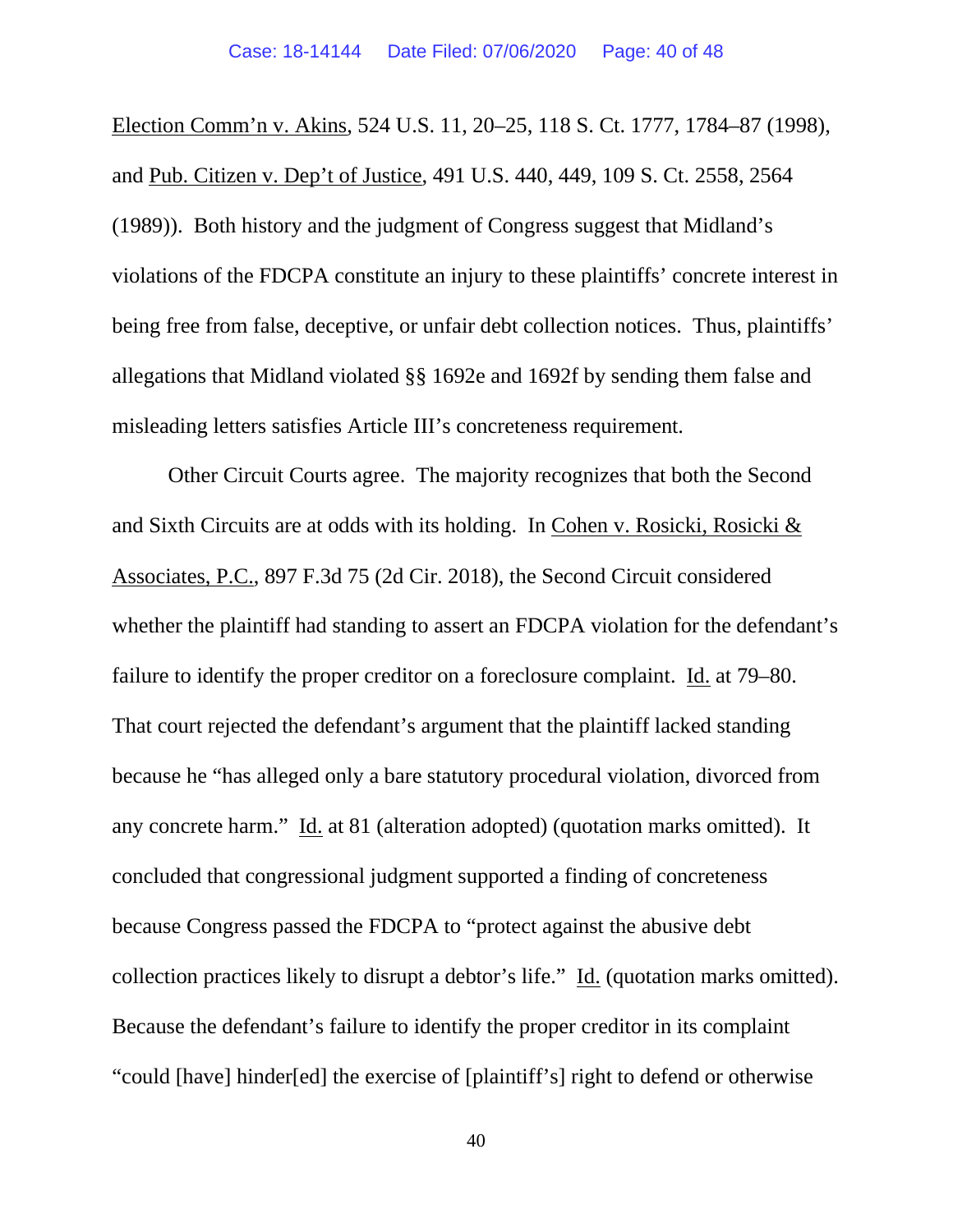litigate that action," the plaintiff's bare allegation of a statutory violation was sufficient to satisfy Article III's concreteness requirement. Id. at 81–82.

In Macy, the plaintiffs claimed the defendant debt collector failed to provide notice, as required under the FDCPA, that the plaintiffs could dispute their debts only in writing. 897 F.3d at 758. The plaintiffs alleged that the failure to provide this notice could lead a consumer to waive or otherwise not properly vindicate her rights under the FDCPA. Id. The Sixth Circuit said these plaintiffs satisfied the concreteness requirement because the defendant's FDCPA violations "created a material risk of harm to a congressionally recognized interest." Id. at 759. That interest—what the Sixth Circuit termed the "core object of the FDCPA"—was the elimination of abusive debt collection practices. Id. The court concluded that a violation of the in-writing requirement harms that interest because it increases the risk that the debtor will waive her right to verify and challenge her debts. Id. Along the same lines, Mr. Cooper and Mr. Trichell allege they were subject to deceptive, misleading, and unfair collection communications, the elimination of which was another core object of the FDCPA. See H. Rep. No. 95-131, at 2. They have thus alleged a concrete injury.

## **II.**

Of course, Mr. Cooper and Mr. Trichell cannot establish standing by solely alleging a concrete harm. Rather, Article III requires an injury that is both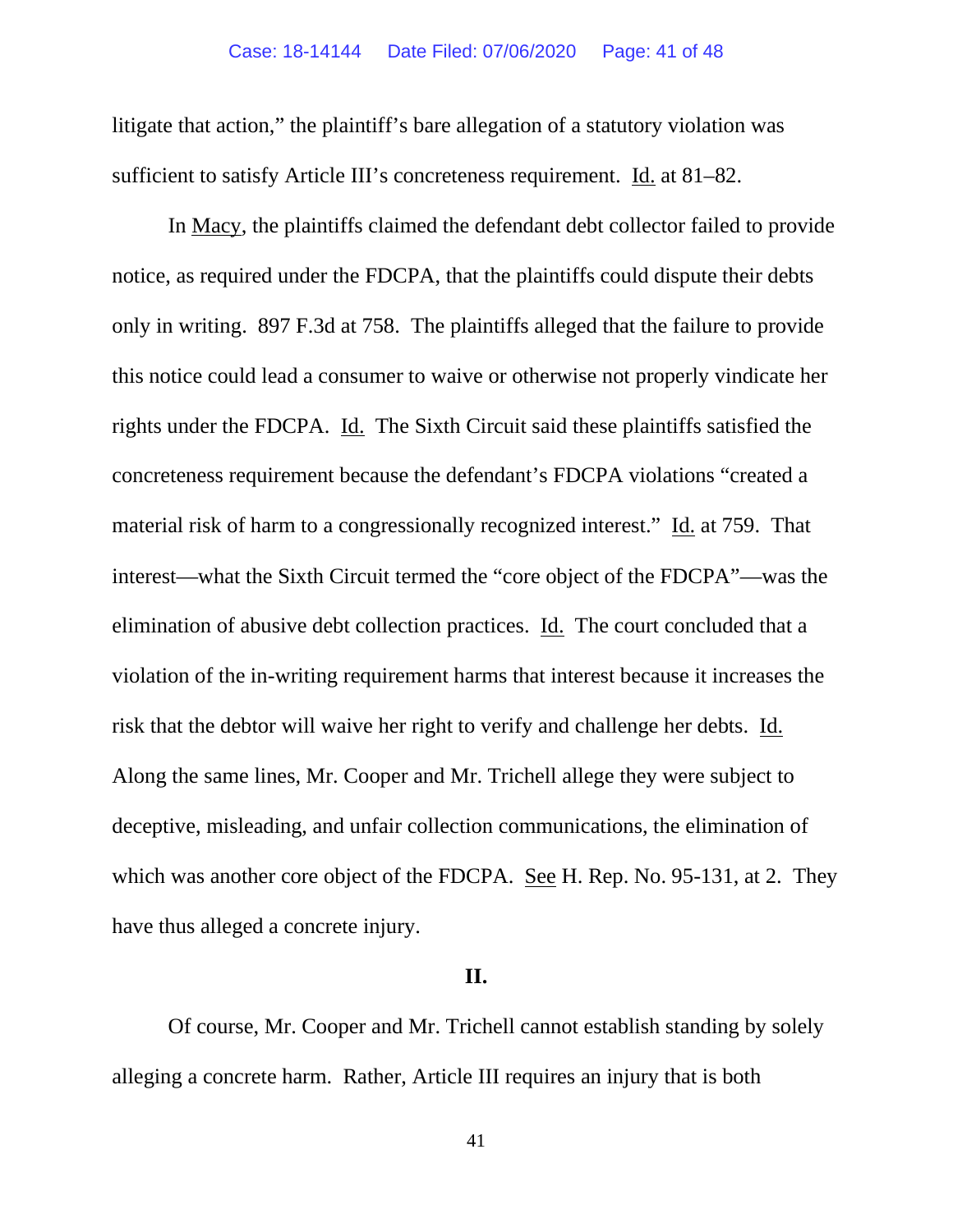"concrete and particularized." Spokeo, 136 S. Ct. at 1548 (quotation marks omitted). The particularity requirement says that an injury "must affect the plaintiff in a personal and individual way." Id. (quotation marks omitted). I share the majority's view that Mr. Trichell's complaint fails the particularity requirement because it states only that the "least sophisticated consumer" would have been misled by Midland's debt collection letter. Mr. Trichell does not say he was affected in any way by the letter. See Frank v. Autovest, LLC, \_\_\_ F.3d \_\_\_, 2020 WL 3053199, at  $*4$  (D.C. Cir. June 9, 2020) (holding that a plaintiff cannot establish standing merely by alleging that the "least sophisticated consumer" would have been misled by a debt collection communication). I therefore join the majority's conclusion that Mr. Trichell failed to allege particularized harm, and that his complaint must be dismissed for lack of standing.

However, I reject the majority's conclusion as to Mr. Cooper. He met his burden to allege a particularized injury at the pleading stage. Mr. Cooper's complaint alleges that Midland's letter put him "into a difficult position" because it "entice[d]" him to make a payment by offering significant savings on his debts. He says that if he had acted on Midland's letter and made a payment on his debt, he would have "expos[ed] him[self] to a potential lawsuit that he would not have previously been exposed to." According to the complaint, Midland's letter thus employed "deceptive means" "[w]ith respect to [Mr. Cooper]." I view Mr.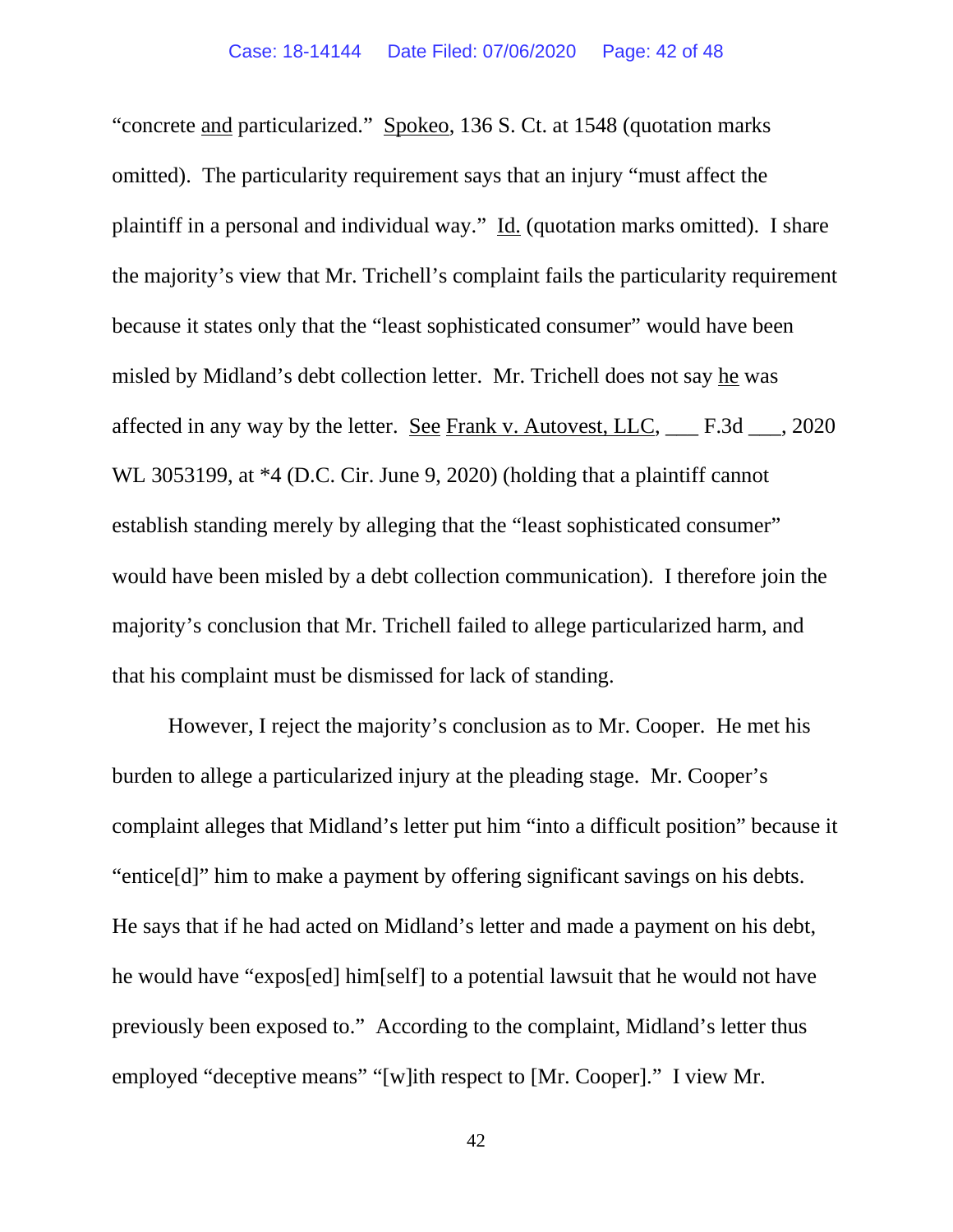Cooper's complaint to sufficiently allege that Midland's letter put him at real risk of making a payment on his time-barred debt.<sup>[2](#page-42-0)</sup> He has therefore made the necessary showing, at the motion to dismiss stage, that he was affected by the conduct at issue in a "in a personal and individual way." Spokeo, 136 S. Ct. at 1549 (quotation marks omitted); see also Lujan, 504 U.S. at 561, 112 S. Ct. at 2137 ("[O]n a motion to dismiss we presume that general allegations embrace those

Although the Court in Thole suggested that plaintiffs must allege a "substantially increased" risk of harm to satisfy Article III standing, the majority posits that, by citing to Clapper v. Amnesty International USA, 568 U.S. 398, 133 S. Ct. 1138 (2013), the Court really meant to say plaintiffs must allege a "substantial risk" of harm. Maj. Op. at 18 n.4. In Clapper, the Court held that plaintiffs challenging the constitutionality of a surveillance program lacked standing because they did not show a "certainly impending" risk or a "substantial risk" that their communications would be intercepted. Id. at 414  $\&$  n.5, 133 S. Ct. at 1150  $\&$  n.5. In my view, the Thole Court's failure to expressly adopt Clapper's "substantial risk" language was no accident. Unlike Thole, which addressed a claim arising under ERISA, 140 S. Ct. at 1618, Clapper did not involve a statutory cause of action. And as the Third Circuit has recognized, the Supreme Court requires a lesser magnitude of risk for statutory injuries in order to "strike[] a balance between Congress's power to define injuries . . . and the requirement that—absent a statutory right of action—a threatened harm be certainly impending or based on a substantial risk of harm to amount to injury in fact." Kamal v. J. Crew Grp., Inc., 918 F.3d 102, 113 (3d Cir. 2019) (citation and quotation marks omitted).

<span id="page-42-0"></span> $2$  The majority says Mr. Cooper failed to allege an injury in fact because his complaint does not plausibly allege that he was at "substantial risk" of making payment on his debt. Maj. Op. at 18. However, in the context of statutory causes of action, the Supreme Court has not held that a plaintiff must allege risk that was "substantial" in itself. Rather, in Spokeo the Court held that a plaintiff must allege a "real" or "material" risk of harm, 136 S. Ct. at 1550, and in Thole v. U.S. Bank N.A., 590 U.S. \_\_\_, 140 S. Ct. 1615 (2020), it suggested that a "substantially increased" risk of harm would be sufficient, id. at 1621 (emphasis added). Mr. Cooper's complaint satisfies both articulations. He was subject to a real or material risk of harm when Midland's letter put him in a "difficult position" by "entic[ing]" him to restart the limitations period on time-barred debt. And he was subject to substantially increased risk of harm because before receiving Midland's letter, Cooper says he was not at all at risk of making payment on his debt.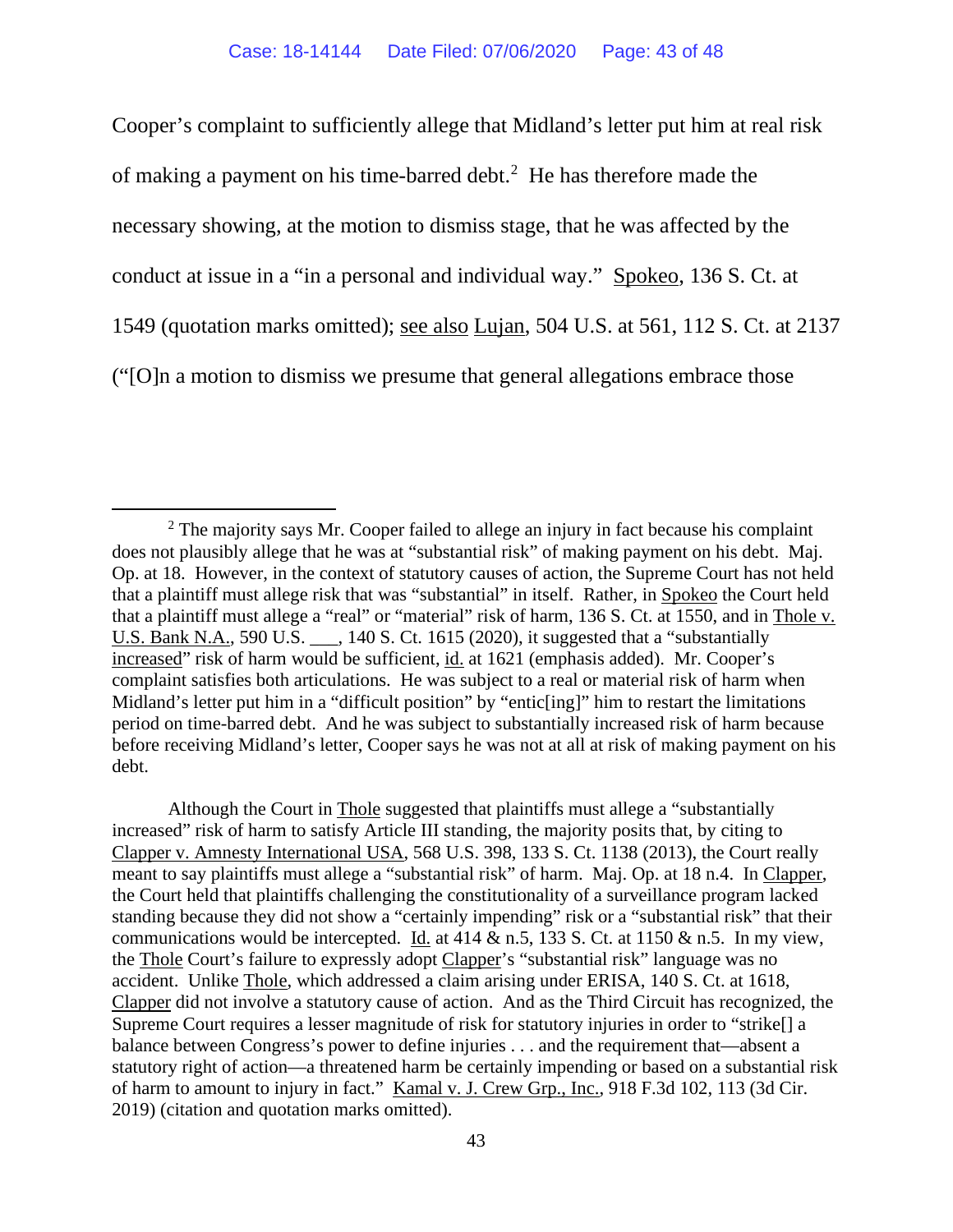specific facts that are necessary to support the claim." (alteration adopted) (quotation marks omitted).

The majority looks to the Seventh Circuit's decision in Casillas v. Madison Avenue Associates, Inc., 926 F.3d 329 (7th Cir. 2019), and the D.C. Circuit's decision in Frank to support its holding that Mr. Cooper did not allege a particularized harm. Neither case lends support to the majority's holding. In Casillas, the court assessed whether the plaintiff had alleged a concrete injury, as opposed to whether that injury was particularized. Id. at 333 ("The question here is whether Casillas has alleged that she suffered—or faced a real risk of suffering—a concrete harm."); see also Spokeo, 136 S. Ct. at 1548 ("Concreteness . . . is quite different from particularization."). And to the extent Casillas held that plaintiffs cannot satisfy the injury-in-fact requirement by alleging an FDCPA violation alone, Casillas suffers from the same fundamental flaw as the majority opinion. It fails to recognize that where a statute itself protects a concrete interest, a plaintiff need not allege any more than the harm identified by Congress. The panel in Casillas never considered this avenue for establishing injury in fact, as evidenced by its failure to consult the common law or the judgment of Congress before concluding that the plaintiff failed to allege an injury in fact. See id.; cf. Macy, 897 F.3d at 759 (finding standing after concluding that Congress established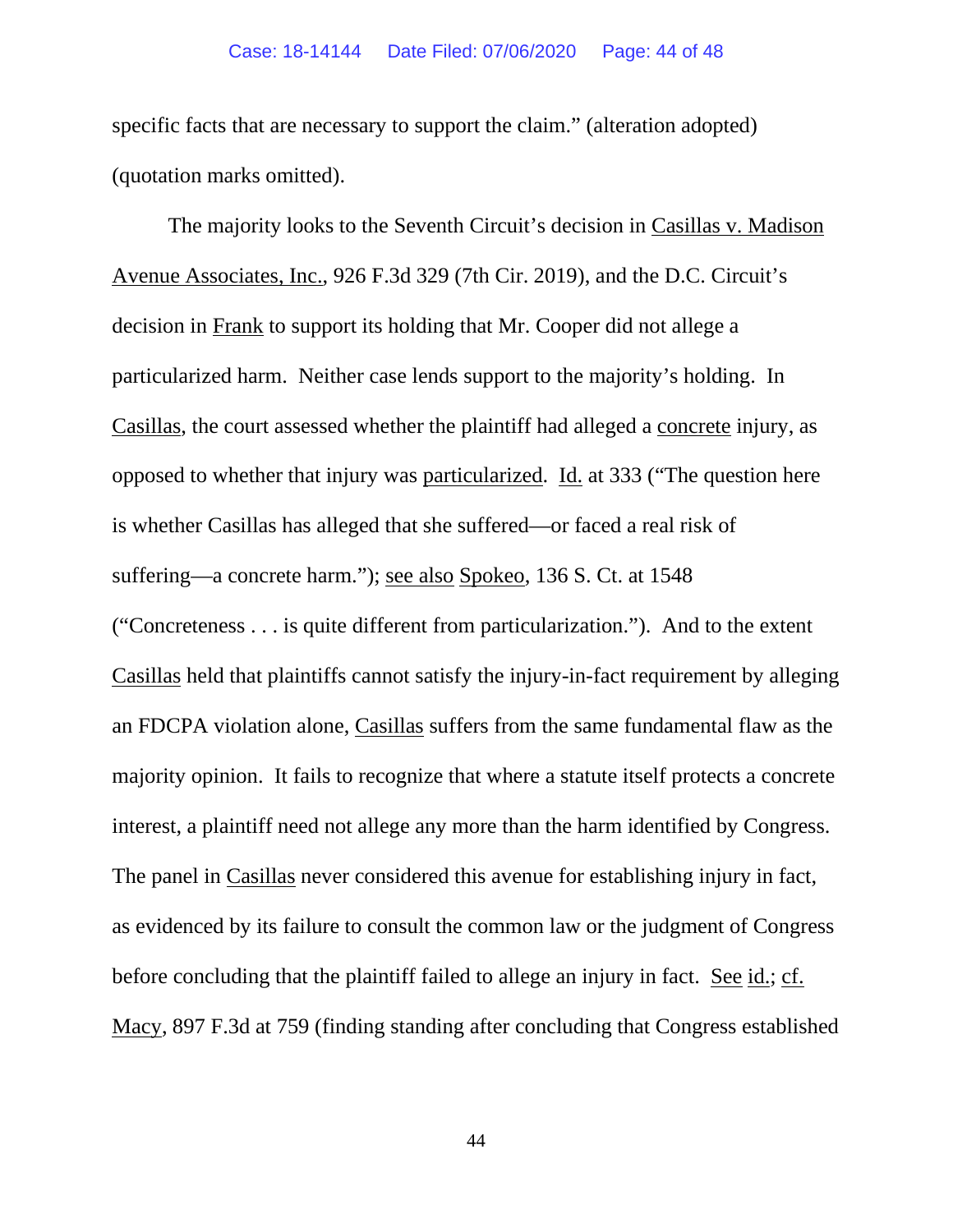the FDCPA provision at issue to protect a concrete interest); Cohen, 897 F.3d at 80–81 (same).

The majority's reliance on Frank is similarly unavailing. The Frank court assessed an FDCPA plaintiff's standing at the summary judgment stage, concluding that the plaintiff failed to meet her burden because there was no testimony that "she was . . . confused, misled, or harmed in any relevant way during the collection action." \_\_\_ F.3d \_\_\_, 2020 WL 3053199, at \*2. Here, in contrast, the court is assessing standing at the pleading stage, which requires only "general factual allegations" of personal injury. Lujan, 504 U.S. at 561, 112 S. Ct. at 2137. Mr. Cooper satisfied this burden by asserting he was confused and misled by a collection letter offering savings on time-barred debt, the payment of which might have restarted the applicable limitations period.

### **III.**

The majority also concludes that Plaintiffs could not have suffered an injury in fact because any risk to them "had entirely dissipated by the time they filed their respective complaints." Maj. Op. at 21–22. I reject this conclusion as well. As set out above, the concrete injury identified by Congress was the risk of being misled by deceptive collection letters into paying time-barred debt. Mr. Cooper's complaint adequately alleges that he personally experienced exactly this concrete harm, thus satisfying Article III's injury-in-fact requirement. See Macy, 897 F.3d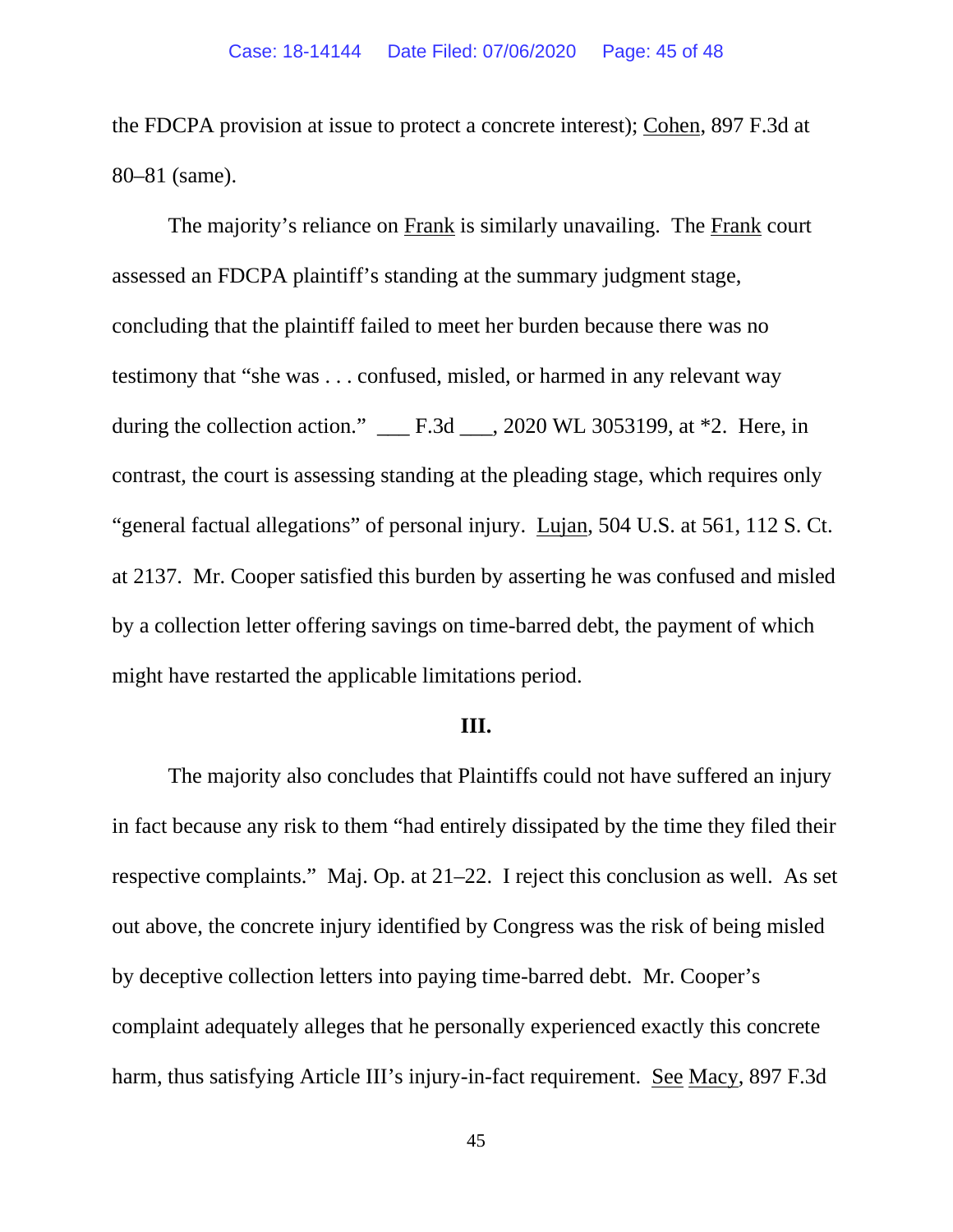at 759 (holding that an alleged FDCPA violation creating a "material risk of harm to a congressionally recognized interest" satisfies the concreteness prong of the injury-in-fact requirement); Strubel v. Comenity Bank, 842 F.3d 181, 190 (2d Cir. 2016) ("[A]n alleged procedural violation can by itself manifest concrete injury where Congress conferred the procedural right to protect a plaintiff's concrete interests and where the procedural violation presents a 'risk of real harm' to that concrete interest." (quoting Spokeo, 136 S. Ct. at 1549)). I see no basis for requiring a plaintiff previously at risk of being misled to allege a continuation of that risk.

Nicklaw v. CitiMortgage, Inc., 839 F.3d 998 (11th Cir. 2016), is not to the contrary. Our court held that Mr. Nicklaw lacked standing because he failed to allege that he was ever subject to either "a harm [or] a material risk of harm that the district court could remedy." Id. at 1003. The Nicklaw panel also properly recognized that plaintiffs may satisfy Article III standing by alleging statutory violations which expose a plaintiff to a material risk of harm. Id. at 1002–03. And while it is true that standing is determined at the moment a plaintiff's complaint is filed, there is no requirement that a plaintiff seeking redress for past injury show ongoing harm. See City of Los Angeles v. Lyons, 461 U.S. 95, 109, 103 S. Ct.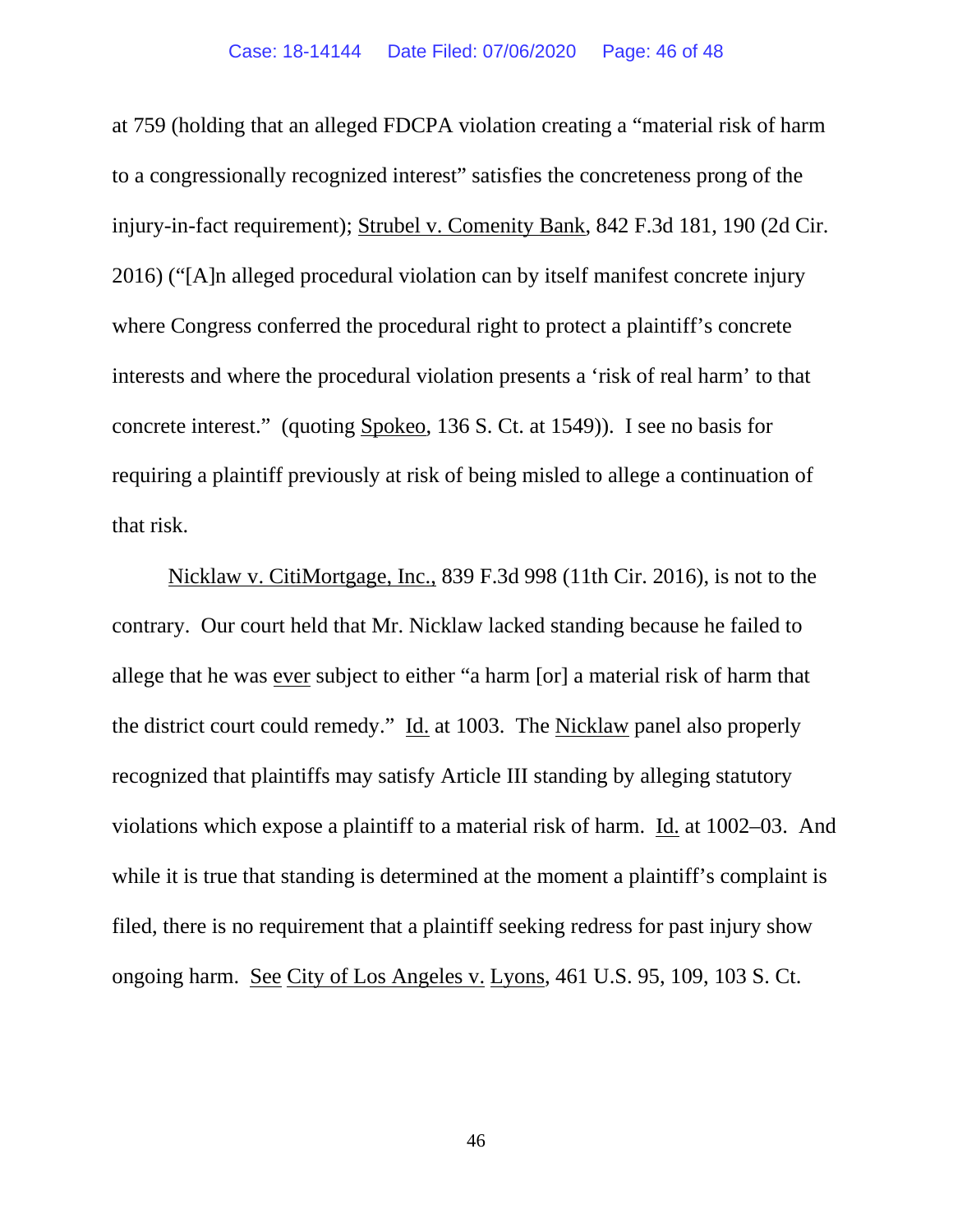1660, 1669 (1983) (noting that allegations of past harm were sufficient to establish standing for damages claim).<sup>[3](#page-46-0)</sup>

The D.C. Circuit addressed a similar circumstance in Jeffries v. Volume Services of America, Inc., 928 F.3d 1059 (D.C. Cir. 2019). The question in Jeffries was whether the plaintiff suffered an injury in fact when a vendor printed the expiration date and all sixteen digits of her credit card number on her receipt, in violation of the Fair and Accurate Credit Transactions Act ("FACTA"). Id. at 1062. The plaintiff argued that she suffered a concrete injury because the receipt exposed her to an "increased risk of identity theft." Id. at 1063–64. In response, the vendor argued that the plaintiff could not satisfy the injury-in-fact requirement because the plaintiff "through her own efforts, . . . has mitigated any risk of a third party accessing her credit card information." Id. at 1066. The court rejected this argument, observing that FACTA was designed not to criminalize identity theft, but to ensure that consumers do not experience "an increased risk" of identity theft. Id. Although that risk did not materialize, the panel recognized that the plaintiff nevertheless experienced harm, analogizing her to "someone who replaces the pin in a grenade [and] remains, nonetheless, previously at risk of getting blown up."

<span id="page-46-0"></span> $3$  While the majority cites Focus on the Family v. Pinellas Suncoast Transit Authority, 344 F.3d 1263 (11th Cir. 2003), for the proposition that an injury or a risk of injury must be present at the time that a complaint is filed, Maj. Op. at 21, that case discusses only equitable standing, not standing in a suit for damages. Focus on the Family, 344 F.3d at 1275.